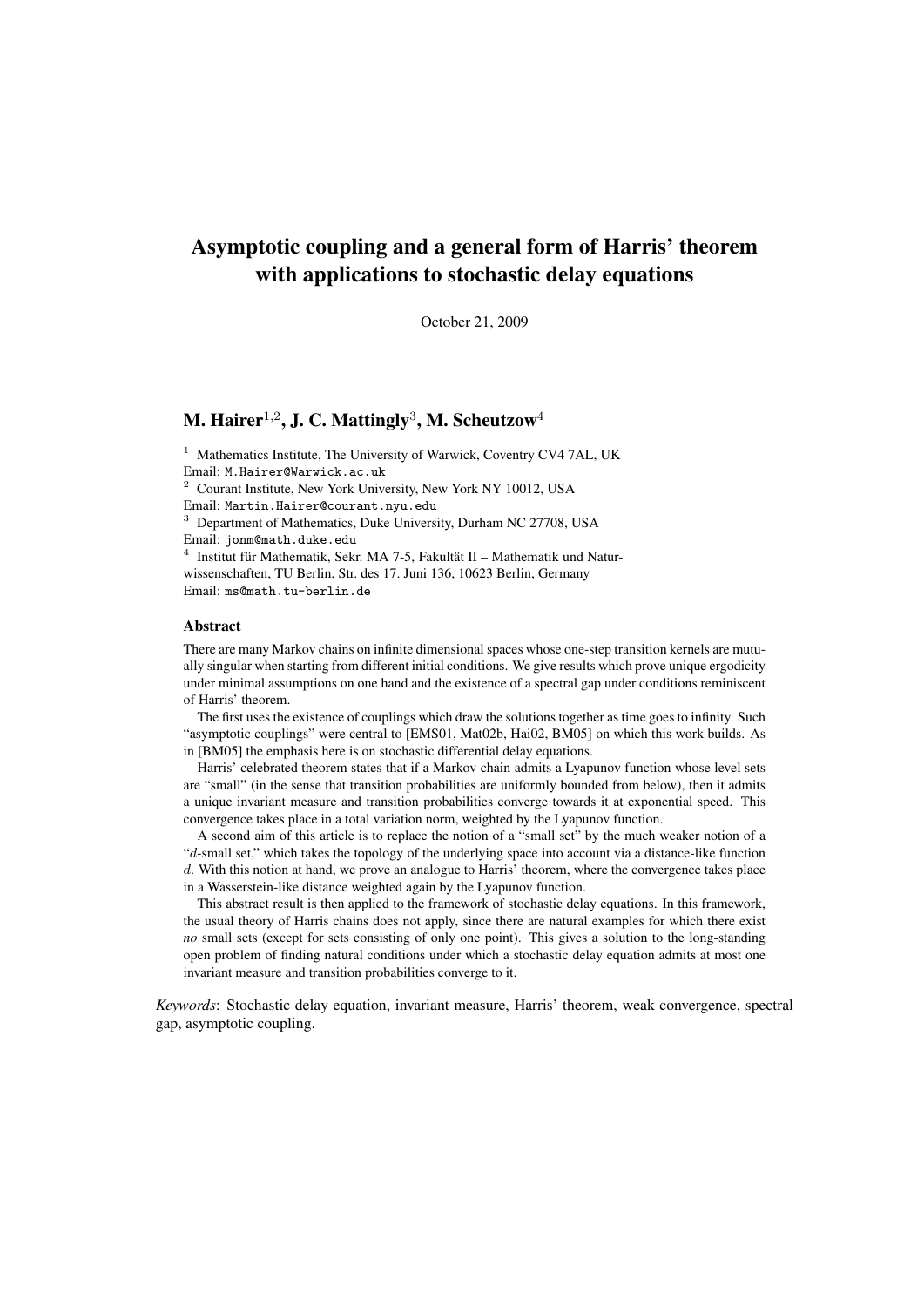## 1 Introduction

There are many Markov chains on infinite dimensional spaces whose one-step transition kernels are mutually singular when starting from different initial conditions. Many standard techniques used in the study of Markov chains as exposed for example in [MT93] can not be applied to such a singular setting. In this article, we provide two sets of results which can be applied to general Markov processes even in such a singular setting. The first set of results gives minimal, verifiable conditions which are equivalent to the existence of at most one invariant measure. The second set of results gives a general form of Harris' theorem which proves the existence of a spectral gap under the existence of a Lyapunov function and a modified "small set" condition.

The study of the ergodic theory for stochastic partial differential equations (SPDEs) has been one of the principal motivations to develop this theory. While even simple, formally elliptic, linear SPDEs can have transition probabilities which are mutually singular, the bulk of recent work has been motivated by equations driven by noise which is "degenerate" to varying degrees [EH01, BKL01, EMS01, KS02, Mat02b, HM06, HM08a]. The current article focuses on stochastic delay differential equations (SD-DEs) and makes use of the techniques developed in the SPDE context. That the SPDE techniques are applicable to the SDDE setting is not surprising since [EMS01] reduced the original SPDE, the stochastic Navier-Stokes equations, to an SDDE to prove unique ergodicity. In [BM05], the same ideas were applied directly to SDDEs. There the emphasis was on additive noise, here we generalize the results to the setting of state dependent noise. The works [EMS01, Mat02b, Hai02, BM05] all share the central idea of using a shift in the driving Wiener process to force solutions starting at different initial conditions together asymptotically as time goes to infinity. In [EMS01, Mat02b, BM05], the asymptotic coupling was achieved by driving a subset of the degrees of freedom together in finite time. Typically these were the dynamically unstable directions, which ensured the remaining degrees of freedom would converge to each other asymptotically. In [Hai02, HM06] the unstable directions were only stabilized sufficiently by shifting the driving Wiener processes to ensure that all of the degrees of freedom converged together asymptotically. This broadens the domain of applicability and is the tact taken in Section 2 to prove a very general theorem which gives verifiable conditions which are equivalent to unique ergodicity. In particular, this result applies to the setting when the transition probabilities are mutually singular for many initial conditions.

A simple, instructive example which motivates our discussion is the following SDDE:

$$
dX(t) = -cX(t) dt + g(X(t - r)) dW(t), \qquad (1.1)
$$

where  $r > 0$ , W is a standard Wiener process,  $c > 0$ , and  $q : \mathbf{R} \to \mathbf{R}$  is a strictly positive, bounded and strictly increasing function. This can be viewed as a Markov process  $\{X_t\}_{t\geq0}$  on the space **X** =  $C([-r, 0], \mathbf{R})$  which possesses an invariant measure for sufficiently large c. However, in this particular case, given the solution  $X_t$  for any  $t > 0$ , the initial condition  $X_0 \in \mathbf{X}$  can be recovered *with probability one*, exploiting the law of the iterated logarithm for Brownian motion (see [Sch05], Section 2). Thus, if the initial conditions in  $\mathcal{C}([-r, 0], \mathbf{R})$  do not agree, then the transition probabilities for any step of this chain are always mutually singular. In particular, the corresponding Markov semigroup does not have the strong Feller property and, even worse, the only "small sets" for this system are those consisting of one single point. The results in Section 2 nevertheless apply and allow us to show that (1.1) can have at most one invariant measure and that convergence toward it happens at exponential rate.

While the main application considered in this article is that of stochastic delay equations, the principal theorems are also applicable to a large class of stochastic PDEs driven by degenerate noise. In particular, Theorem 5.4 in [HM08c] yields a very large class of degenerate SPDEs (essentially semilin-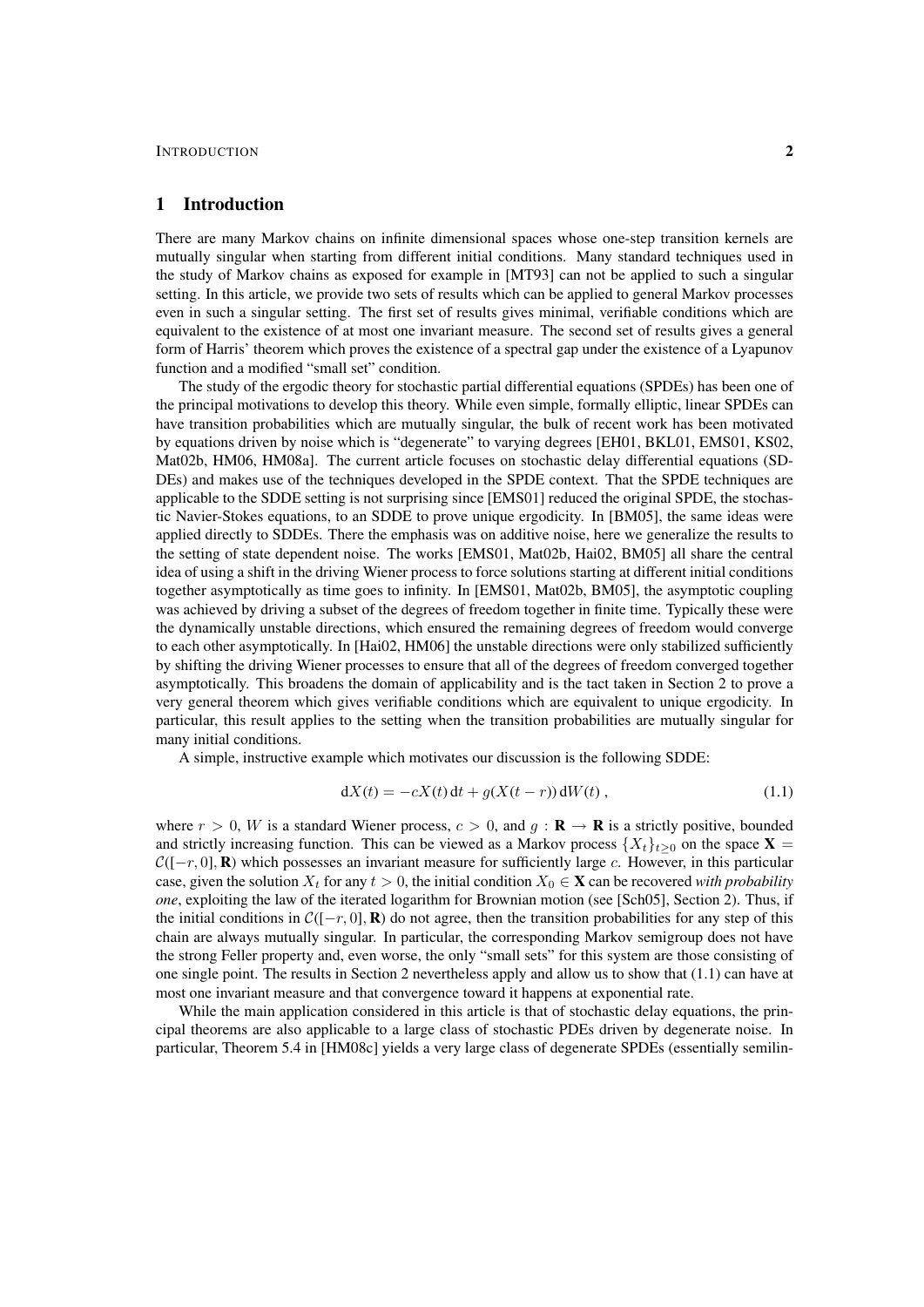ear SPDEs with polynomial nonlinearities driven by additive noise, satisfying a Hörmander condition) for which it is possible to find a contracting distance d, see Section 5.3 below.

### 1.1 Overview of main results

We now summarise the two principal results of this article. The first is an abstract ergodic theorem which is useful in a number of different settings and gives conditions equivalent to unique ergodicity. The second result gives a general form of Harris' theorem which ensures the existence of a spectral gap if there exists an appropriate Lyapunov function.

#### 1.1.1 Asymptotic coupling and unique ergodicity

Let **X** be a Polish space with metric d and let  $X^{\infty} = X^{N_0}$  be the associated space of one-sided infinite sequences. Given a Markov transition kernel  $P$  on **X**, we will write  $P_{[\infty]} : X \to M(X^{\infty})$  as the probability kernel defined by stepping with the Markov kernel  $P$ . Here  $\mathcal{M}(X^{\infty})$  is the space of probability measures on  $\mathbf{X}^{\infty}$ . If  $\mu$  is a probability measure on **X**, then we write  $\mathcal{P}_{[\infty]}\mu$  for the measure in  $\mathcal{M}(\mathbf{X}^{\infty})$ defined by  $\int_{\mathbf{X}} \mathcal{P}_{[\infty]}(x,\cdot)\mu(dx)$ .

In general, we will denote by  $\mathcal{M}(\mathbf{Y})$  the set of probability measures over a Polish space Y. Given  $\mu_1, \mu_2 \in \mathcal{M}(\mathbf{Y}), \mathcal{C}(\mu_1, \mu_2)$  will denote the set of all couplings of the two measures. Namely,

$$
\mathcal{C}(\mu_1, \mu_2) = \Big\{\Gamma \in \mathcal{M}(\mathbf{Y} \times \mathbf{Y}) : \Pi_{\#}^{(i)}\Gamma = \mu_i \text{ for } i = 1, 2\Big\},\
$$

where  $\Pi^{(i)}$  is the projection defined by  $\Pi^{(i)}(y_1, y_2) = y_i$  and  $f_{\#}\mu$  is the push-forward of the measure  $\mu$ defined by  $(f_{\#}\mu)(A) = \mu(f^{-1}(A))$ . We define the *diagonal at infinity* 

$$
\mathcal{D} = \left\{ (x^{(1)}, x^{(2)}) \in \mathbf{X}^{\infty} \times \mathbf{X}^{\infty} : \lim_{n \to \infty} d(x_n^{(1)}, x_n^{(2)}) = 0 \right\}
$$

as the set of paths which converge to each other asymptotically. Given two measures  $m_1$  and  $m_2$  on  $\mathbf{X}^{\infty}$ , we say that  $\Gamma \in \mathcal{C}(m_1, m_2)$  is an *asymptotic coupling* of  $m_1$  and  $m_2$  if  $\Gamma(\mathcal{D}) = 1$ .

It is reasonable to expect that if two invariant measure  $\mu_1$  and  $\mu_2$  are such that there exists an asymptotic coupling of  $\mathcal{P}_{[\infty]} \mu_1$  and  $\mathcal{P}_{[\infty]} \mu_2$  then in fact  $\mu_1 = \mu_2$ . We will see that on the infinite product structure a seemingly weaker notion is sufficient to prove  $\mu_1 = \mu_2$ .

To this end we define

$$
\widetilde{\mathcal{C}}(\mu_1, \mu_2) = \left\{ \Gamma \in \mathcal{M}(\mathbf{Y} \times \mathbf{Y}) : \Pi_{\#}^{(i)} \Gamma \ll \mu_i \text{ for } i = 1, 2 \right\},\tag{1.2}
$$

where  $\Pi_{\#}^{(i)} \Gamma \ll \mu_i$  means that  $\Pi_{\#}^{(i)} \Gamma$  is absolutely continuous with respect to  $\mu_i$ .

To state the main results of this section, we recall that an invariant measure  $\mu$  for  $\mathcal P$  is said to be ergodic if for any invariant  $\varphi : \mathbf{X} \to \mathbf{R}$  ( $\mathcal{P}\varphi = \varphi$ ),  $\varphi$  is  $\mu$ -almost surely constant.

Theorem 1.1 *Let* P *be a Markov operator on a Polish space* X *admitting two ergodic invariant measures*  $\mu_1$  *and*  $\mu_2$ *. The following statements are equivalent:* 

*1.*  $\mu_1 = \mu_2$ .

- *2. There exists an asymptotic coupling of*  $\mathcal{P}_{[\infty]}\mu_1$  *and*  $\mathcal{P}_{[\infty]}\mu_2$ *.*
- *3. There exists*  $\Gamma \in \widetilde{C}(\mathcal{P}_{[\infty]} \mu_1, \mathcal{P}_{[\infty]} \mu_2)$  *such that*  $\Gamma(\mathcal{D}) > 0$ *.*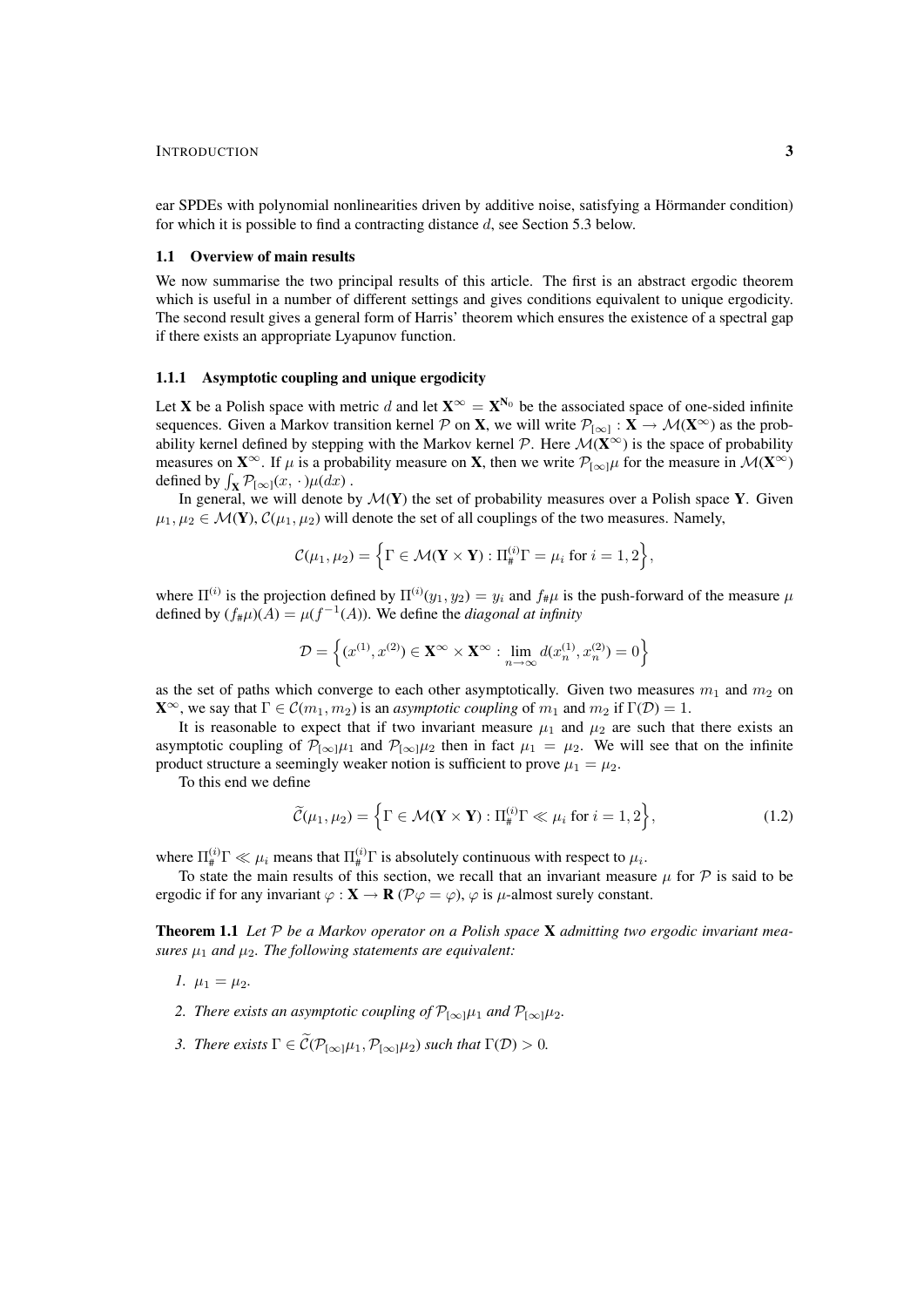Remark 1.2 In (1.2), we could have replaced absolute continuity by equivalence. If we have a 'coupling'  $\Gamma$  satisfying the current condition, the measure  $\frac{1}{2}(\Gamma + \mathcal{P}_{[\infty]}\mu_1 \otimes \mathcal{P}_{[\infty]}\mu_2)$  satisfies that stronger condition.

Remark 1.3 At first, it might seem surprising that it is sufficient to have a measure which couples asymptotically which is only *equivalent* and not *equal* to the law of the Markov process. However, it is important to recall that equivalence on an infinite time horizon is a much stronger statement than on a finite one. The key observation is that the time average of any function along a typical infinite trajectory gives almost surely the value of the integral of the function against some invariant measure. This was the key fact used in related results in [EMS01] and will be central to the proof below.

Remark 1.4 This theorem was formulated in discrete time for simplicity. Since it only concerns uniqueness of the invariant measure, this is not a restriction since one can apply it to a continuous time system simply by subsampling it at integer times.

## 1.1.2 A general form of Harris' Theorem

We now turn to an extension of the usual Harris theorem on the exponential convergence of Harris chains under a Lyapunov condition. Recall that, given a Markov semigroup  $\{\mathcal{P}_t\}_{t\geq0}$  over a measurable space **X**, a measurable function  $V: \mathbf{X} \to \mathbf{R}_{+}$  is called a *Lyapunov function* for  $\mathcal{P}_t$  if there exist strictly positive constants  $C_V$ ,  $\gamma$ ,  $K_V$  such that

$$
\mathcal{P}_t V(x) \le C_V e^{-\gamma t} V(x) + K_V , \qquad (1.3)
$$

holds for every  $x \in \mathbf{X}$  and every  $t \geq 0$ . Another omnipresent notion in the theory of Harris chains is that of a *small set*. Recall that  $A \subset \mathcal{X}$  is small for a Markov operator  $\mathcal{P}_t$  if there exists  $\delta > 0$  such that

$$
\|\mathcal{P}_t(x,\cdot) - \mathcal{P}_t(y,\cdot)\|_{\text{TV}} \le 1 - \delta ,\tag{1.4}
$$

holds for every  $x, y \in A<sup>1</sup>$  (This is actually a slightly weaker notion of a small set than that found in [MT93], but it turns out to be sufficient for the results stated in this article.) With these definitions at hand, Harris' theorem states that:

Theorem 1.5 Let  $\{\mathcal{P}_t\}_{t\geq0}$  be a Markov semigroup over a measurable space **X** admitting a Lyapunov *function* V and a time  $t_{\star} > \gamma^{-1} \log C_V$  such that the level sets  $\{x \in \mathbf{X} : V(x) \le C\}$  are small for  $\mathcal{P}_{t_{\star}}$  for every  $C > 0$ . Then, there exists a unique probability measure  $\mu_{\star}$  on **X** that is invariant for  $\mathcal{P}_t$ . Furthermore, there exist constants  $\tilde{C} > 0$  and  $\tilde{\gamma} > 0$  such that the transition probabilities  $\mathcal{P}_t(x, \cdot)$ *satisfy*

$$
\|\mathcal{P}_t(x,\cdot)-\mu_\star\|_{\text{TV}} \leq \tilde{C}(1+V(x))e^{-\tilde{\gamma}t},
$$

*for every*  $t \geq 0$  *and every*  $x \in \mathbf{X}$ *.* 

Remark 1.6 The definition of a Lyapunov function given in (1.3) is slightly different from the one usually given in the monograph [MT93], where  $K_V$  is replaced by  $K_V 1_C$  for some small set C. Since our aim is to precisely study situations where one does not wish to rely on small sets, (1.3) seems natural. Furthermore, in many situations,  $C$  can be taken as a level set of  $V$ , in which case (1.3) coincides with the definition in [MT93].

<sup>&</sup>lt;sup>1</sup>In this article, we normalise the total variation distance in such a way that mutually singular probability measures are at distance 1 of each other. This differs by a factor 2 from the definition sometimes found in the literature.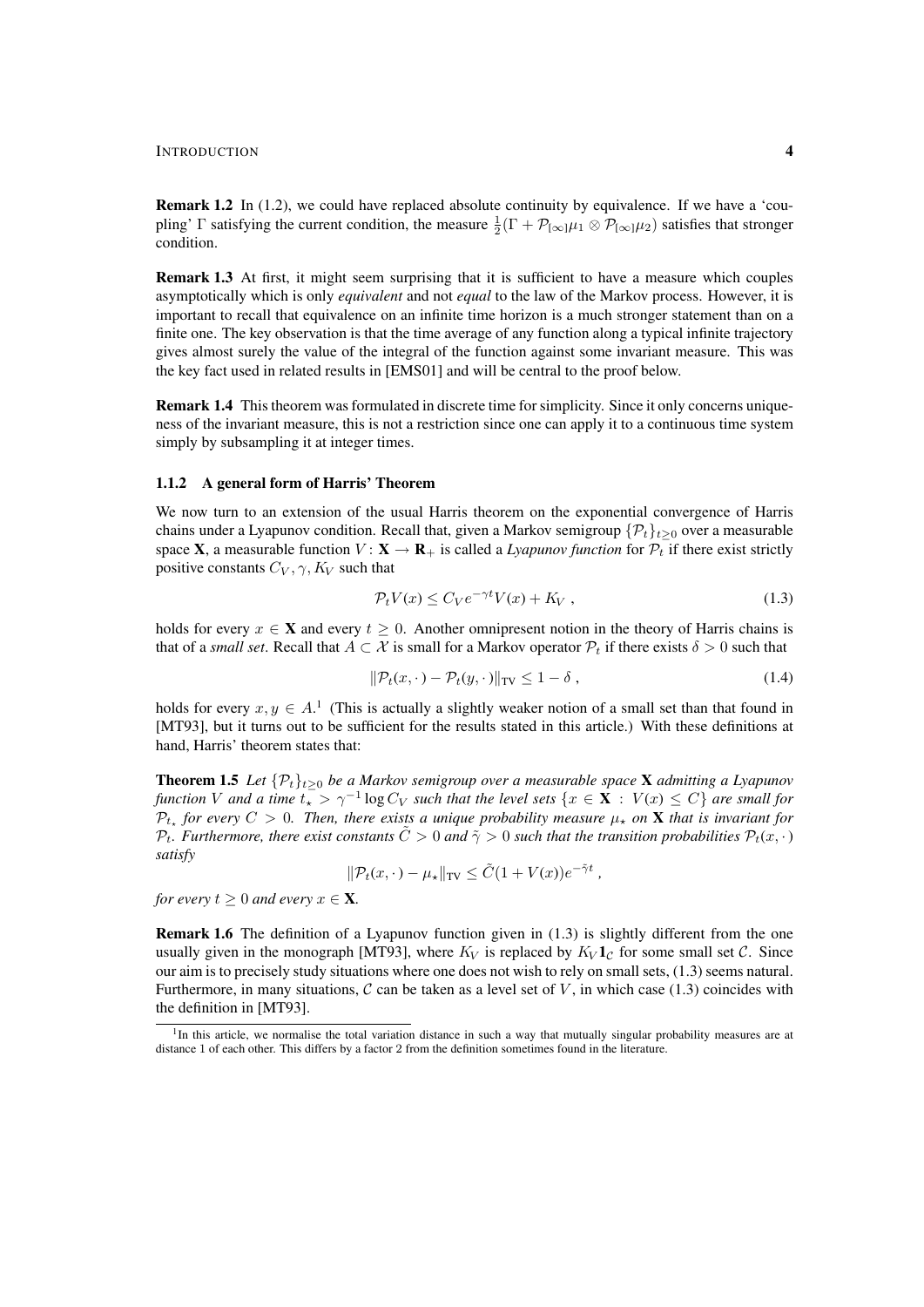**Remark 1.7** The convergence actually takes place in a stronger total variation norm weighted by  $V$ , in which the Markov semigroup then admits a spectral gap, see [MT93, HM08b].

While this result has been widely applied in the study of the long-time behaviour of Markov processes [MT93], it does not seem to be very suitable for the study of infinite-dimensional evolution equations because the notion of small sets requires that the transition measure not be mutually singular for nearby points.

This suggests that one should seek for a version of Harris' theorem that makes use of a relaxed notion of a small set, allowing for transition probabilities to be mutually singular. To this effect, we will introduce the notion of a *d-small set* for a given function  $d: \mathbf{X} \times \mathbf{X} \to [0, 1]$  used to measure distances between transition probabilities. This will be the content of Definition 4.4 below. If we lift  $d$  to the space of probability measures in the same way that one defines Wasserstein-1 distances, then this notion is just (1.4) with the total variation distance replaced by  $d$ .

However, we can of course not use any distance function  $d$  and expect to obtain a convergence result by combining it simply with Lyapunov stability. We therefore introduce the concept of a distance d that is *contracting* for  $P_t$  if there exists  $\alpha < 1$  such that

$$
d(\mathcal{P}_t(x,\cdot),\mathcal{P}_t(y,\cdot)) \le \alpha d(x,y),\tag{1.5}
$$

holds for any two points  $x, y \in \mathbf{X}$  such that  $d(x, y) < 1$ . This seems to be a very stringent condition at first sight (one has the impression that (1.5) alone is already sufficient to give exponential convergence of  $P_t\mu$  to  $\mu_{\star}$  when measured in the distance d), but it is very important to note that (1.5) is *not* assumed to hold when  $d(x, y) = 1$ . Therefore, the interesting class of distance functions d will consist of functions that are equal to 1 for "most" pairs of points x and y. Compare this with the fact that the total variation distance can be viewed as the Wasserstein-1 distance corresponding to the trivial metric that is equal to 1 for any two points that are not identical.

With these definitions at hand, a slightly simplified version of our main abstract theorem states that:

**Theorem 1.8** Let  $\{\mathcal{P}_t\}_{t>0}$  be a Markov semigroup over a Polish space **X** that admits a Lyapunov function V Assume furthermore that there exists  $t_\star > \gamma^{-1}\log C_V$  and a lower semi-continuous metric  $d: \mathbf{X} \times \mathbf{X} \rightarrow [0, 1]$  *such that* 

- $d^2$  *is contracting for*  $\mathcal{P}_{t_{\star}},$
- level sets of V are d-small for  $\mathcal{P}_{t_{\star}}$ .

*Then there exists a unique invariant measure*  $\mu_*$  *for*  $\mathcal{P}_t$  *and the convergence*  $d(\mathcal{P}_t(x, \cdot), \mu_*) \to 0$  *is exponential for every*  $x \in \mathbf{X}$ *.* 

## 1.2 Structure of paper

In Section 2, we give the proof of Theorem 1.1 as well as a result which under related hypotheses ensures that the transition probabilities starting from any point converge to the invariant measure. In Section 3, we apply the results of the preceding theorems to prove the unique ergodicity and convergence of transition probabilities for a wide class of SDDE, including those with state dependent coefficients. In Section 4, we prove a general form of Harris' ergodic theorem which implies exponential convergence in a type of weighted Wasserstein-1 distance on measures and an associated spectral gap. In Section 5, we apply these results to the SDDE setting under the additional assumption of a Lyapunov function in order to obtain a spectral gap result. Lastly, in Section 5.3, we show how to apply the results to the SPDE setting, thus providing an alternative proof to the results in [HM08a].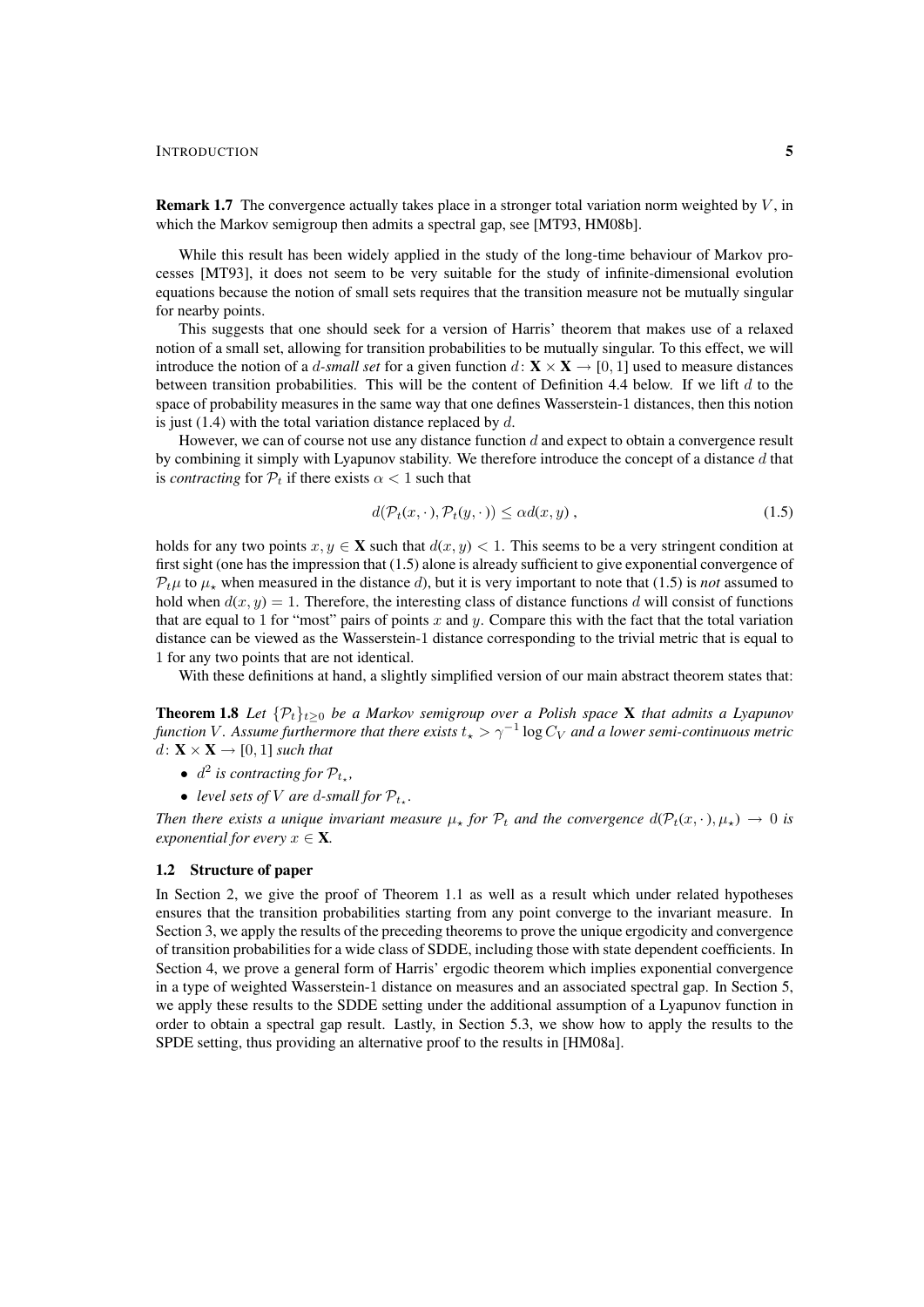#### ASYMPTOTIC COUPLING 6

Acknowledgments: Work on this paper began while JCM and MS were visiting the Centro di Ricerca Matematica Ennio De Giorgi in 2006. MH and MS continued the work while both visited the Mittag-Leffler institute and later on during a workshop at the Oberwolfach mathematical research institute. Lastly, the end of the tunnel was seen while JCM visited the Warwick Maths Institute. We thank all of these fine institutions for their hospitality and role in this collaboration. We would also like to thank P. Bubak, M.S. Kinnally and R.J. Williams for pointing out several errors in a previous version of the manuscript.

MH gratefully acknowledges support from an EPSRC Advanced Research Fellowship (grant number EP/D071593/1). JCM gratefully acknowledges support from an NSF PECASE award (DMS-0449910) and a Sloan foundation fellowship. MS gratefully acknowledges support from the DFG Forschergruppe 718 "Analysis and Stochastics in Complex Physical Systems".

## 2 Asymptotic coupling

This section contains the proof of Theorem 1.1 and a number of results which use related ideas. The goal throughout this section is to use minimal assumptions. We also provide a criterion that yields convergence rates toward the invariant measure using a coupling argument. However, in the case of exponential convergence, a somewhat cleaner statement will be provided by the general form of Harris' theorem in Section 4.

## 2.1 Proof of Theorem 1.1: Unique ergodicity through asymptotic coupling

The proof given below abstracts the essence of the arguments given in [EMS01, BM05]. A version of this theorem is presented in [Mat07]. The basic idea is to leverage the fact that if the initial condition is distributed as an ergodic invariant measure, then Birkhoff's ergodic theorem implies that the average along a trajectory of a given function is an almost sure property of the trajectories.

*Proof of Theorem 1.1.* Throughout this proof we will use the shorthand notation  $m_i = \mathcal{P}_{[\infty]} \mu_i$  for  $i = 1, 2$ . Clearly 1. implies 2. because if  $\mu_1 = \mu_2$ , then we can take the asymptotic coupling to be the measure  $m_1$  (which then equals  $m_2$ ) pushed onto the diagonal of  $\mathbf{X}^\infty \times \mathbf{X}^\infty$ . Clearly 2. implies 3. since  $C(P_{[\infty]}\mu_1, P_{[\infty]}\mu_2) \subset C(P_{[\infty]}\mu_1, P_{[\infty]}\mu_2)$  and the definition of asymptotic coupling implies that there exists a  $\Gamma \in C(\mathcal{P}_{[\infty]} \mu_1, \mathcal{P}_{[\infty]} \mu_2)$  with  $\Gamma(\mathcal{D}) = 1$ . We now turn to the meat of the result, proving that 3. implies 1.

Defining the shift  $\theta: \mathbf{X}^{\infty} \to \mathbf{X}^{\infty}$  by  $(\theta x)_k = x_{k+1}$  for  $k \in \mathbf{N}_0$ , we observe that  $\theta_{\#}m_i = m_i$  for  $i = 1, 2$ . Or in other words  $m_i$  is an invariant measure for the map  $\theta$ . In addition, one sees that  $m_i$  is an ergodic invariant measure for the shift  $\theta$  since  $\mu_i$  was ergodic for  $\mathcal{P}$ .

Fixing any bounded, globally Lipschitz  $\varphi : X \to \mathbf{R}$  we extend it to a bounded function  $\tilde{\varphi} : X^{\infty} \to \mathbf{R}$ by setting  $\tilde{\varphi}(x) = \varphi(x_0)$  for  $x \in \mathbf{X}^{\infty}$ . Now Birkhoff's ergodic theorem and the fact that the  $m_i$  are ergodic for  $\theta$  ensure the existence of sets  $A_i^{\varphi} \subset \mathbf{X}^{\infty}$  with  $m_i(A_i^{\varphi}) = 1$  so that if  $x \in A_i^{\varphi}$  then

$$
\lim_{n \to \infty} \frac{1}{n} \sum_{k=0}^{n-1} \varphi(x_k) = \lim_{n \to \infty} \frac{1}{n} \sum_{k=0}^{n-1} \tilde{\varphi}(\theta^k x) = \int_{\mathbf{X}^\infty} \tilde{\varphi}(x) m_i(\mathrm{d}x) = \int_{\mathbf{X}} \varphi(z) \mu_i(\mathrm{d}z) \,. \tag{2.1}
$$

Here, the first and last implications follow from the definition of  $\tilde{\varphi}$ . Now let  $\Gamma \in \tilde{\mathcal{C}}(m_1, m_2)$  with  $\Gamma(\mathcal{D}) > 0$ . Since  $\Pi_{\#}^{(i)} \Gamma \ll m_i$  and both are probability measures we know that  $(\Pi_{\#}^{(i)} \Gamma)(A_i^{\varphi}) =$  $m_i(A_i^{\varphi}) = 1$  for  $i = 1, 2$ . This in turn implies that  $\Gamma(\mathbf{X}^{\infty} \times A_2^{\varphi}) = \Gamma(A_1^{\varphi} \times \mathbf{X}^{\infty}) = 1$ , so that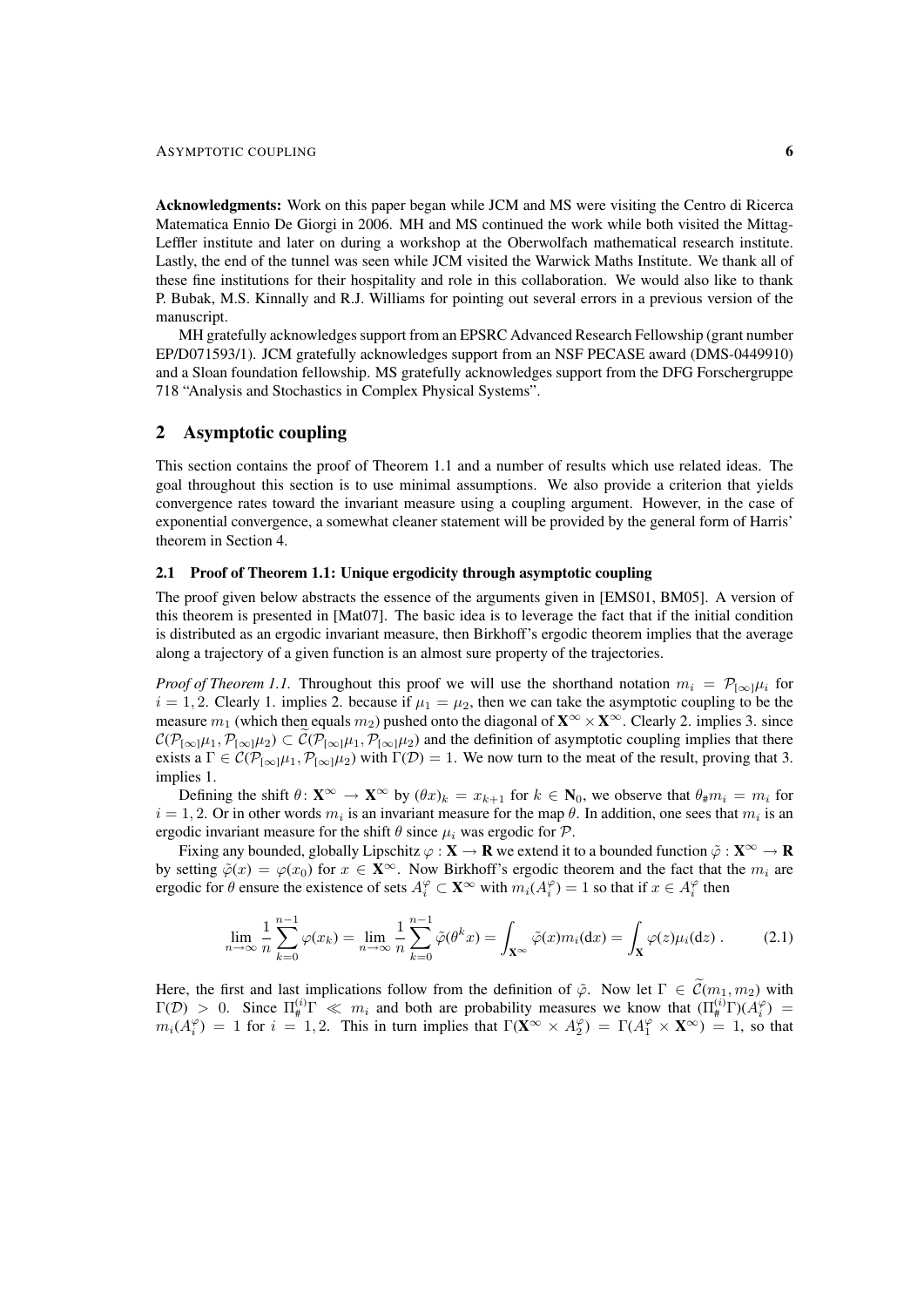$\Gamma(A_1^{\varphi} \times A_2^{\varphi}) = 1$ . Hence if  $\widetilde{\mathcal{D}} = \mathcal{D} \cap (A_1^{\varphi} \times A_2^{\varphi})$ , we have that  $\Gamma(\widetilde{\mathcal{D}}) > 0$ . In particular, this implies that  $\overline{\mathcal{D}}$  is not empty. Observe that for any  $(x^{(1)}, x^{(2)}) \in \overline{\mathcal{D}}$  we know that for  $i = 1, 2$ 

$$
\lim_{n\to\infty}\frac{1}{n}\sum_{k=0}^{n-1}\varphi(x_k^{(i)})=\int_{\mathbf{X}}\varphi(z)\mu_i(\mathrm{d}z).
$$

On the other hand, since  $(x^{(1)}, x^{(2)}) \in \mathcal{D} \subset \mathcal{D}$ , we know that  $\lim_n d(x_n^{(1)}, x_n^{(2)}) = 0$ . Combining these facts gives

$$
\left| \int \varphi(x) \mu_1(dx) - \int \varphi(x) \mu_2(dx) \right| = \left| \lim_{n \to \infty} \left( \frac{1}{n} \sum_{k=0}^{n-1} \varphi(x_k^{(1)}) - \frac{1}{n} \sum_{k=0}^{n-1} \varphi(x_k^{(2)}) \right) \right|
$$
  

$$
\leq \lim_{n \to \infty} \frac{\text{Lip}\,\varphi}{n} \sum_{k=0}^{n-1} d(x_k^{(1)}, x_k^{(2)}) = 0,
$$

where both the first equality and the second inequality follow from the fact that we choose  $(x^{(1)}, x^{(2)})$  in  $D.$  Therefore,

$$
\int \varphi(x)\mu_1(\mathrm{d}x) = \int \varphi(x)\mu_2(\mathrm{d}x)
$$

for any Lipschitz and bounded  $\varphi$  which implies that  $\mu_1 = \mu_2$ .

Remark 2.1 Note that it is not true in general that the uniqueness of the invariant measure implies that there exist asymptotic couplings for any two starting points! See for example [Lin92, CW00] for a discussion on the relation between coupling, shift coupling, ergodicity, and mixing.

**Corollary 2.2** *Let*  $\mathcal P$  *be a Markov operator on a Polish space. If there exists a measurable set*  $A \subset \mathbf X$ *with the following two properties:*

- $\mu(A) > 0$  *for any invariant probability measure*  $\mu$  *of*  $\mathcal{P}$ *,*
- *there exists a measurable map*  $A \times A \ni (x, y) \mapsto \Gamma_{x,y} \in \widetilde{\mathcal{C}}(\mathcal{P}_{[\infty]}\delta_x, \mathcal{P}_{[\infty]}\delta_y)$  *such that*  $\Gamma_{x,y}(\mathcal{D}) >$ 0 *for every*  $x, y \in A$ .

*then* P *has at most one invariant probability measure.*

**Remark 2.3** The measurability of the map  $\Gamma$  means that the map  $(x, y) \mapsto \int \varphi d\Gamma_{x,y}$  is measurable for every bounded continuous function  $\varphi: \mathbf{X}^{\infty} \times \mathbf{X}^{\infty} \to \mathbf{R}$ .

*Proof of Corollary 2.2.* Assume that there are two invariant measures  $\mu_1$  and  $\mu_2$ . By the ergodic decomposition, we can assume that  $\mu_1$  and  $\mu_2$  are both ergodic since any invariant measure can be decomposed into ergodic invariant measures. We extend the definition of Γ to **X** × **X** by  $\Gamma_{x,y} = \mathcal{P}_{[\infty]} \delta_x \times \mathcal{P}_{[\infty]} \delta_y$ for  $(x, y) \notin A \times A$ . For measurable sets  $B \subset \mathbf{X}^{\infty} \times \mathbf{X}^{\infty}$  define the measure  $\Gamma$  by

$$
\Gamma(B) = \int_{\mathbf{X} \times \mathbf{X}} \Gamma_{x,y}(B) \mu_1(dx) \mu_2(dy)
$$

and notice that  $\Gamma \in \widetilde{\mathcal{C}}(\mathcal{P}_{[\infty]} \mu_1, \mathcal{P}_{[\infty]} \mu_2)$  by construction. Furthermore by the assumption that  $\Gamma_{x,y}(\mathcal{D}) > 0$  for  $(x, y) \in A \times A$ , we see that  $\Gamma(\mathcal{D}) > 0$ . Hence Theorem 1.1 implies that  $\mu_1 = \mu_2$ . 0 for  $(x, y) \in A \times A$ , we see that  $\Gamma(\mathcal{D}) > 0$ . Hence Theorem 1.1 implies that  $\mu_1 = \mu_2$ .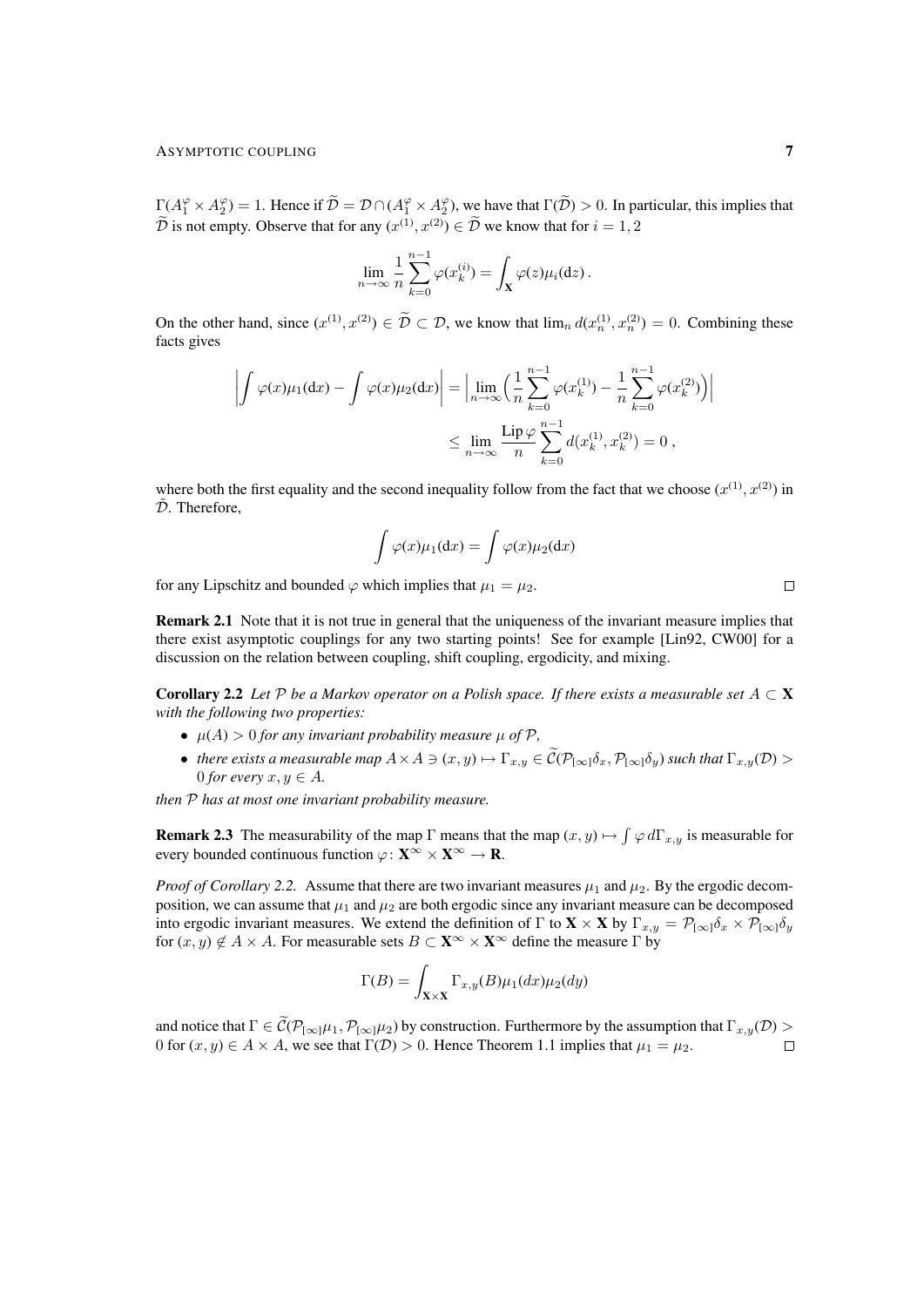#### 2.2 Convergence of transition probabilities

In this section, we give a simple criterion for the convergence of transition probabilities towards an invariant measure under extremely weak conditions that essentially state that:

- 1. There exists a point  $x_0 \in \mathbf{X}$  such that the process returns "often" to arbitrarily small neighbourhoods of  $x_0$ .
- 2. The coupling probability between trajectories starting at x and y converges to 1 as  $y \to x$ .

More precisely, we have the following result:

Theorem 2.4 *Let* P *be a Markov kernel over a Polish space* X *with metric* d *that admits an ergodic invariant measure*  $\mu_{\star}$ . Assume that there exist  $B \subset X$  with  $\mu_{\star}(B) > \frac{1}{2}$  and  $x_0 \in X$  such that, for every *neighbourhood* U of  $x_0$  there exists  $k > 0$  such that  $\inf_{y \in B} \mathcal{P}^k(y, U) > 0$ . Assume furthermore that *there exists a measurable map*

$$
\Gamma: \mathbf{X} \times \mathbf{X} \to \mathcal{M}(\mathbf{X}^{\infty}, \mathbf{X}^{\infty})
$$

$$
(y, y') \mapsto \Gamma_{y, y'} ,
$$

*with the property that*  $\Gamma_{y,y'} \in C(\mathcal{P}_{[\infty]}\delta_y, \mathcal{P}_{[\infty]}\delta_{y'})$  *for every*  $(y, y')$  *and such that, for every*  $\varepsilon > 0$  *and every*  $x \in \mathbf{X}$ *, there exists a neighbourhood* U *of* x *such that*  $\inf_{y,y' \in U} \Gamma_{y,y'}(\mathcal{D}) \geq 1 - \varepsilon$ *. Then,*  $\mathcal{P}^n(z, \cdot) \to \mu_*$  *weakly as*  $n \to \infty$  *for every*  $z \in \text{supp }\mu_*$ *.* 

Remark 2.5 This convergence result is valid even in situations where the invariant measure is not unique. If the process is irreducible however, then supp  $\mu_{\star} = X$  and the convergence holds for every  $z \in \mathbf{X}$  (implying in particular that  $\mu_{\star}$  is unique).

*Proof.* We denote by  $\mathcal{D}_N^{\varepsilon}$  the subset of  $\mathbf{X}^{\infty} \times \mathbf{X}^{\infty}$  given by

$$
\mathcal{D}_N^{\varepsilon} = \{(X, Y) : d(X_n, Y_n) \le \varepsilon \,\forall n \ge N\},\,
$$

so that  $\mathcal{D} = \bigcap_{\varepsilon > 0} \bigcup_{N > 0} \mathcal{D}_N^{\varepsilon}$ .

Note first that by the ergodicity of  $\mu_{\star}$  and Birkhoff's ergodic theorem, there exists a set A with  $\mu_{\star}(A) = 1$  and such that

$$
\lim_{T \to \infty} \frac{1}{T} \sum_{t=0}^{T} \mathbf{1}_{B}(X_t) = \mu_{\star}(B) > \frac{1}{2},
$$

holds almost surely for every process  $X_t$  with  $X_0 \in A$ .

Fix now  $z \in A$  and  $\varepsilon > 0$  and let  $x_0$  be as in the first assumption of the statement. Fix furthermore a neighbourhood U of  $x_0$  such that  $\Gamma_{y,y'}(\mathcal{D}) \geq 1 - \varepsilon$  for  $y, y' \in U$ . Define the function  $(y, y') \mapsto N_{y,y'}$ by

$$
N_{y,y'} = \inf\{N > 0 \,:\, \Gamma_{y,y'}(\mathcal{D}_N^{\varepsilon}) \ge 1 - 2\varepsilon\} \,. \tag{2.2}
$$

It follows from the choice of U and the fact that  $D \subset \bigcup_{N>0} \mathcal{D}_N^{\varepsilon}$  that one has  $N_{y,y'} < \infty$  for every pair  $y, y' \in U$ . Let now  $Y_t$  be a Markov process generated by  $\mathcal P$  with initial distribution  $\mu_*$  and let  $Z_t$  be an independent process with initial condition z. Since one has the bound  $1_B(x)1_B(z) \ge 1_B(x)+1_B(z)-1$ , it follows from the definition of A that

$$
\lim_{T \to \infty} \frac{1}{T} \sum_{t=0}^{T} \mathbf{1}_{B}(Y_{t}) \mathbf{1}_{B}(Z_{t}) \ge 2\mu_{\star}(B) - 1 > 0 ,
$$
\n(2.3)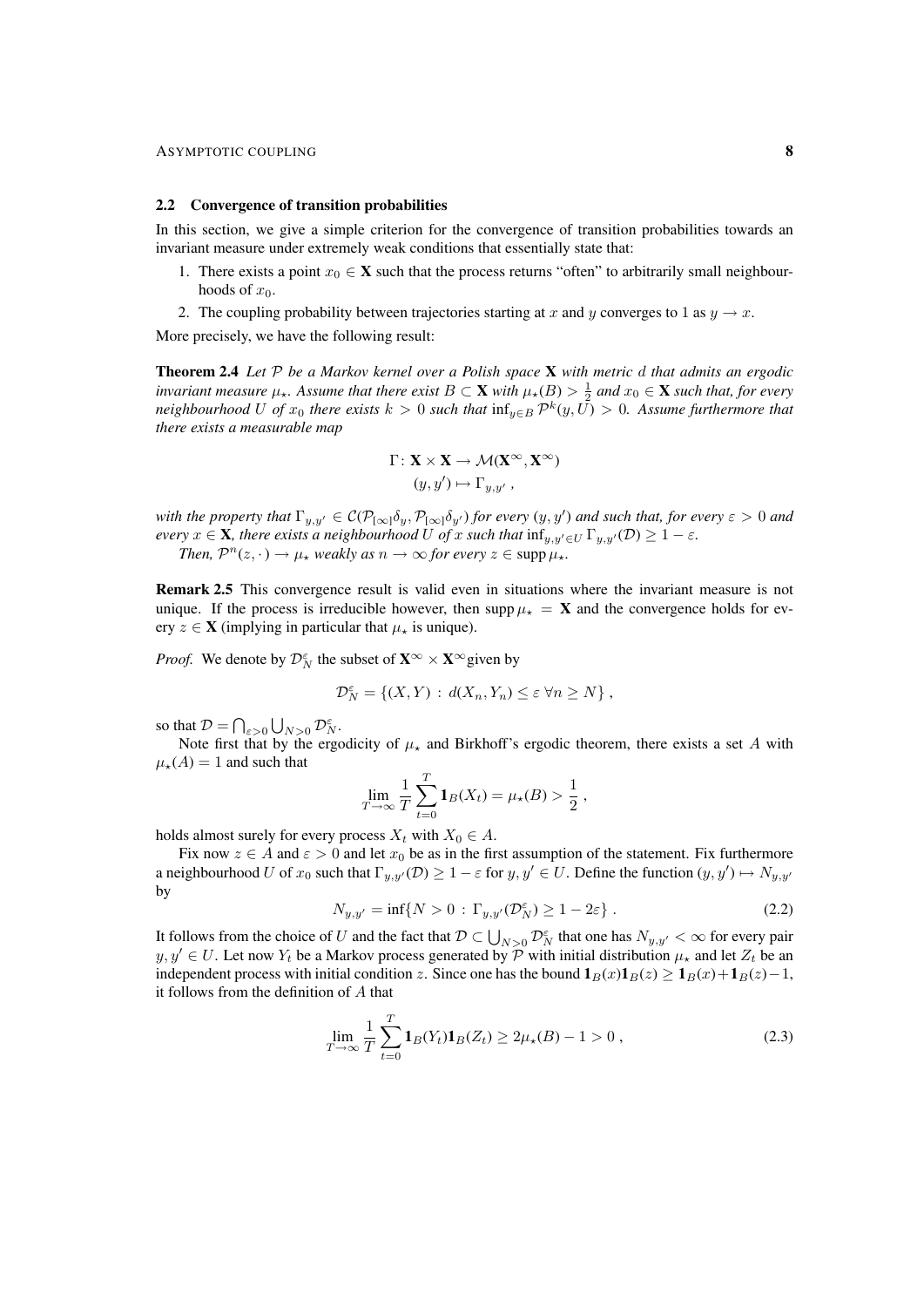almost surely. Let now  $\tau = \inf\{t \geq 0 : Y_t \in U \& Z_t \in U\}$ . Before we proceed, let us argue that  $\tau$ is almost surely finite. We know indeed by assumption that there exists  $T_U > 0$  and  $\alpha > 0$  such that  $\mathcal{P}^{T_U}(y,U) \geq \alpha$  for every  $y \in B$ . Furthermore, setting  $\tau_0 = 0$  and defining  $\tau_k$  recursively by

$$
\tau_k = \inf\{t \geq \tau_{k-1} + T_U : Y_t \in B \& Z_t \in B\},\,
$$

we have the bound

$$
\mathbf{P}(\tau \geq T) \leq \mathbf{P}(\tau \geq T | \tau_k < T - T_U)\mathbf{P}(\tau_k < T - T_U) + \mathbf{P}(\tau_k \geq T - T_U) \\
\leq \mathbf{P}(\tau \neq \tau_1 + T_U \& \cdots \& \tau \neq \tau_k + T_U) + \mathbf{P}(\tau_k \geq T - T_U) \\
\leq (1 - \alpha)^k + \mathbf{P}(\tau_k \geq T - T_U) ,
$$

where the last inequality follows from the strong Markov property. Since we know from (2.3) that the  $\tau_k$  are almost surely finite, we can make  $P(\tau_k \geq T - T_U)$  arbitrarily small for fixed k by making T large.

It follows that there exists  $T_0 > 0$  with  $P(\tau \leq T_0) \geq 1 - \varepsilon$ . Let now  $\mu_0$  be the law of the stopped process at time  $T_0$ , that is  $\mu_0 = \text{Law}(Y_{T_0 \wedge \tau}, Z_{T_0 \wedge \tau})$ . It follows from the definitions of  $T_0$  and  $\tau$  that  $\mu_0(U \times U) \geq 1 - \varepsilon.$ 

Since  $N_{y,y'}$  is finite on  $U \times U$ , we can find a sufficiently large value  $T_1 > 0$  such that

$$
\mu_0(\{(y, y') \in U \times U : N_{y, y'} \le T_1\}) \ge 1 - 2\varepsilon.
$$

Let now  $\tilde{\Gamma}_{y,z}$  be the coupling between  $\mathcal{P}_{[\infty]}\mu_{\star}$  and  $\mathcal{P}_{[\infty]}\delta_z$  obtained by first running two independent copies  $(Y_t, Z_t)$  up to the stopping time  $\tau$  and then running them with the coupling  $\Gamma_{Y_\tau, Z_\tau}$ . This is indeed a coupling by the strong Markov property (recall that we are in the discrete time case). Setting  $T = T_0 + T_1$ , it follows immediately from the construction that under the coupling  $\tilde{\Gamma}_{y,z}$ , we have  $P(d(Y_t, Z_t) \le \varepsilon) \ge 1 - 4\varepsilon$  for each  $n \ge T$ , thus yielding the convergence of  $\mathcal{P}^n(z, \cdot)$  to  $\mu_*$  as required.

Let us now extend this argument to more general starting points and fix an arbitrary  $z \in \text{supp }\mu_\star$  and  $\varepsilon > 0$ . Since A is dense in supp  $\mu_{\star}$ , it follows from our assumption on  $\Gamma$  that there exists  $z' \in \mathbf{X}$  such that  $\Gamma_{z,z'}(\mathcal{D}) \geq 1 - \varepsilon$ . In particular, we can find a time  $T_2$  such that  $\Gamma_{z,z'}(\mathcal{D}_{T_2}^{\varepsilon}) \geq 1 - 2\varepsilon$ . Since on the other hand, we know that  $\mathcal{P}^n(z',\cdot) \to \mu_\star$  weakly, it immediately follows that we can find  $T_3 \geq T_2$  and for each  $n \geq T_3$  a coupling  $\Gamma$  between  $\mathcal{P}^n(z, \cdot)$  and  $\mu_*$  such that  $\Gamma(\{(y, y') : d(y, y') \leq 2\varepsilon\}) > 1 - 3\varepsilon$ , thus concluding the proof.  $\Box$ 

#### 2.3 More convergence results: rates and convergence for all initial conditions

In this section, we continue to develop the ideas of the previous sections to show how to obtain the convergence of the transition probabilities for *every* initial condition and how to obtain a rate of convergence. We essentially follow the ideas laid out in [Mat02b]. They are sufficent to give exponential convergence, but not a convergence in any operator norm. Here we will not attempt to apply the results to our SDDE setting since Theorem 1.5 provides stronger results in our setting of interest. Nonetheless, the ideas and imagery presented in this section is useful to build intuition. It is also a useful technique in situations where exponential convergence doesn't hold.

Define the 1-Wasserstein distance for two probability measures  $\mu_i$  on **X** by

$$
d_1(\mu_1, \mu_2) = \sup_{f \in \text{Lip}_1} \left( \int f(x) \mu_1(dx) - \int f(x) \mu_2(dx) \right),
$$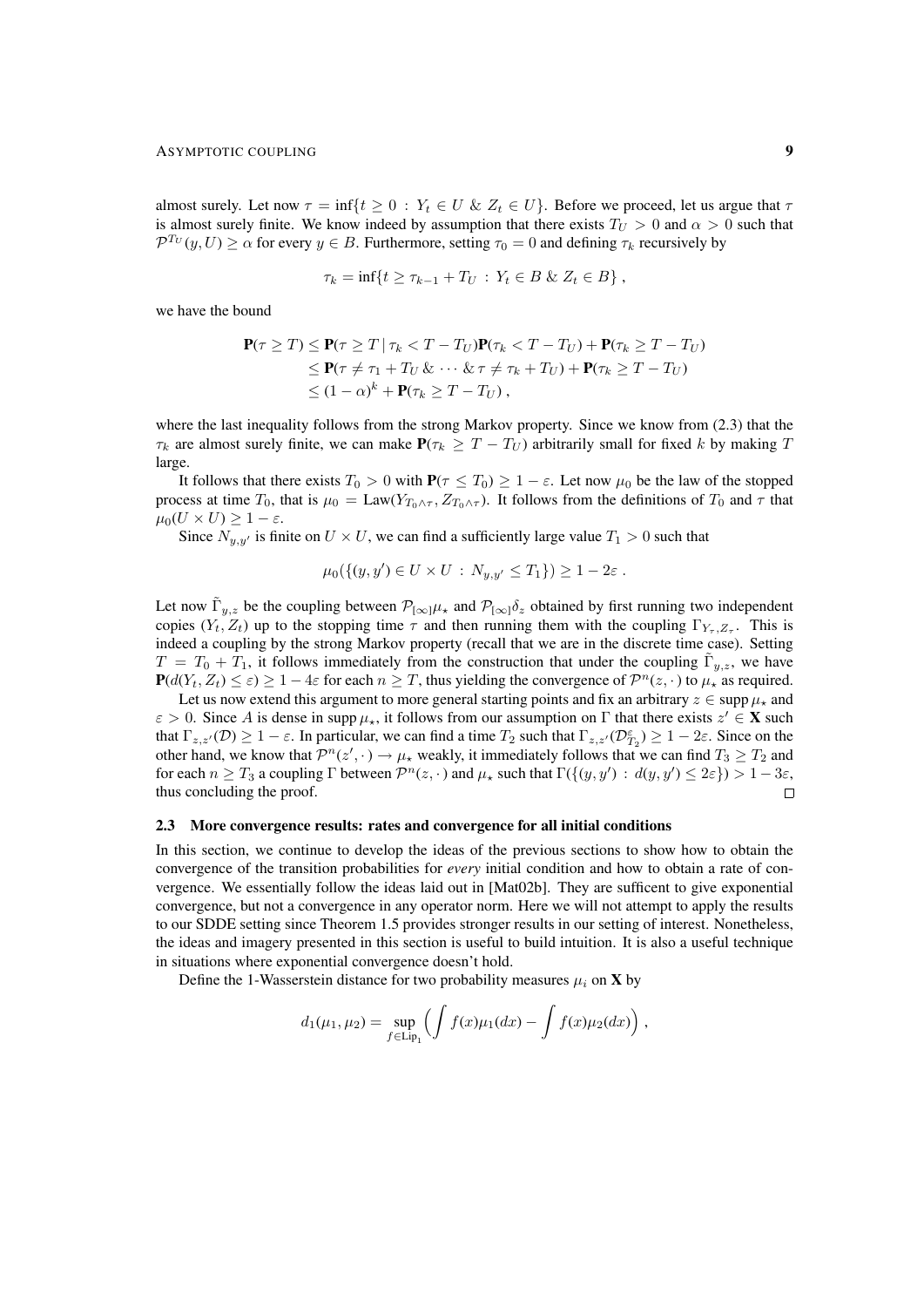#### ASYMPTOTIC COUPLING 10

where  $\text{Lip}_1$  are the Lipschitz functions  $f : \mathbf{X} \to \mathbf{R}$  with Lipschitz constant one.

Let  $\mu_1, \mu_2$  be two probability measures on **X** and  $\Gamma \in \mathcal{C}(\mathcal{P}_{[\infty]}\mu_1, \mathcal{P}_{[\infty]}\mu_2)$  and let  $Z \in \mathbf{X}^{\infty} \times \mathbf{X}^{\infty}$ , with  $Z_n = (Z_n^{(1)}, Z_n^{(2)})$ , be the stochastic process on  $X \times X$  with paths distributed as  $\Gamma$ . Let  $\mathcal{G}_n$  be the σ-algebra generated by  $Z_n$  and  $\Pi_n$  be the projection on  $\mathbf{X}^{\infty} \times \mathbf{X}^{\infty}$  defined by  $(\Pi_n x)_k = x_{k+n}$ .

We say that  $\Gamma \in C(\mathcal{P}_{[\infty]} \mu_1, \mathcal{P}_{[\infty]} \mu_2)$  is a *marginally Markovian coupling* if for any stopping time  $\tau$ (adapted to  $\mathcal{G}_n$ ), the conditional distribution Law( $\Pi_\tau Z | \mathcal{G}_\tau$ ) of  $\Pi_\tau Z$  given  $\mathcal{G}_\tau$  belongs almost surely to  $\mathcal{C}(\mathcal{P}_{\llbracket \infty \rrbracket} \delta_{Z_{\tau}^{(1)}}, \mathcal{P}_{\llbracket \infty \rrbracket} \delta_{Z_{\tau}^{(2)}})$ , where  $Z_n = (Z_n^{(1)}, Z_n^{(2)})$ . Notice that this is weaker than assuming that  $Z_n$  is a Markov process.

Let  $\varrho : \mathbb{N} \to (0, \infty)$  be a strictly decreasing function with  $\lim_{n} \varrho(n) = 0$ . We define the "neighborhood" of the diagonal

$$
\Delta_{\varrho} = \{ (x^{(1)}, x^{(2)}) \in \mathbf{X}^{\infty} \times \mathbf{X}^{\infty} : d(x_n^{(1)}, x_n^{(2)}) < \varrho(n) \} .
$$

For any stochastic process Z on  $\mathbf{X} \times \mathbf{X}$  with  $Z_n = (Z_n^{(1)}, Z_n^{(2)})$ , we define the stopping time

$$
\tau_{\varrho}(Z) = \inf\{n \ge 1 \, : \, d(Z_n^{(1)}, Z_n^{(2)}) \ge \varrho(n)\}\tag{2.4}
$$

and for  $B \in \mathbf{X} \times \mathbf{X}$  we define the hitting time

$$
\sigma_B(Z) = \inf\{n \ge 0 : Z_n \in B\} \,. \tag{2.5}
$$

Theorem 2.6 *Consider a Markov operator* P *as before over a Polish space* X *with distance function*  $d \leq 1$ .

*Fix a strictly decreasing rate function*  $\rho$  *and a set*  $B \subset \mathbf{X} \times \mathbf{X}$ *. Assume that there exists a measurable*  $map \ z_0 \ \mapsto \ \Gamma_{z_0} \ \in \ \mathcal{C}(\mathcal{P}_{[\infty]}\delta_{z_0^{(1)}}, \mathcal{P}_{[\infty]}\delta_{z_0^{(2)}})$  where  $z_0 \ = \ (z_0^{(1)}, z_0^{(2)}) \ \in \ \mathbf{X} \times \mathbf{X}$ , which is a marginally *Markovian coupling such that, if* Z with  $Z_n = (Z_n^{(1)}, Z_n^{(2)})$ , is distributed as  $\Gamma_{z_0}$  then the following *assumptions hold:*

- *1. If*  $z_0 \notin B$ *, then*  $\sigma_B(Z)$  *is finite almost surely.*
- 2. *There exists an*  $\alpha > 0$  *so that if*  $z_0 \in B$  *then*  $\Gamma_{z_0}(\Delta_{\varrho}) \ge \alpha$ *.*

*Then for all*  $(z_0^{(1)}, z_0^{(2)}) \in \mathbf{X} \times \mathbf{X}$ *,* 

$$
d_1(\mathcal{P}_n \delta_{z_0^{(1)}}, \mathcal{P}_n \delta_{z_0^{(2)}}) \to 0 \quad \text{as} \quad n \to 0.
$$

*Proof.* To prove the result, we will construct a new coupling on  $\mathbf{X}^{\infty} \times \mathbf{X}^{\infty}$  from the coupling Γ. We will do this by constructing a process on excursions from  $B$ . The state space of our process of excursions will be given by:

$$
\mathbb{X} = \bigcup_{k=0}^{\infty} ((\mathbf{X}^{k} \times \mathbf{X}^{k}) \times B)) \text{ and } \overline{\mathbb{X}} = (\mathbf{X}^{\infty} \times \mathbf{X}^{\infty}) \cup \mathbb{X} .
$$

In words, X is the space of finite (but arbitrary) length trajectories taking values in the product space  $X \times X$  and ending in B. The space  $\overline{X}$  furthermore contains trajectories in  $X \times X$  of infinite length.

To build the process on excursions, we begin by constructing a Markov transition kernel  $Q: B \rightarrow$  $\mathcal{M}(\overline{X})$  from the  $\overline{\Gamma}$ 's in the following way. For any  $z \in B$ , let  $Z'$  be a  $(\mathbf{X}^{\infty} \times \mathbf{X}^{\infty})$ -valued random variable distributed according to the measure  $\Gamma_z$  and set  $\tau = \tau_\varrho(Z')$  with  $\tau_\varrho$  as in (2.4). If  $\tau = \infty$ , then we set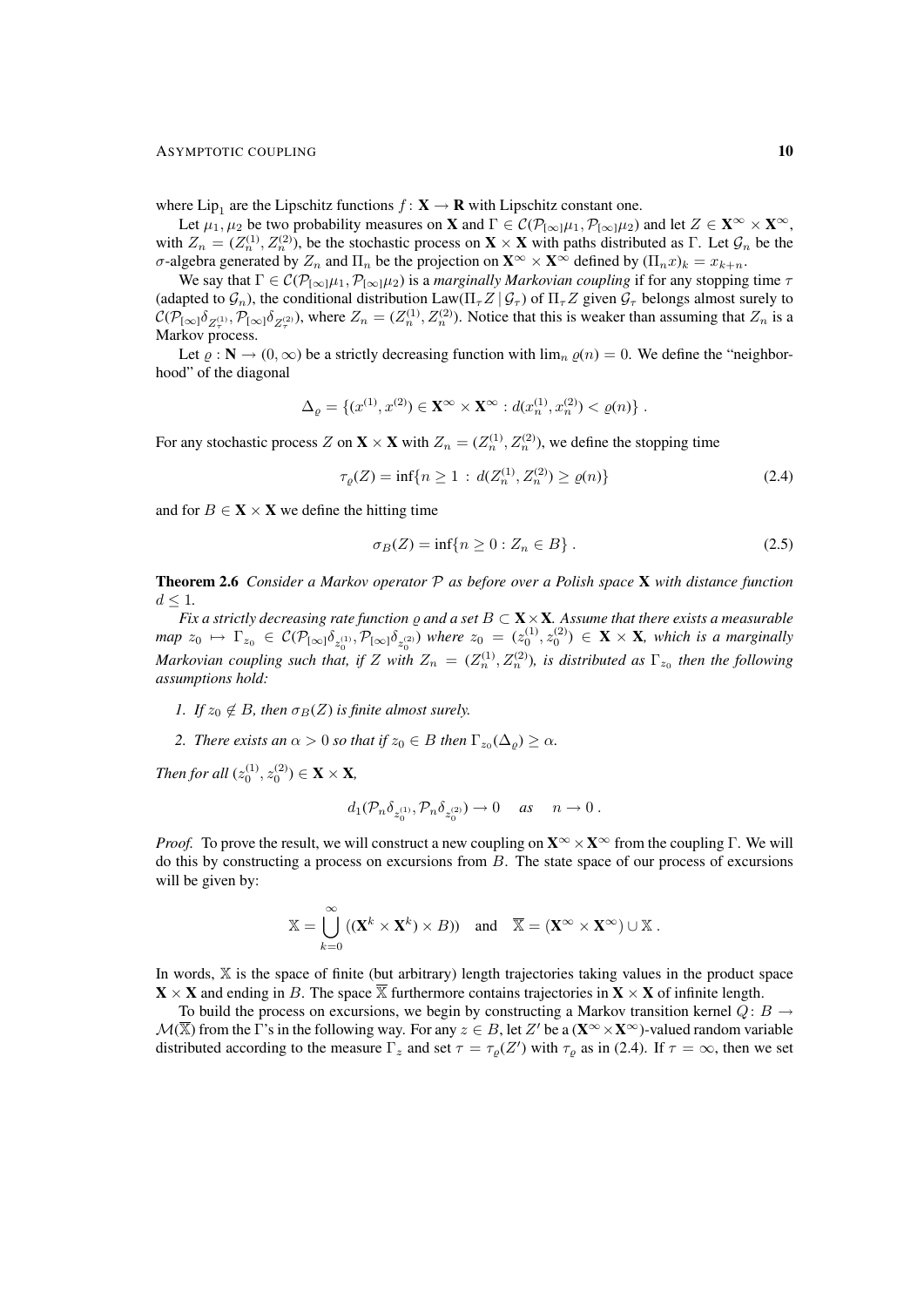#### ASYMPTOTIC COUPLING 11

 $Z = Z'$ . If  $\tau < \infty$  and  $Z'_{\tau} \in B$ , then we set  $Z = (Z'_1, \dots, Z'_{\tau})$ . Otherwise, let  $Z''$  be the  $(\mathbf{X}^{\infty} \times \mathbf{X}^{\infty})$ valued random variable distributed according to the measure  $\Gamma_{Z'_{\tau}}$ . Since  $\Gamma$  is marginally Markovian and  $\tau$  is a stopping time, we know that the law of  $\Pi_{\tau} Z_{\tau}^{\prime}$  is a coupling of  $\mathcal{P}_{[\infty]} \delta_{Z_{\tau}^{(1)}},$  and  $\mathcal{P}_{[\infty]} \delta_{Z_{\tau}^{(2)}}$  almostsurely. Hence we can replace the trajectory of Z' after time  $\tau$  with the piece of trajectory  $\bar{Z}$ " and the combined trajectory will still be a coupling starting from the initial data. Setting  $\sigma = \sigma_B(Z'')$  (which is finite almost surely) we define Z by  $Z = (Z'_1, \dots, Z'_\tau, Z''_1, \dots, Z''_\sigma)$ .

In all cases, Z is either a trajectory of infinite length contained in  $\Delta_{\rho}$  or it is a segment of finite length ending in the set B. Hence Z is a  $\overline{\mathbb{X}}$ -valued random variable and we define  $Q_z(\cdot)$  to be the distribution of Z. To extend the definition to a kernel  $\mathcal{Q} \colon \mathbb{X} \to \mathcal{M}(\overline{\mathbb{X}})$ , we simply define  $\mathcal{Q}_z$  for  $z = (z_1, \dots, z_k) \in \mathbb{X}$ by  $\mathcal{Q}_z = Q_{z_k}$  since all trajectories in X terminate in B.

We now construct our Markov process on  $\overline{X}$  which we will denote by  $\mathcal{Z}_n = (Z_n^{(1)}, Z_n^{(2)})$ . We use Q which was constructed in the preceding paragraph as the Markov transition kernel. If ever the segment drawn is of infinite length, then the process simply stops. The only missing element is the initial condition. If  $z_0 \in B$  then we take  $\mathcal{Z}_0 = z_0$ . If  $z_0 \notin B$ , then we take  $\mathcal{Z}_0 = (z_0, Z'_1, \dots, Z'_\sigma)$ where Z' is an X-valued random variable distributed according to  $\Gamma_{z_0}$  and  $\sigma = \sigma_B(Z')$ .

Now we define  $l_n$  to be the length of  $\mathcal{Z}_n$ . Let  $n^* = \inf\{n : l_n = \infty\}$ . Since for all  $z \in B$ ,  $\Gamma_z(\Delta_\varrho) \geq \alpha > 0$  the  $P(n^* > n) \leq (1 - \alpha)^n$  and thus  $n^*$  is almost surely finite. Lastly we define  $t^* = \sum_{k=0}^{n^*-1} l_k$ . Since  $n^*$ , and the  $l_k$  are all almost surely finite, one sees that  $t^*$  is almost surely finite.

Finally, we are ready to perform the desired calculation. We will denote by  $Z_t = (Z_t^{(1)}, Z_t^{(2)})$ the trajectory in  $X^{\infty} \times X^{\infty}$  obtained by concatenating together the segments produced by running the Markov chain  $\mathcal{Z}_n$  constructed in the preceding paragraph. For any  $f \in Lip_1(\mathbf{X})$  one has

$$
\mathbf{E}f(Z_t^{(1)}) - \mathbf{E}f(Z_t^{(2)}) \le \mathbf{E}d(Z_t^{(1)}, Z_t^{(2)})(\mathbf{1}_{t^* > t/2} + \mathbf{1}_{t^* \le t/2})
$$
  
\n
$$
\le \mathbf{P}(t^* > t/2) + \varrho(t/2).
$$
\n(2.6)

Observe that the right hand side is uniform for any  $f \in Lip_1$ . By assumption  $\rho(t/2) \to 0$  as  $t \to \infty$  and since  $t^*$  is almost surely finite  $P(t^* > t/2) \rightarrow 0$  as  $t \rightarrow \infty$ .  $\Box$ 

The following corollary gives a rate of convergence assuming one can control a appropriate moment of  $t^*$ . As in [Hai02, Mat02b], this is often done by assuming an appropriate Lyapunov structure. This result *does not* prove convergence in any operator norm. In this way, it is inferior to Theorem 1.5 which we prefer. (The fact that the norm does not allow test functions  $f \leq V$  can be rectified with more work under additional assumptions.)

**Corollary 2.7** In the setting of Theorem 2.6, let  $t^*(z_0)$  be the stopping time defined in the proof of *Theorem 2.6 when starting from*  $z_0 = (z_0^{(1)}, z_0^{(2)}) \in \mathbf{X} \times \mathbf{X}$ . If  $\mathbf{E}(1/\varrho(t^*(z_0))) < \Phi(z_0)$  for some  $\Phi: \mathbf{X} \times \mathbf{X} \rightarrow (0, \infty)$ *, then* 

$$
d_1(\mathcal{P}_t \delta_{z_0^{(1)}}, \mathcal{P}_t \delta_{z_0^{(2)}}) \le (1 + \Phi(z_0)) \varrho(t/2)
$$

*Proof.* First observe that the Markov inequality implies that  $P(t^* > t/2) = P(1/\varrho(t^*) > 1/\varrho(t/2)) \le$  $\varrho(t/2)\mathbf{E}(1/\varrho(t^*)) \leq \varrho(t/2)\Phi(z_0)$ . Returning to (2.6), we see that this estimate completes the proof of the desired result.  $\Box$ 

**Remark 2.8** For this result to be useful, one needs control over  $\mathbf{E}(1/\varrho(t^*(z_0)))$ . First observe that since  $t^* = \sum_{k=0}^{n^*-1} l_k$  and  $\mathbf{P}(n^* > k) \le (1 - \alpha)^k$  the main difficulty is controlling the appropriate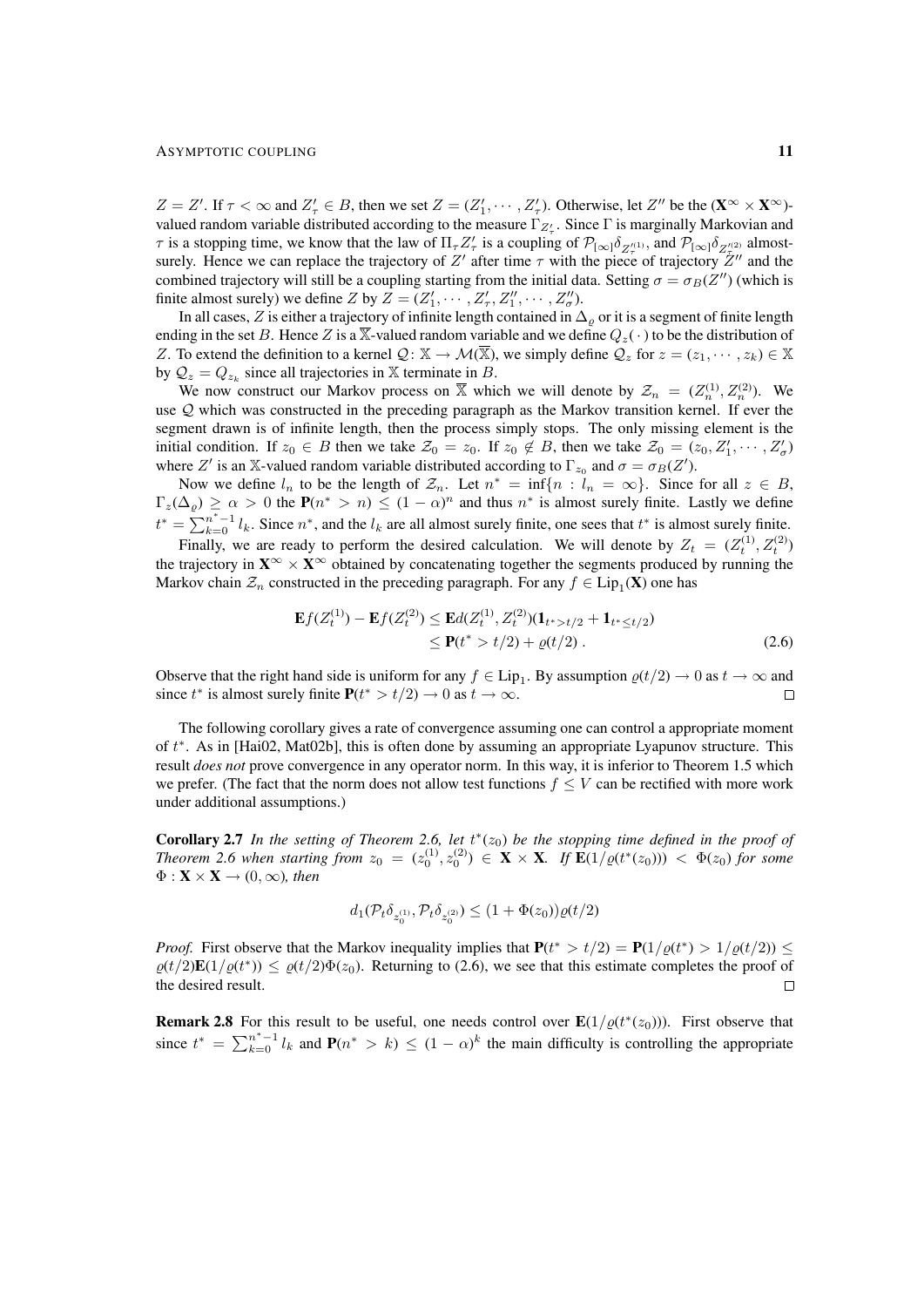moment of  $l_n$ .  $l_n$  consists of two parts. The first is  $\tau$ , the time to exit  $\Delta_{\rho}$ , and the second is  $\sigma$  the time to return to B. The moments of  $\tau$  depend on how quickly  $\Gamma(\Delta_{\rho}^{n}) - \Gamma(\Delta_{\rho})$  goes to zero as a function of *n* where  $\Delta_{\varrho}^{n} = \{(x^{(i)}, x^{(2)}) \in \mathbf{X}^{\infty} \times \mathbf{X}^{\infty} : d(x_{k}^{(1)}, x_{k}^{(2)}) < \varrho(k)$  for all  $k \leq n\}$ . This gives information about how long it takes for Z to leave  $\Delta_{\varrho}$  when it is conditioned not to stay in inside  $\Delta_{\rho}$  for all times. If this exit time has heavy tails, then it can retard the convergence rate. The return times to  $B$  also influences the convergence rate. Such a return time is often controlled by a Lyapunov function. In the context of obtaining exponential convergence, some of these points are explored in [Mat02b, Hai02]. Subexponential convergence rates via Lyapunov functions has been explored for Harris chains in [MT93, Ver99, BCG08, DFG09, Hai09].

## 3 Application of the uniqueness and convergence criteria to SDDEs

## 3.1 Application of the uniqueness criterion to SDDEs

Fix  $r > 0$  and let  $C = C([-r, 0], \mathbf{R}^d)$  denote the phase space of a general finite-dimensional delay equation with delay r endowed with the sup-norm  $\|\cdot\|$ . For a function or a process X defined on  $[t - r, t]$  we write  $X_t(s) := X(t + s), s \in [-r, 0]$ . Consider the following stochastic functional differential equation:

$$
dX(t) = f(X_t) dt + g(X_t) dW(t),
$$
  
\n
$$
X_0 = \eta \in \mathcal{C},
$$
\n(3.1)

where  $f: \mathcal{C} \to \mathbf{R}^d$  and  $g: \mathcal{C} \to \mathbf{R}^m \times \mathbf{R}^d$  and  $W_t = (W_t^{(1)}, \dots, W_t^{(m)})$  is a standard Wiener process.

We will provide conditions on f and g which ensure that, for every initial condition  $X_0 = \eta \in \mathcal{C}$ , equation (3.1) has a unique pathwise solution which can then be viewed as a  $C$ -valued strong Markov process. The problem of existence and/or uniqueness of an invariant measure of such a process (or similar processes) has been addressed by a number of authors, see for example [IN64, Sch84, BM05, RRG06, EGS09].

While existence of an invariant measure has been proven under natural sufficient conditions on the functionals  $f$  and  $g$ , the uniqueness question, as already mentioned in the introduction, has not been answered up to now even in such simple cases as

$$
f(x) = -cx(0)
$$
,  $g(x) = \psi(x(-r))$ ,  $d = m = 1$ ,

for some  $c > 0$  and  $\psi$  a strictly positive, bounded and strictly increasing function [RRG06]. One difficulty is that the corresponding Markov process on  $\mathcal C$  is not strong Feller. Even worse: given the solution  $X_t$  for any  $t > 0$ , the initial condition  $X_0$  can be recovered *with probability one* [Sch05]. Another peculiarity of such equations is that while they do in general generate a Feller semigroup on  $\mathcal{C}$ , they often do not admit a modification which depends continuously on the initial condition – even if q is linear (see e.g. [Moh86] and [MS97]), so that they do not generate a stochastic flow of homeomorphisms. We do nevertheless have the following uniqueness result:

**Theorem 3.1** Assume that  $m \geq d > 0$  and that, for every  $\eta \in C$ ,  $g(\eta)$  admits a right inverse  $g^{-1}(\eta)$ :  $\mathbf{R}^d \to \mathbf{R}^m$ . If f is continuous and bounded on bounded subsets of C, and for some  $K \geq 1$ , f *and* g *satisfy*

$$
\sup_{\eta \in \mathcal{C}} \|g^{-1}(\eta)\| < \infty,
$$

*and*

$$
2\langle f(x) - f(y), x(0) - y(0) \rangle^{+} + ||g(x) - g(y)||^{2} \leq K ||x - y||^{2},
$$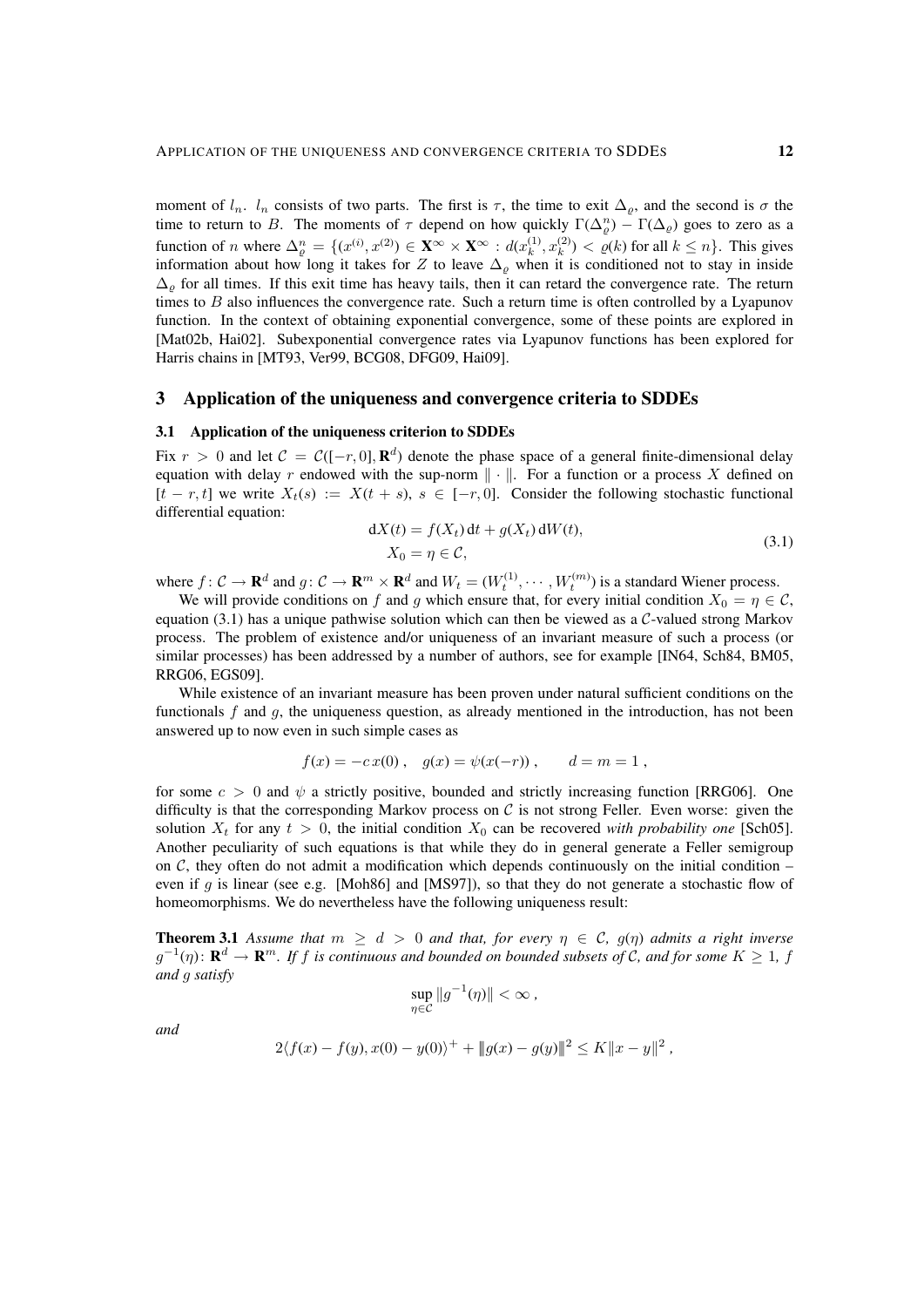*where*  $||M||^2 = \text{Tr}(MM^*)$ , then the equation (3.1) has at most one invariant measure.

Remark 3.2 This assumption is sufficient to ensure the existence of (unique) global solutions (see [RS08] for even weaker hypotheses).

Remark 3.3 Notice that Theorem 3.1 does not ensure that there exists an invariant measure, only that there exists at most one. Even when there is no invariant (probability) measure, the ideas in Theorem 3.1 can be used to show that solutions with nearby initial conditions behave asymptotically the same with a positive probability.

Remark 3.4 It is not true in general that one has exponential convergence under the assumptions of Theorem 3.1 (plus the existence of an invariant measure) alone. Consider for example the one-dimensional SDE

$$
dx = -\frac{x}{(1+x^2)^{\alpha}} dt + dW(t),
$$

then it is known that for  $\alpha \in (\frac{1}{2}, 1)$  it has a unique invariant measure, but that convergence of transition probabilities is only stretched exponential [Hai09]. However, it does satisfy the one-sided Lipschitz condition of Theorem 3.1.

We will use the following two lemmas which are proven at the end of the section. The first one is similar to Proposition 7.3 in [DZ92].

**Lemma 3.5** *Let*  $W(t)$ *,*  $t \geq 0$  *be a standard Wiener process and fix*  $T > 0$  *and*  $p > 2$ *. There exists a function*  $\varrho : [0, \infty) \to [0, \infty)$  *satisfying*  $\lim_{\lambda \to \infty} \varrho(\lambda) = 0$  *such that the following holds: let* Y *satisfy the equation*

$$
dY(t) = -\lambda Y(t) dt + h(t) dW(t),
$$
\n(3.2)  
\n
$$
Y(0) = 0,
$$

*where* h is an adapted process with almost surely càdlàg sample paths. Then for any stopping time  $\tau$ *we have*

$$
\mathbf{E}\Big(\underset{0\leq t\leq \tau\wedge T}{\sup} |Y(t)|^p\Big)\leq \varrho(\lambda)\mathbf{E}\Big(\underset{0\leq t\leq \tau\wedge T}{\sup} |h(t)|^p\Big).
$$

**Lemma 3.6** *Let*  $\lambda > 0$ *, consider the coupled set of equations:* 

$$
dX(t) = f(X_t) dt + g(X_t) dW(t), \qquad X_0 = \eta,
$$
  
\n
$$
d\tilde{X}(t) = f(\tilde{X}_t) dt + \lambda (X(t) - \tilde{X}(t)) dt + g(\tilde{X}_t) dW(t), \quad \tilde{X}_0 = \tilde{\eta},
$$
\n(3.3)

*and define*  $Z(t) := X(t) - X(t), t \ge -r$ *. Then, for every*  $\gamma_0 > 0$  *there exist*  $\lambda > 0$  *and*  $C > 0$  *such that the bound*  $\mathbf{E}(\sup_{t\geq0}e^{\gamma_0t}\|\tilde{Z_t}\|)^8\leq (C\|Z_0\|)^8$  *holds for any pair of initial conditions*  $X_0$  *and*  $\widetilde{X}_0$ *.* 

*Proof of Theorem 3.1.* We begin by fixing two initial conditions  $\eta, \tilde{\eta} \in C$  of (3.3). We furthermore define the "Girsanov shift"  $v$  by

$$
v(t) = \lambda g(\widetilde{X}_t)^{-1}(X(t) - \widetilde{X}(t)),
$$

where  $\lambda > 0$  is chosen as in Lemma 3.6 for  $\gamma_0 = 1$  (say) and we set  $\tau = \inf\{t \ge 0 : \int_0^t |v(s)|^2 ds \ge$  $\epsilon^{-1} \|\eta - \tilde{\eta}\|^2$ , where  $\epsilon > 0$  is a small constant to be determined. Thanks to the non-degeneracy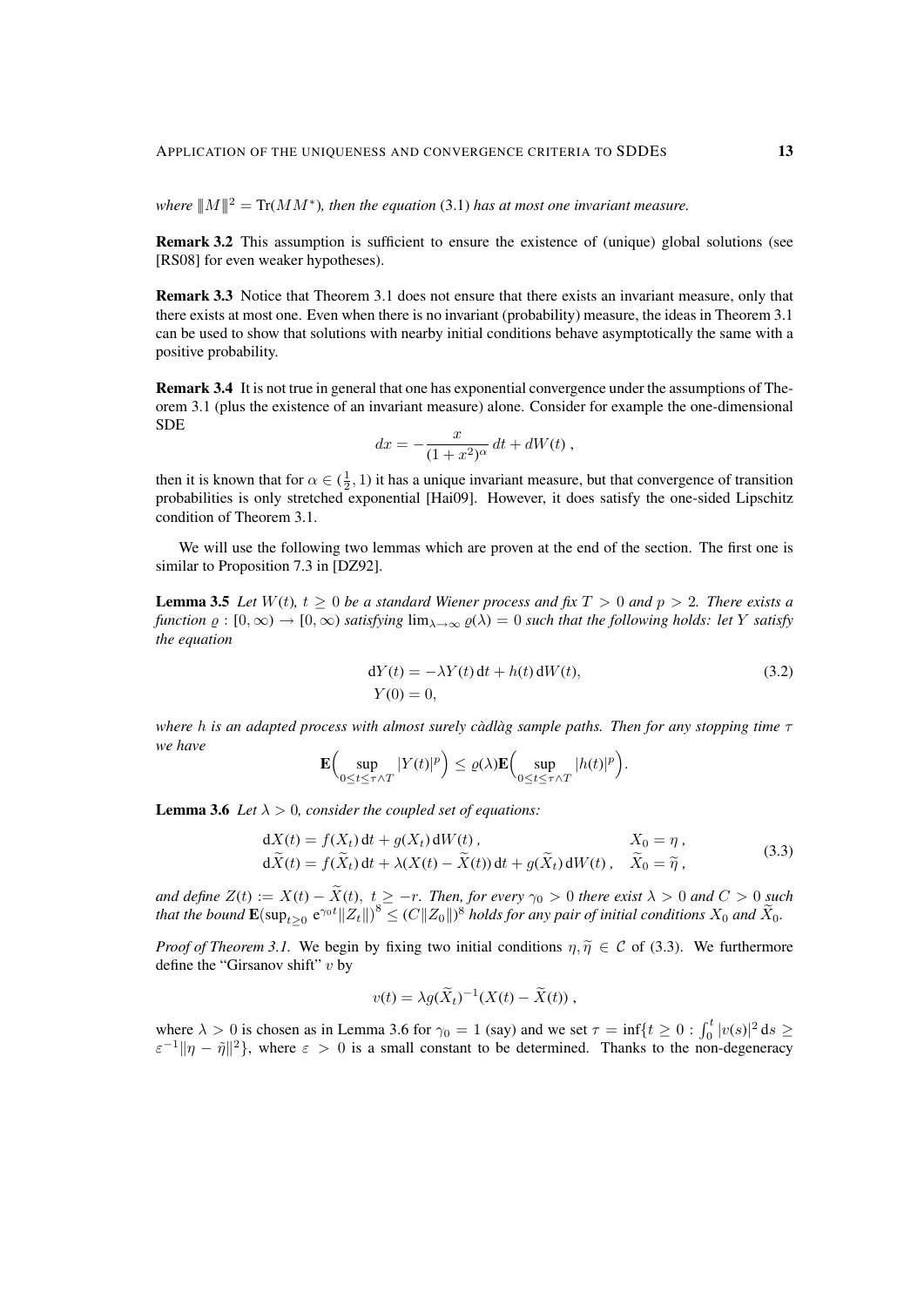assumption on g and Lemma 3.6, we obtain  $\lim_{\varepsilon \to 0} \mathbf{P}\{\tau = \infty\} = 1$  and  $\lim_{t \to \infty} |X(t) - \tilde{X}(t)| = 0$ almost surely. In particular, there exist some  $\varepsilon > 0$  independent of the initial conditions such that  $P\{\tau = \infty\} > 0$ . We will fix such a value of  $\varepsilon$  from now on.

Setting  $\widetilde{W}(t) = W(t) + \int_0^{t \wedge \tau} v(s) \, ds$ , we observe that the Cameron-Martin-Girsanov Theorem implies that there exists a measure **Q** on  $\Omega := \mathcal{C}([0,\infty), \mathbb{R}^m)$  so that under **Q**,  $\overline{W}$  is a standard Wiener process on the time interval [0,  $\infty$ ). Let  $\overline{X}$  be the solution of

$$
d\overline{X}(t) = f(\overline{X}_t) dt + g(\overline{X}_t) d\widetilde{W}(t) \qquad \overline{X}_0 = \widetilde{\eta}.
$$

Since  $\int_0^{\tau} v^2(s) ds \leq \varepsilon^{-1} ||\eta - \tilde{\eta}||^2$  by construction, the law of  $\overline{X}$  is equivalent on  $\mathcal{C}([0,\infty), \mathbf{R}^d)$  to the law of a solution to (3.1) with initial condition  $\tilde{\eta}$ . This means that the law of the pair  $(X,\overline{X})$  has marginals which are equivalent on  $\mathcal{C}([0,\infty), \mathbf{R}^d)$  to solutions to (3.1) starting respectively from  $\eta$  and  $\tilde{\eta}$ . Since  $\overline{Y} - \tilde{Y}$  on  $\{\tau = \infty\}$  we have  $\overline{X} = \widetilde{X}$  on  $\{\tau = \infty\}$ , we have

$$
\lim_{t \to \infty} |\overline{X}(t) - X(t)| = \lim_{t \to \infty} |\widetilde{X}(t) - X(t)| = 0 \text{ on } \{\tau = \infty\} \text{ a.s.}
$$

Therefore Corollary 2.2 implies that the discrete-time chain  $(X_{rn})_{n\in\mathbb{N}}$  has at most one invariant probability measure and hence the same is true for the Markov process  $(X_t)_{t\geq0}$ . Since  $\mathcal{M}(\Omega,\Omega)$  endowed with the topology of weak convergence is a Polish space [Vil03] and since all of the constants appearing in our explicit construction can be chosen independently of the initial conditions, the map  $(x, y) \mapsto \Gamma_{x,y}$ is indeed measurable.  $\Box$ 

We now give the proof of Lemma 3.5 which was given at the start of the section.

*Proof of Lemma 3.5.* We begin by noticing that we need only prove the theorem for the supremum over a deterministic time interval  $[0, T]$ . The version over the random time interval follows by considering the function  $h(s) = h(s) \mathbf{1}_{[0,\tau \wedge T)}(s)$ . Observe that  $h(s)$  again almost surely has càdlàg paths and if  $Y(t)$ is the solution to (3.2) with h replaced by  $\tilde{h}$  then

$$
\sup_{t \leq \tau \wedge T} |Y(s)|^p = \sup_{t \leq T} |\tilde{Y}(s)|^p \quad \text{and} \quad \sup_{t \leq \tau \wedge T} |h(s)|^p = \sup_{t \leq T} |\tilde{h}(s)|^p.
$$

The second identity is clear from the definition of  $\tilde{h}$ . The first follows from the observation that  $Y(s)$  =  $\hat{Y}(s)$  for  $s \leq \tau \wedge T$  and, for  $s > \tau \wedge T$ ,  $|\hat{Y}(s)|$  only decreases since  $\hat{h}$  is identically zero. Hence it is enough to prove the lemma over a deterministic time interval.

We begin by observing that the solution  $Y$  can be represented in the form

$$
Y(t) = e^{-\lambda t} \int_0^t e^{\lambda s} h(s) dW(s).
$$
 (3.4)

Therefore, using Burkholder's inequality and abbreviating  $h^* := \sup_{0 \le t \le T} |h(t)|$ , we obtain

$$
\mathbf{E}|Y(t)|^{p} = e^{-\lambda t p} \mathbf{E} \Big| \int_{0}^{t} e^{\lambda s} h(s) dW(s) \Big|^{p}
$$
  
\n
$$
\leq C_{p} e^{-\lambda t p} \mathbf{E} \Big| \int_{0}^{t} e^{2\lambda s} h^{2}(s) ds \Big|^{p/2}
$$
  
\n
$$
\leq C_{p} \mathbf{E}(h^{*})^{p} (2\lambda)^{-p/2}.
$$
\n(3.5)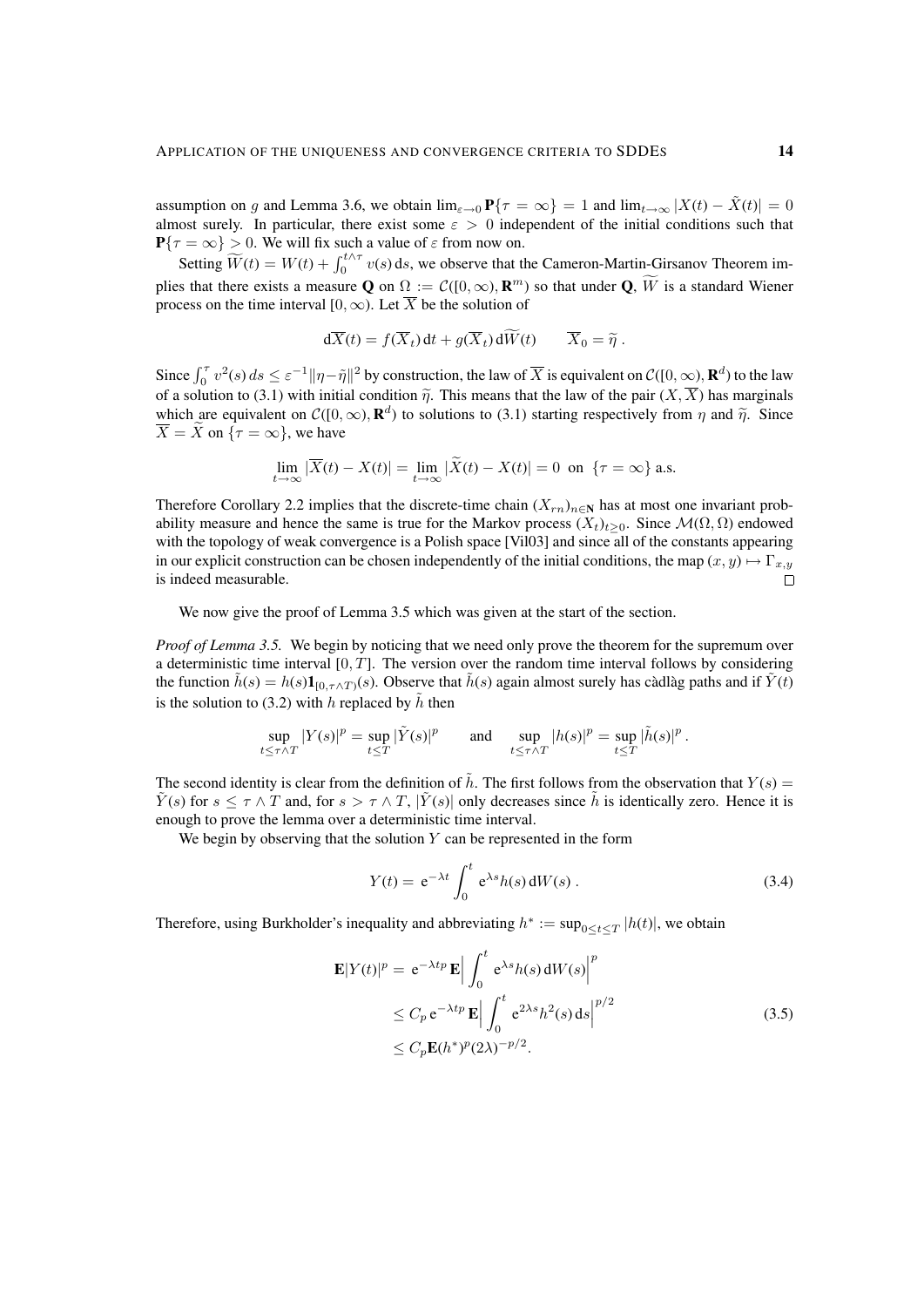Let  $N \in \mathbb{N}$  and define  $t_k := t_k(N) := kT/N$  for  $k = 0, ..., N$  and

$$
I_k(t) := \int_{t_k}^t h(s) dW(s), \ t_k \le t \le t_{k+1}, \ k = 0, ..., N-1.
$$

Notice that  $I_k(t)$  is a local martingale with respect to the filtration it generates. Integrating (3.4) by parts, we get

$$
Y(t) = Y(t_k) e^{-\lambda(t - t_k)} + I_k(t) - \lambda \int_{t_k}^t e^{-\lambda(t - s)} I_k(s) ds, \qquad t_k \le t \le t_{k+1}.
$$

Hence,

$$
\sup_{0 \le t \le T} |Y(t)|^p = \max_{k=0,...,N-1} \sup_{t_k \le t \le t_{k+1}} |Y(t)|^p
$$
  
 
$$
\le 2^{p-1} \max_{k=0,...,N-1} \left( |Y(t_k)|^p + 2 \sup_{t_k \le t \le t_{k+1}} |I_k(t)|^p \right).
$$

Using Burkholder's inequality and (3.5), we get

$$
\mathbf{E} \sup_{0 \le t \le T} |Y(t)|^p \le 2^{p-1} NC_p \mathbf{E}(h^*)^p (2\lambda)^{-p/2} + 2^p N \max_{k=0,\dots,N-1} \mathbf{E} \sup_{t_k \le t \le t_{k+1}} |I_k(t)|^p
$$
  

$$
\le 2^{p-1} C_p \mathbf{E}(h^*)^p \Big( N(2\lambda)^{-p/2} + 2T^{p/2} N^{1-\frac{p}{2}} \Big).
$$

For each  $\varepsilon > 0$ , we can choose N large enough such that the coefficient of  $E(h^*)^p$  becomes smaller than  $\varepsilon$  for all sufficiently large  $\lambda$ .  $\Box$ 

We conclude with the proof of Lemma 3.6:

*Proof of Lemma 3.6.* First observe that the pair of equations (3.3) admits a unique global solution (see [RS08]). Setting  $Z(t) = X(t) - \tilde{X}(t)$ , we see that

$$
\begin{aligned} \mathbf{d}|Z(t)|^2 &= 2\langle f(X_t) - f(\widetilde{X}_t), Z(t)\rangle \, \mathrm{d}t + \|g(X_t) - g(\widetilde{X}_t)\|^2 \, \mathrm{d}t - 2\lambda |Z(t)|^2 \, \mathrm{d}t + \mathrm{d}M(t) \\ &\leq K \|Z_t\|^2 \, \mathrm{d}t - 2\lambda |Z(t)|^2 \, \mathrm{d}t + \mathrm{d}M(t) \end{aligned}
$$

where  $M(0) = 0$  and  $dM(t) = 2\langle Z(t), (g(X_t) - g(X_t)) dW(t) \rangle$ . Define now  $Y(t) = e^{\alpha t} |Z(t)|^2$  for a constant  $\alpha > 0$  to be determined later. Then

$$
dY(t) = \alpha Y(t) dt + e^{\alpha t} d|Z(t)|^2
$$
  
\n
$$
\leq (\alpha - 2\lambda)Y(t) dt + K e^{\alpha t} ||Z_t||^2 dt + e^{\alpha t} dM(t)
$$
  
\n
$$
\leq (\alpha - 2\lambda)Y(t) dt + K e^{\alpha r} ||Y_t|| dt + e^{\alpha t} dM(t).
$$

Setting  $N(t) = \int_0^t e^{-\kappa(t-s)} e^{\alpha s} dM(s)$  and  $\kappa = 2\lambda - \alpha$ , the variation of constants formula thus yields

$$
Y(t) \le e^{-\kappa t} Y(0) + K e^{\alpha r} \int_0^t e^{-\kappa (t-s)} \|Y_s\| ds + N(t)
$$
  

$$
\le e^{-\kappa t} Y(0) + \frac{K e^{\alpha r}}{\kappa} \sup_{s \in [0,t]} \|Y_s\| + N(t).
$$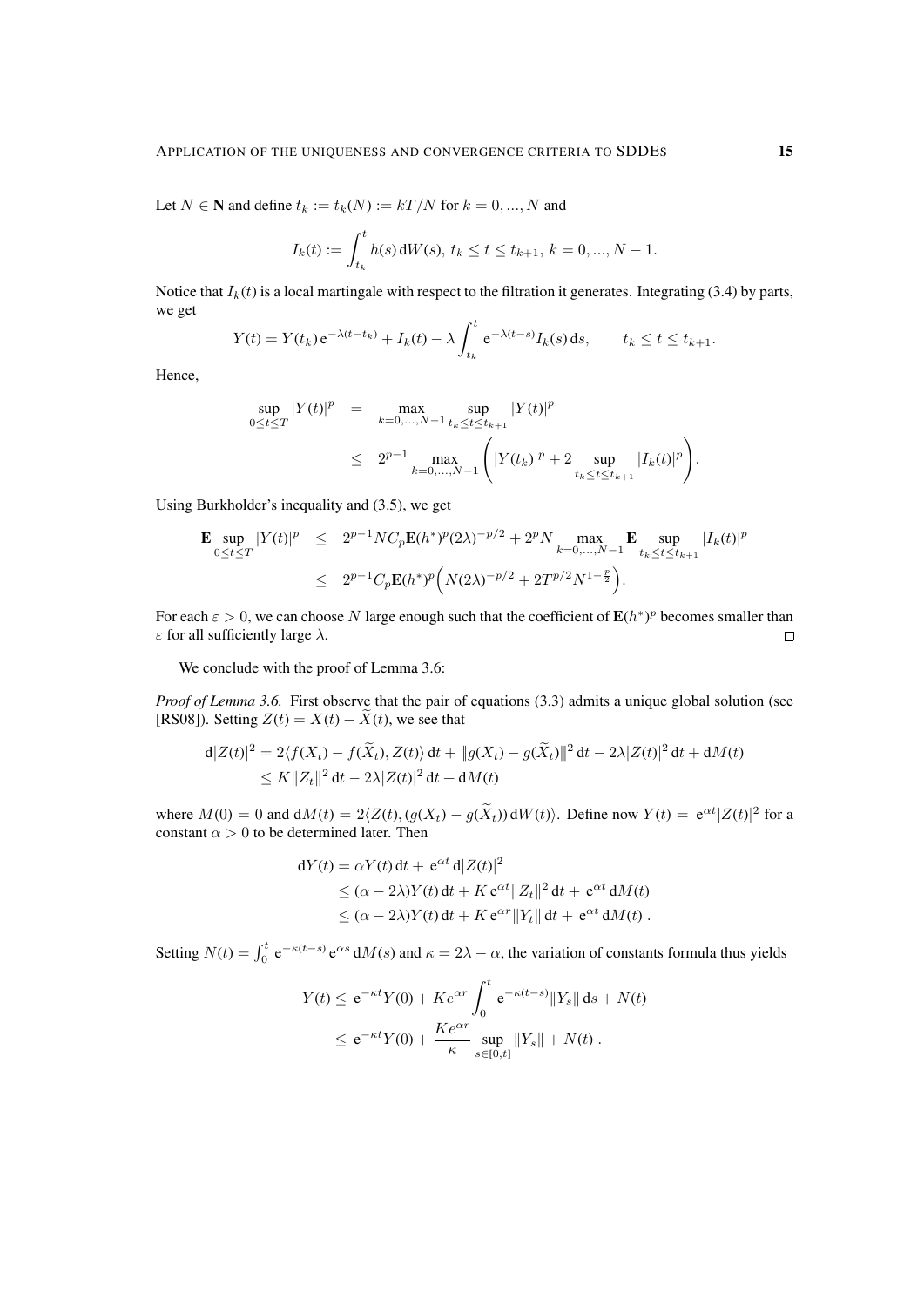For  $\varepsilon > 0$ , let now  $\tau_{\varepsilon}$  be the stopping time defined by  $\tau_{\varepsilon} = 2r \wedge \inf\{t \ge 0 : ||Y_t|| \ge \varepsilon^{-1}\}\.$  It follows that there exists a constant  $\overline{K}$  independent of  $\alpha$ ,  $\lambda$  and  $\varepsilon$  such that

$$
\mathbf{E}\sup_{s\in [0,\tau_{\varepsilon}]} \|Y_s\|^4 \leq \bar K \|Y_0\|^4 + \frac{\bar K e^{4\alpha r}}{\kappa^4} \mathbf{E}\sup_{s\in [0,\tau_{\varepsilon}]} \|Y_s\|^4 + \bar K \mathbf{E}\sup_{s\in [0,\tau_{\varepsilon}]} |N(s)|^4 \; .
$$

Now observe that by Lemma 3.5, we have for  $N$  the bound

$$
\mathbf{E} \sup_{s \in [0,\tau_{\varepsilon}]} |N(s)|^4 \leq \varrho(\kappa) 2^4 \mathbf{E} \sup_{s \in [0,\tau_{\varepsilon}]} \left( e^{4\alpha s} |Z(s)|^4 \| g(X_s) - g(\widetilde{X}_s) \|^4 \right) \leq C e^{2\alpha r} \varrho(\kappa) \mathbf{E} \sup_{s \in [0,\tau_{\varepsilon}]} ||Y_s||^4,
$$

for a constant C independent of  $\alpha$  and  $\lambda$ . This shows that we can find a function  $\alpha \mapsto \Lambda(\alpha)$  such that both  $\bar{K}e^{4\alpha r}/(\Lambda(\alpha) - \alpha)^4 \leq \frac{1}{4}$  and  $\bar{K}Ce^{\alpha r} \varrho(2\Lambda(\alpha) - \alpha) \leq \frac{1}{4}$ , thus obtaining

$$
\mathbf{E} \sup_{s \in [0, \tau_{\varepsilon}]} \|Y_s\|^4 \leq \bar{K} \|Y_0\|^4 + \frac{1}{2} \mathbf{E} \sup_{s \in [0, \tau_{\varepsilon}]} \|Y_s\|^4,
$$

provided that we choose  $\lambda = \Lambda(\alpha)$ , so that  $\mathbf{E} \sup_{s \in [0, \tau_s]} ||Y_s||^4 \leq 2\overline{K} ||Y_0||^4$ . Since this bound is independent of  $\varepsilon > 0$ , we can take the limit  $\varepsilon \to 0$ , so that the monotone convergence theorem yields  $\mathbf{E} \sup_{s \in [0,2r]} \|Y_s\|^4 \leq 2\overline{K} \|Y_0\|^4$ . In terms of our original process Z, we conclude that

$$
\mathbf{E} \|Z_r\|^8 \le 2\bar{K} \|Z_0\|^8 \qquad \text{and} \qquad \mathbf{E} \|Z_{2r}\|^8 \le 2\bar{K} e^{-4\alpha r} \|Z_0\|^8 \,. \tag{3.6}
$$

Since  $\bar{K}$  is independent of  $\alpha$ , we can ensure that  $2\bar{K}e^{-4\alpha r} \le e^{-18r\gamma_0}$  by taking  $\alpha$  (and therefore also  $\lambda$ ) sufficiently large. Iterating (3.6), we then obtain

$$
\mathbf{E} \|Z_{2nr}\|^8 \le e^{-18r\gamma_0 n} \|Z_0\|^8 \qquad \text{and} \qquad \mathbf{E} \|Z_{(2n+1)r}\|^8 \le 2\bar{K} e^{-18r\gamma_0 n} \|Z_0\|^8 \,. \tag{3.7}
$$

Note now that if  $t \in [nr, (n+1)r]$ , then  $||Z_t|| \leq ||Z_{nr}|| + ||Z_{(n+1)r}||$ . Therefore, there exists a constant  $C > 0$  such that

$$
\sup_{t\geq 0} e^{8\gamma_0 t} \|Z_t\|^8 \leq C \sum_{n=0}^{\infty} e^{8\gamma_0 r n} \|Z_{r n}\|^8.
$$

Hence using (3.7), we have for a different constant  $C > 0$ 

$$
\mathbf{E}\sup_{t\geq 0}e^{8\gamma_0 t}\|Z_t\|^8\leq C\|Z_0\|^8\sum_{n=0}^\infty e^{-\gamma_0 r n}\,.
$$

Since the sum on the right hand side converges, the proof is complete.

This shows the uniqueness of the invariant measure for a large class of stochastic delay equations. It turns out that under exactly the same conditions, we can ensure that the invariant measure is not only unique, but that transition probabilities converge to it.

#### 3.2 Convergence of transition probabilities of SDDEs

In this section we will apply the abstract results of Section 2.2 to the C-valued Markov process  $(X_t)$ which we introduced in the previous section. We will denote its transition probabilities by  $\mathcal{P}_t(\eta, \cdot)$ . We will prove the following result: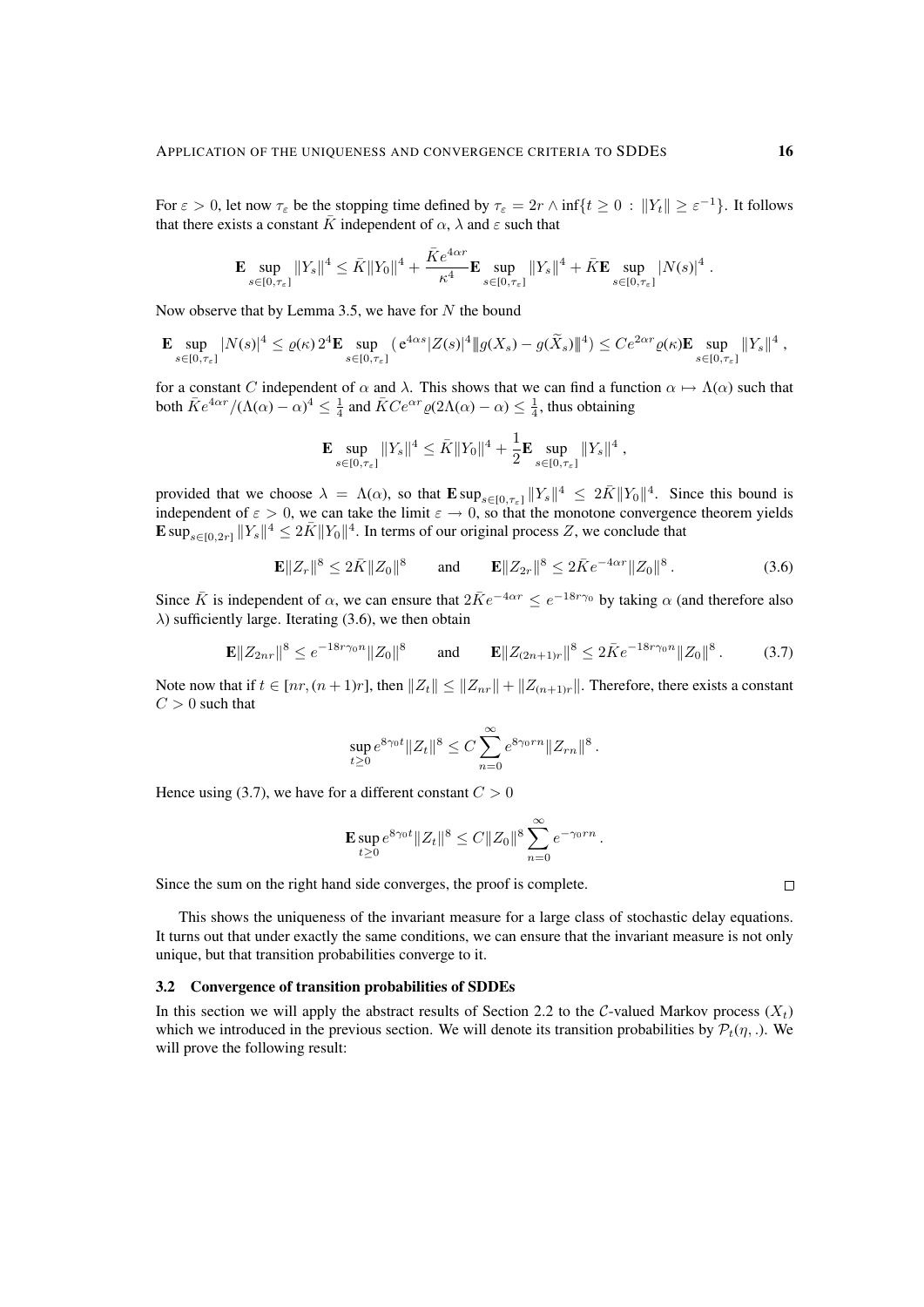**Theorem 3.7** Let the assumptions of Theorem 3.1 be satisfied. If the Markov process  $X_t$ ,  $t \geq 0$  admits *an invariant probability measure*  $\mu$ , then for each  $\eta \in \mathcal{C}$  *we have*  $\mathcal{P}_t(\eta, \cdot) \to \mu$  *weakly.* 

We start with the following lemma (which we will also need in Section 5):

**Lemma 3.8** Let the assumptions of Theorem 3.1 be satisfied and denote by  $B_R$  the closed ball in  $C$  with *radius* R *and center 0. Then for each*  $R, \delta > 0$  *and each*  $t_* \geq 2r$ ,

$$
\inf_{\|\eta\| \le R} \mathcal{P}_{t_\star}(\eta, \mathbf{B}_{\delta}) > 0.
$$

*Proof.* The proof resembles that of Lemma 2.4 in [SS02]. Fix  $R \ge \delta > 0$ . For each  $y \in \mathbb{R}^d$ ,  $|y| \le$  $3R/2$ , let  $h = h_y : [0, t_*) \to \mathbf{R}^d$  be continuously differentiable with Lipschitz constant at most  $2R/r$ and satisfy  $h = 0$  on  $[r, t_{\star}], h(0) = y$ . Define

$$
D(t) := |X(t) - h(t)|^2 - (\delta/2)^2,
$$

where X solves SDDE (3.1) with initial condition  $\eta \in \mathcal{C}, ||\eta|| \leq R$ ,  $y := \eta(0) - (\delta/2, 0, ..., 0)^T$  and  $h = h_y$  is defined as above. Then

$$
dD(t) = 2\langle X(t) - h(t), f(X_t) - h'(t) \rangle dt + 2\langle X(t) - h(t), g(X_t) dW(t) \rangle + \sum_{i,j} g_{ij}^2(X_t) dt,
$$

while  $D(0) = 0$ . Let  $\tau := \inf\{t \ge 0 : |D(t)| > (\delta/4)^2\}$ . Let now  $W_1$  be a Wiener process that is independent of W and set

$$
Y(t) := D(t \wedge \tau) + (W_1(t) - W_1(\tau))\mathbf{1}_{t \geq \tau}.
$$

This is a semimartingale with  $Y(0) = 0$  which fulfills the conditions of Lemma I.8.3 of [Bas98] (with  $(\delta/4)^2$  in place of  $\varepsilon$ ). Therefore, there exists  $p > 0$  such that for all  $\|\eta\| \le R$  we have

$$
\mathcal{P}_{t_{\star}}(\eta, B_{\delta}) \ge \mathbf{P}(\sup_{0 \le t \le t_{\star}} |Y(t)| \le (\delta/4)^2 |X_0 = \eta) \ge p,
$$

thus concluding the proof.

*Proof of Theorem 3.7.* Theorem 2.4 is formulated for discrete time, so we first show that the two conditions are satisfied for the Markov kernel  $\mathcal{P}_t$  for some  $t > 0$ . The previous lemma immediately implies that the first condition of Theorem 2.4 is satisfied for any  $t > 0$  and any sufficiently large k. The second condition follows from the fact that there exists (a small value)  $\delta > 0$  such that the metric  $d(x, y) := 1 \wedge \delta^{-1} ||x - y||$  on C is contracting for  $\mathcal{P}_t$  (see Definition 4.6) for any sufficiently large  $t > 0$ (which is proved in Section 5.1) and Proposition 4.12. Since the support of  $\mu$  equals C, it therefore follows from Theorem 2.4 that for some suitable t, all transition probabilities of the chain associated to  $P_t$  converge to  $\mu$  weakly. To show that even all transition probabilities of the continuous-time Markov process  $(X_t)$  converge to  $\mu$  weakly, it suffices to observe that (by Proposition 5.4) there exists a constant C such that  $d(\mathcal{P}_{\tau} \nu, \mathcal{P}_{\tau} \tilde{\nu}) \leq C d(\nu, \tilde{\nu})$  for all  $\tau \in [0, t]$  and all  $\nu, \tilde{\nu}$ .  $\Box$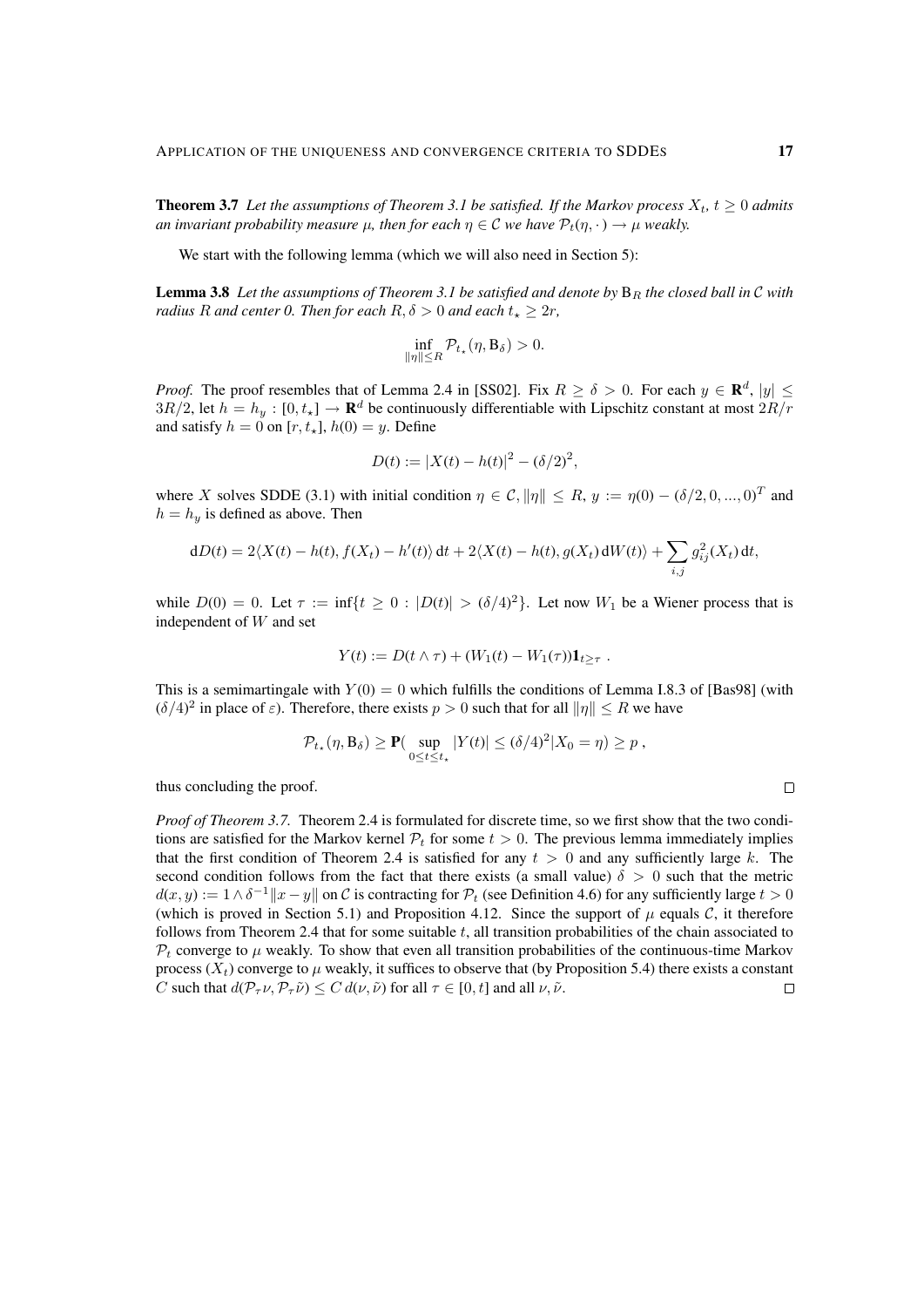## 4 A general form of Harris' theorem

In this section, we show that under very mild additional assumptions on the dynamic of (3.1), the uniqueness result for an invariant measure obtained in the previous section can be strengthened to an exponential convergence result in a type of weighted Wasserstein distance. Our main ingredient will be the existence of a *Lyapunov* function for our system. Recall that a Lyapunov function for a Markov semigroup  $\{\mathcal{P}_t\}_{t>0}$  over a Polish space X is a function  $V : \mathbf{X} \to [0, \infty]$  such that V is integrable with respect to  $\mathcal{P}_t(x, \cdot)$  for every  $x \in \mathbf{X}$  and  $t \geq 0$  and such that there exist constants  $C_V, \gamma, K_V > 0$  such that the bound

$$
\int V(y) \mathcal{P}_t(x, dy) \le C_V e^{-\gamma t} V(x) + K_V , \qquad (4.1)
$$

holds for every  $x \in \mathbf{X}$  and  $t \geq 0$ .

**Remark 4.1** If the generator  $\mathcal{L}$  of  $\mathcal{P}_t$  is explicitly known, then a sufficient (but by no means necessary) condition for a function V in the domain of  $\mathcal L$  to be a Lyapunov function is the existence of positive constants  $\lambda$  and K such that  $\mathcal{L}V(x) \leq K - \lambda V(x)$  for every  $x \in \mathbf{X}$ .

In the usual theory of stability for Markov processes, the notion of a "small set" plays an equally important role. We say that a set  $A \subset \mathbf{X}$  is *small* if there exists a time  $t > 0$  and a constant  $\varepsilon > 0$  such that

$$
\|\mathcal{P}_t(x,\cdot) - \mathcal{P}_t(y,\cdot)\|_{\text{TV}} \le 1 - \varepsilon \,,\tag{4.2}
$$

for every  $x, y \in A$ . Recall that the total variation distance between two probability measures is equal to 1 if and only if the two measures are mutually singular. A set is therefore small if the transition probabilities starting from any two points in the set have a "common part" of mass at least  $\varepsilon$ . The classical Harris theorem [MT93, HM08b] then states that:

**Theorem 4.2 (Harris)** Let  $P_t$  be a Markov semigroup over a Polish space **X** such that there exists a *Lyapunov function* V with the additional property that the level sets  $\{x : V(x) \le C\}$  are small for *every*  $C > 0$ . Then,  $P_t$  has a unique invariant measure  $\mu_*$  and  $\|P_t(x, \cdot) - \mu_*\|_{TV} \leq C e^{-\gamma_* t} (1 + V(x))$ *for some positive constants* C *and*  $\gamma$ .

The proof of Harris' theorem is based on the fact that a semigroup satisfying these assumptions has a spectral gap in a modified total variation distance, where the variation is weighted by the Lyapunov function  $V$ . This theorem can clearly not be applied to Markov semigroups generated by stochastic delay equations in general. As already mentioned earlier, it is indeed known that even in simple cases where the diffusion coefficient q only depends on the past of the process, the initial condition can be recovered exactly from the solution at any subsequent time. This implies that in such a case

$$
\|\mathcal{P}_t(x,\cdot)-\mathcal{P}_t(y,\cdot)\|_{\text{TV}}=1
$$

for every  $x \neq y$  and every  $t > 0$ , so that (4.2) fails. We would therefore like to replace the notion of a small set (4.2) by a notion of "closedness" between transition probabilities that reflects the topology of the underlying space  $X$ . Before we state our modified notion of a  $d$ -small set, we introduce another notation: given a positive function  $d: \mathbf{X} \times \mathbf{X} \to \mathbf{R}_{+}$ , we extend it to a positive function  $d: \mathcal{M}_1(\mathbf{X}) \times$  $\mathcal{M}_1(\mathbf{X}) \to \mathbf{R}_+$ , where  $\mathcal{M}_1(\mathbf{X})$  stands for the set of (Borel) probability measures on **X**, by

$$
d(\mu, \nu) = \inf_{\pi \in C(\mu, \nu)} \int_{\mathbf{X}^2} d(x, y) \, \pi(\mathrm{d}x, \mathrm{d}y) \,. \tag{4.3}
$$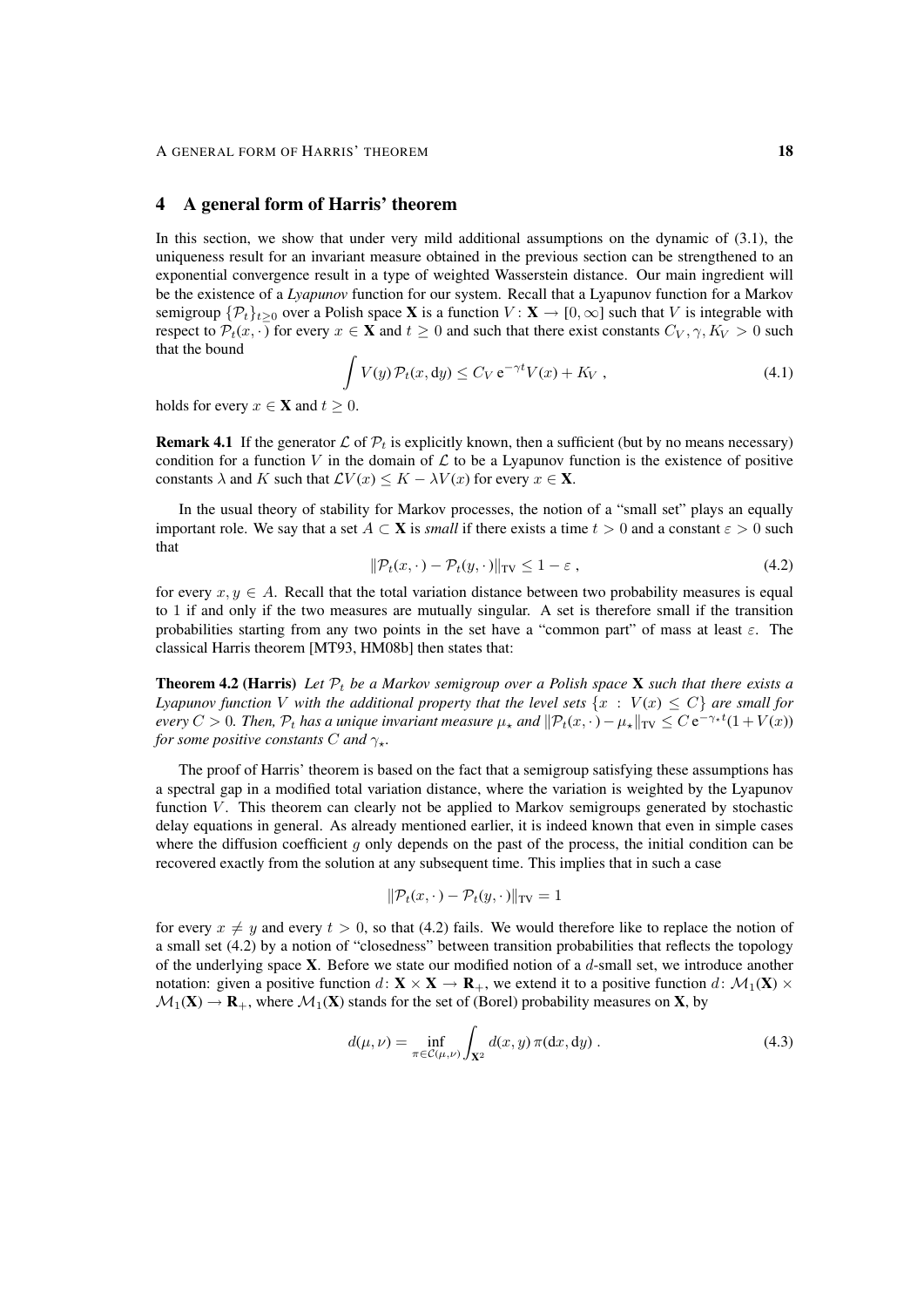If d is a metric, then its extension to  $\mathcal{M}_1(\mathbf{X})$  is simply the corresponding Wasserstein-1 distance. In this section, we will be considering functions  $d: \mathbf{X} \times \mathbf{X} \to \mathbf{R}_{+}$  that are not necessarily metrics but that are "distance-like" in the following sense:

**Definition 4.3** Given a Polish space **X**, a function  $d: \mathbf{X} \times \mathbf{X} \to \mathbf{R}_{+}$  is distance-like if it is symmetric, lower semi-continuous, and such that  $d(x, y) = 0 \Leftrightarrow x = y$ .

Even though we think of  $d$  as being a kind of metric, it need not satisfy the triangle inequality. However, when lifted to the space of probability measures,  $d$  provides a reasonable way of measuring distances between measures in the sense that  $d(u, v) > 0$  and  $d(u, v) = 0 \Leftrightarrow u = v$ , the latter property being a consequence of the lower semi-continuity of  $d$ . The lower semicontinuity of  $d$  also ensures that the infimum in (4.3) is always reached by some coupling  $\pi$ . With this notation at hand, we set:

**Definition 4.4** Let  $P$  be a Markov operator over a Polish space **X** endowed with a distance-like function  $d: \mathbf{X} \times \mathbf{X} \to [0, 1]$ . A set  $A \subset \mathbf{X}$  is said to be d-small if there exists  $\varepsilon > 0$  such that

$$
d(\mathcal{P}(x,\cdot),\mathcal{P}(y,\cdot)) \le 1 - \varepsilon ,\tag{4.4}
$$

for every  $x, y \in A$ .

**Remark 4.5** If  $d(x, y) = d_{TV}(x, y) := \mathbf{1}_{x \neq y}$ , then the notion of a d-small set coincides with the notion of a small set given in the introduction, since  $\|\mu - \nu\|_{TV} = d_{TV}(\mu, \nu)$ .

In general, it is clear that having a Lyapunov function  $V$  with  $d$ -small level sets cannot be sufficient to imply the unique ergodicity of a Markov semigroup. A simple example is given by the Glauber dynamic of the 2D Ising model which exhibits two distinct ergodic invariant measures at low temperatures, but for which every set is  $d$ -small if  $d$  is a distance function that metrises the product topology on the state space  $\{0,1\}^{\mathbb{Z}^2}$ , for example  $d(\sigma, \sigma') = \sum_{k \in \mathbb{Z}^2} \frac{1}{2^{|k|}} |\sigma_k - \sigma'_k|$ .

This shows that if we wish to make use of the notion of a  $d$ -small set, we should impose additional assumptions on the function d. One feature that distinguishes the total variation distance  $d_{\text{TV}}$  among other distance-like functions is that, for any Markov operator P, one *always* has the contraction property

$$
d_{\mathrm{TV}}(\mathcal{P}\mu, \mathcal{P}\nu) \leq d_{\mathrm{TV}}(\mu, \nu).
$$

It is therefore natural to look for distance-like functions with a similar property. This motivates the following definition:

**Definition 4.6** Let  $P$  be a Markov operator over a Polish space **X** endowed with a distance-like function  $d: \mathbf{X} \times \mathbf{X} \to [0, 1]$ . The function d is said to be contracting for P if there exists  $\alpha < 1$  such that the bound

$$
d(\mathcal{P}(x,\cdot),\mathcal{P}(y,\cdot)) \le \alpha d(x,y) \tag{4.5}
$$

holds for every pair  $x, y \in \mathbf{X}$  with  $d(x, y) < 1$ .

**Remark 4.7** The assumption that d takes values in [0, 1] is not a restriction at all. One can indeed check that if an unbounded function d is contracting for a Markov operator  $P$  and A is a d-small set, then the same statements are true for d replaced by  $d \wedge 1$ .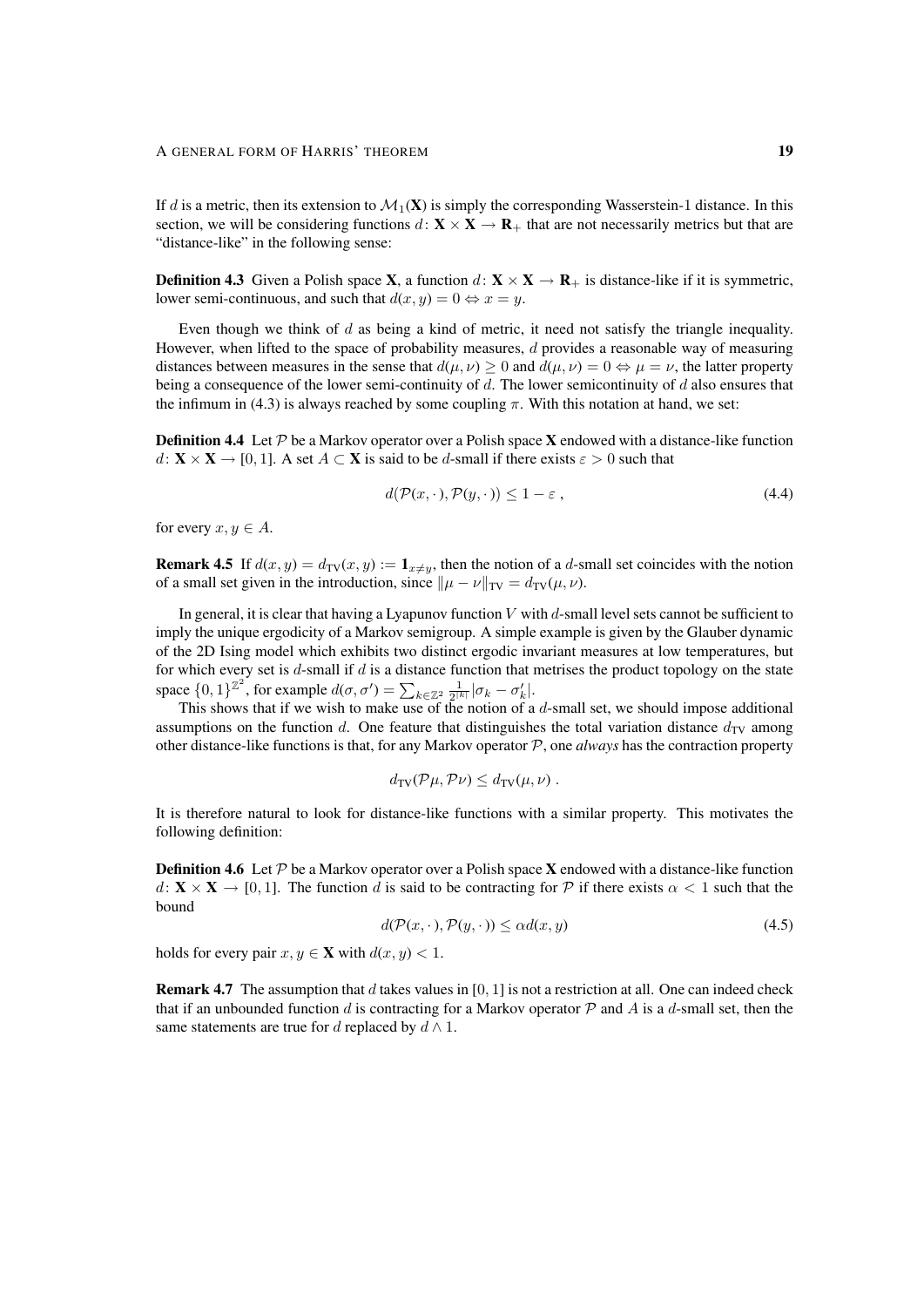It may seem at first sight that (4.5) alone is already sufficient to guarantee the convergence of transition probabilities toward a unique invariant measure. A little more thought shows that this is not the case, since the total variation distance  $d_{TV}$  is contracting for *every* Markov semigroup. The point here is that (4.5) says nothing about the pairs  $(x, y)$  with  $d(x, y) = 1$ , and this set may be very large. However, combined with the existence of a Lyapunov function  $V$  that has  $d$ -small level sets, it turns out that this contraction property is sufficient not only for the existence and uniqueness of the invariant measure  $\mu_{\star}$ , but even for having exponential convergence of transition probabilities to  $\mu_{+}$  in a type of Wasserstein distance:

**Theorem 4.8** Let  $\mathcal{P}_t$  be a Markov semigroup over a Polish space **X** admitting a continuous Lyapunov *function* V. Suppose furthermore that there exists  $t_* > 0$  and a distance-like function  $d: \mathbf{X} \times \mathbf{X} \to [0, 1]$ *which is contracting for*  $\mathcal{P}_{t_*}$  and such that the level set  $\{x \in \mathbf{X} : V(x) \le 4K_V\}$  is d-small for  $\mathcal{P}_{t_*}$ . *(Here*  $K_V$  *is as in (4.1).)* 

*Then,*  $\mathcal{P}_t$  *can have at most one invariant probability measure*  $\mu_{\star}$ *. Furthermore, defining*  $\tilde{d}(x, y)$  =  $\sqrt{d(x, y)(1 + V(x) + V(y))}$ , there exists  $t > 0$  such that

$$
\tilde{d}(\mathcal{P}_t\mu, \mathcal{P}_t\nu) \le \frac{1}{2}\tilde{d}(\mu, \nu) ,\qquad(4.6)
$$

*for all pairs of probability measures*  $\mu$  *and*  $\nu$  *on* **X***.* 

**Remark 4.9** In the special case  $d = d_{TV}$ , we simply recover Harris' theorem, as stated for example in [HM08b], so that this is a genuinely stronger statement. It is in this sense that Theorem 4.8 is a "weak" version of Harris' theorem where the notion of a "small set" has been replaced by the notion of a d-small set for a contracting distance-like function d. The only small difference is that Harris' theorem tells us that the Markov semigroup  $\mathcal{P}_t$  exhibits a spectral gap in a total variation norm weighted by  $1 + V$ , that the Markov semigroup  $P_t$  exhibits a spectral gap in a total variation norm weighted by  $1 + V$ , whereas we obtain a spectral gap in a total variation norm weighted by  $1 + \sqrt{V}$ . This is because the proof of Harris' theorem does not require the "close to each other" step (since if  $d(x, y) < 1$ , one has  $x = y$  and the estimate is trivial), so that we never need to apply the Cauchy-Schwarz inequality.

*Proof of Theorem 4.8.* Before we start the proof itself, we note that we can assume without loss of generality that  $t_{\star} > \log(8C_V)/\gamma$ , so that

$$
\mathcal{P}_{t*}V \le \frac{1}{8}V + K_V \tag{4.7}
$$

This is a simple consequence of the following two facts that can be checked in a straightforward way from the definitions:

- If d is contracting for two Markov operators  $P$  and  $Q$ , then it is also contracting for the product PQ. (Actually it is sufficient for d to be contracting for P and to have (4.5) with  $\alpha = 1$  for Q.)
- If a set A is d-small for Q and d is contracting for P, then A is also d-small for  $PQ$ .

Note also that the function  $\tilde{d}: \mathcal{M}_1(\mathbf{X}) \times \mathcal{M}_1(\mathbf{X}) \to \mathbf{R}_+$  is convex in each of its arguments, so that the bound

$$
\tilde{d}(\mathcal{P}_t\mu, \mathcal{P}_t\nu) \leq \int_{\mathbf{X}\times\mathbf{X}} \tilde{d}(\mathcal{P}_t(x,\cdot), \mathcal{P}_t(y,\cdot)) \, \pi(dx, dy) ,
$$

is valid for any coupling  $\pi \in \mathcal{C}(\mu, \nu)$ . As a consequence, in order to show (4.6), it is sufficient to show that it holds in the particular case where  $\mu$  and  $\nu$  are Dirac measures. In other words, it is sufficient to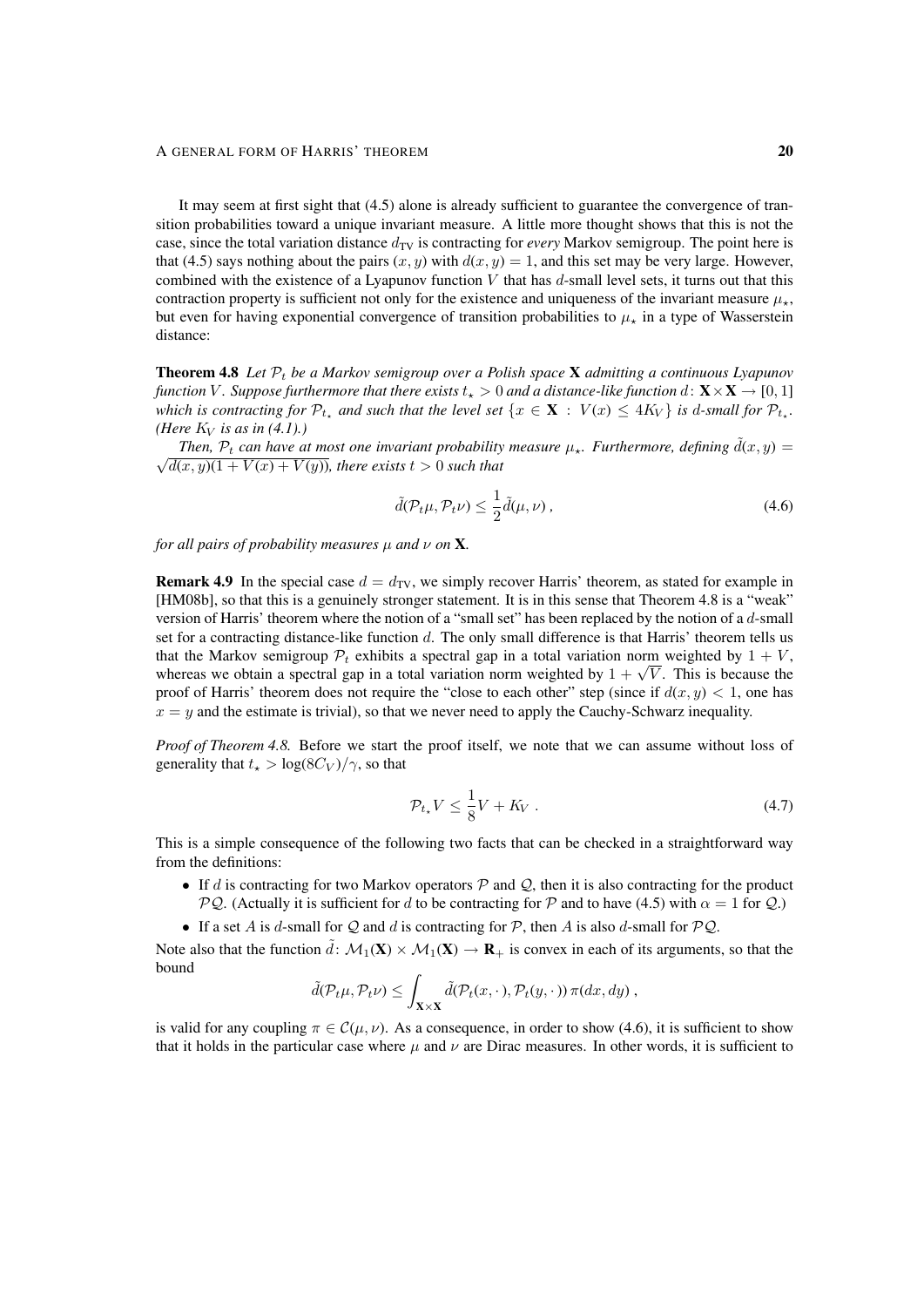#### A GENERAL FORM OF HARRIS' THEOREM 21

show that there exists  $t > 0$  and  $\alpha' < 1$  such that

$$
\tilde{d}(\mathcal{P}_t(x,\cdot),\mathcal{P}_t(y,\cdot)) \le \alpha' \tilde{d}(x,y),\tag{4.8}
$$

for every  $x, y \in \mathbf{X}$ . Note also that (4.6) is sufficient to conclude that  $\mathcal{P}_t$  can have at most one invariant measure by the following argument. Since V is a Lyapunov function for  $\mathcal{P}_t$ , it is integrable with respect to any invariant measure so that, if  $\mu$  and  $\nu$  are any two such measures, one has  $d(\mu, \nu) < \infty$ . It then follows immediately from (4.6) and from the invariance of  $\mu$ ,  $\nu$ , that  $\partial(\mu, \nu) = 0$ . It follows from the lower semicontinuity of  $\tilde{d}$  that  $\mu = \nu$  as required.

In order to show that (4.8) holds, we make use of a trick similar to the one used in [HM08a]. For  $\beta > 0$  a (small) parameter to be determined later, we set

$$
\tilde{d}_{\beta}(x,y) = \sqrt{d(x,y)(1 + \beta V(x) + \beta V(y))}.
$$

Note that, because of the positivity of V, there exist constants c and C (depending on  $\beta$  of course) such that  $c\tilde{d}(x,y) \le \tilde{d}_{\beta}(x,y) \le C\tilde{d}(x,y)$ . As a consequence, if we can show (4.8) for  $\tilde{d}_{\beta}$  with some value of the parameter  $\beta$ , then it also holds for  $\tilde{d}$  by possibly considering a larger time t. Just as in [HM08a], we now proceed by showing that  $\beta$  can be tuned in such a way that (4.8) holds, whether x and y are "close to each other," "far from the origin" or "close to the origin."

**Close to each other.** This is the situation where  $d(x, y) < 1$ , so that

$$
\tilde{d}^2_{\beta}(x,y) = d(x,y)(1 + \beta V(x) + \beta V(y)).
$$

In this situation, we make use of the contractivity of  $d$ , the fact that  $V$  is a Lyapunov function, and the Cauchy-Schwarz inequality to obtain

$$
\begin{aligned} \left(\tilde{d}_{\beta}(\mathcal{P}_{t_{\star}}(x,\cdot),\mathcal{P}_{t_{\star}}(y,\cdot))\right)^{2} &\leq \inf_{\pi} \int d(x',y')\pi(\mathrm{d}x',\mathrm{d}y') \int (1+\beta V(x')+\beta V(y'))\pi(\mathrm{d}x',\mathrm{d}y') \\ &\leq \alpha d(x,y)(1+\frac{\beta}{8}(V(x)+V(y))+2\beta K_V) \;, \end{aligned}
$$

where the infimum runs over all  $\pi \in \mathcal{C}(\mathcal{P}_{t_\star}(x, \cdot), \mathcal{P}_{t_\star}(y, \cdot))$ . For any given  $\alpha_1 \in (\alpha, 1)$ , we can furthermore choose  $\beta$  sufficiently small such that  $\alpha(1 + 2\beta K_V) \leq \alpha_1$ , so that

$$
\left(\tilde{d}_{\beta}(\mathcal{P}_{t_{\star}}(x,\cdot),\mathcal{P}_{t_{\star}}(y,\cdot))\right)^{2} \leq \alpha_{1}\tilde{d}_{\beta}^{2}(x,y) .
$$

**Far from the origin.** This is the situation where  $d(x, y) \ge 1$  and  $V(x) + V(y) \ge 4K_V$ , so that

$$
\tilde{d}_{\beta}^{2}(x, y) = 1 + \beta (V(x) + V(y)) \ge 1 + 3\beta K_{V} + \frac{\beta}{4}(V(x) + V(y)).
$$

Using the Lyapunov structure (4.1), we thus get

$$
\left(\tilde{d}_{\beta}(\mathcal{P}_{t_{\star}}(x,\cdot),\mathcal{P}_{t_{\star}}(y,\cdot))\right)^{2} \leq 1 + 2\beta K_{V} + C_{V}\beta e^{-\gamma t_{\star}}(V(x) + V(y)) \leq 1 + 2\beta K_{V} + \frac{\beta}{8}(V(x) + V(y))
$$

$$
\leq \max\left\{\frac{1 + 2\beta K_{V}}{1 + 3\beta K_{V}}, \frac{1}{2}\right\}\tilde{d}_{\beta}^{2}(x,y) =: \alpha_{2}\tilde{d}_{\beta}^{2}(x,y),
$$

where we made use again of (4.7). While  $\alpha_2$  depends on the choice of  $\beta$ , we see that for any fixed  $\beta > 0$ , one has  $\alpha_2 < 1$ .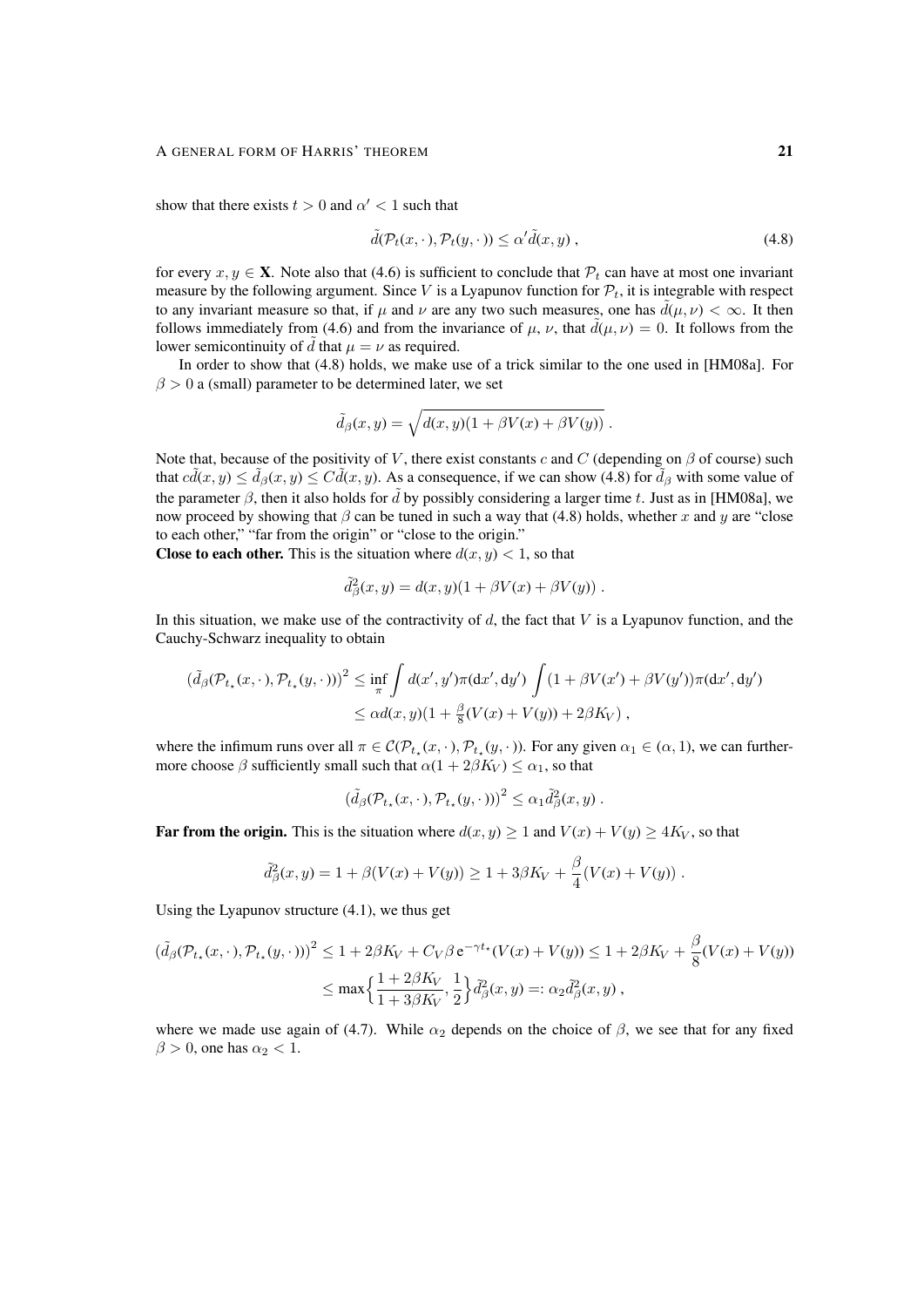**Close to the origin.** This is the final situation where  $d(x, y) = 1$  and  $V(x) + V(y) \le 4K_V$ , so that  $d(x, y) \ge 1$ . In this case, we make use of the fact that the level set  $\{x : V(x) \le 4K_V\}$  is assumed to be small to conclude that there exists a coupling  $\pi$  for  $\mathcal{P}_{t_*}(x, \cdot)$  and  $\mathcal{P}_{t_*}(y, \cdot)$  and a constant  $\varepsilon > 0$  such that  $\int d\,\mathrm{d}\pi \leq 1 - \varepsilon$ , so that

$$
\left(\tilde{d}_{\beta}(\mathcal{P}_{t_{\star}}(x,\cdot),\mathcal{P}_{t_{\star}}(y,\cdot))\right)^{2} \leq \int d(x',y')\pi(\mathrm{d}x',\mathrm{d}y')\int (1+\beta V(x')+\beta V(y'))\pi(\mathrm{d}x',\mathrm{d}y')\leq (1-\varepsilon)(1+2\beta K_{V}+2\beta C_{V}e^{-\gamma t_{\star}}) \leq (1-\varepsilon)(1+4\beta K_{V})\tilde{d}(x,y),
$$

where we made again use of (4.7). Here,  $\varepsilon > 0$  is independent of β. Therefore, choosing β sufficiently small (for example  $\beta = \varepsilon/(4K_V)$ ), we can again make sure that the constant appearing in this expression is strictly smaller than 1, thus concluding the proof of Theorem 4.8.  $\Box$ 

**Remark 4.10** If the assumptions of the theorem hold uniformly for  $t<sub>*</sub>$  belonging to an open interval of times, then one can check that Theorem 4.8 implies that there exists  $r > 0$  and  $t_0 > 0$  such that the bound

$$
\tilde{d}(\mathcal{P}_t\mu, \mathcal{P}_t\nu) \leq e^{-rt}\tilde{d}(\mu, \nu) ,
$$

holds for all  $t > t_0$ , instead of multiples of  $t_{\star}$  only.

If d is somewhat comparable to a metric, it turns out that we can even infer the *existence* of an invariant measure from the assumptions of Theorem 4.8, just like in the case of Harris' theorem:

**Corollary 4.11** *If there exists a complete metric*  $d_0$  *on* **X** *such that*  $d_0 \leq$ √ d and such that  $P_t$  is Feller *on* **X**, then under the assumptions of Theorem 4.8, there exists a unique invariant measure  $\mu_{\star}$  for  $\mathcal{P}_t$ .

*Proof.* It only remains to show that an invariant measure exists for  $P_t$ . Fix an arbitrary probability measure  $\mu$  on **X** such that  $\int V d\mu < \infty$  and let t be the time obtained from Theorem 4.8. Since  $d \ge \sqrt{d} \ge d_0$  by assumption and since  $\tilde{d}(\mu, \mathcal{P}_t\mu) < \infty$  by (4.1), it then follows from (4.8) that

$$
d_0(\mathcal{P}_{nt}\mu, \mathcal{P}_{(n+1)t}\mu) \leq \tilde{d}(\mathcal{P}_{nt}\mu, \mathcal{P}_{(n+1)t}\mu) \leq \frac{\tilde{d}(\mu, \mathcal{P}_{t}\mu)}{2^n},
$$

so that the sequence  $\{\mathcal{P}_{nt}\mu\}_{n\geq 0}$  is Cauchy in the space of probability measures on **X** endowed with the Wasserstein-1 distance associated to  $d_0$ . Since this space is complete [Vil03], there exists  $\mu_{\infty}$  such that  $\mathcal{P}_{nt}\mu \to \mu_{\infty}$  weakly. In particular, the Feller property of  $\mathcal{P}_t$  implies  $\mathcal{P}_t\mu_{\infty} = \mu_{\infty}$  so that, defining  $\mu_{\star}$ by

$$
\mu_{\star}(A) = \frac{1}{t} \int_0^t (\mathcal{P}_s \mu_{\infty})(A) \, \mathrm{d} s \,,
$$

one can check that  $\mathcal{P}_r \mu_* = \mu_*$  for every  $r > 0$  as required.

The following result (which we already used in the previous section) relates the contraction property to the conditions in our main result on the convergence of transition probabilities.

Proposition 4.12 *Let* (Pt) *be a Feller Markov semigroup on* X *and assume that there exists a continuous metric* d which generates the topology of **X** and which is contracting for  $\mathcal{P}_t$  for some  $t > 0$ . Then the *second condition in Theorem 2.4 is satisfied for the Markov kernel*  $P_t$ *, i.e. there exists a coupling*  $\Gamma$ *giving positive mass to the "diagonal at infinity"* D*.*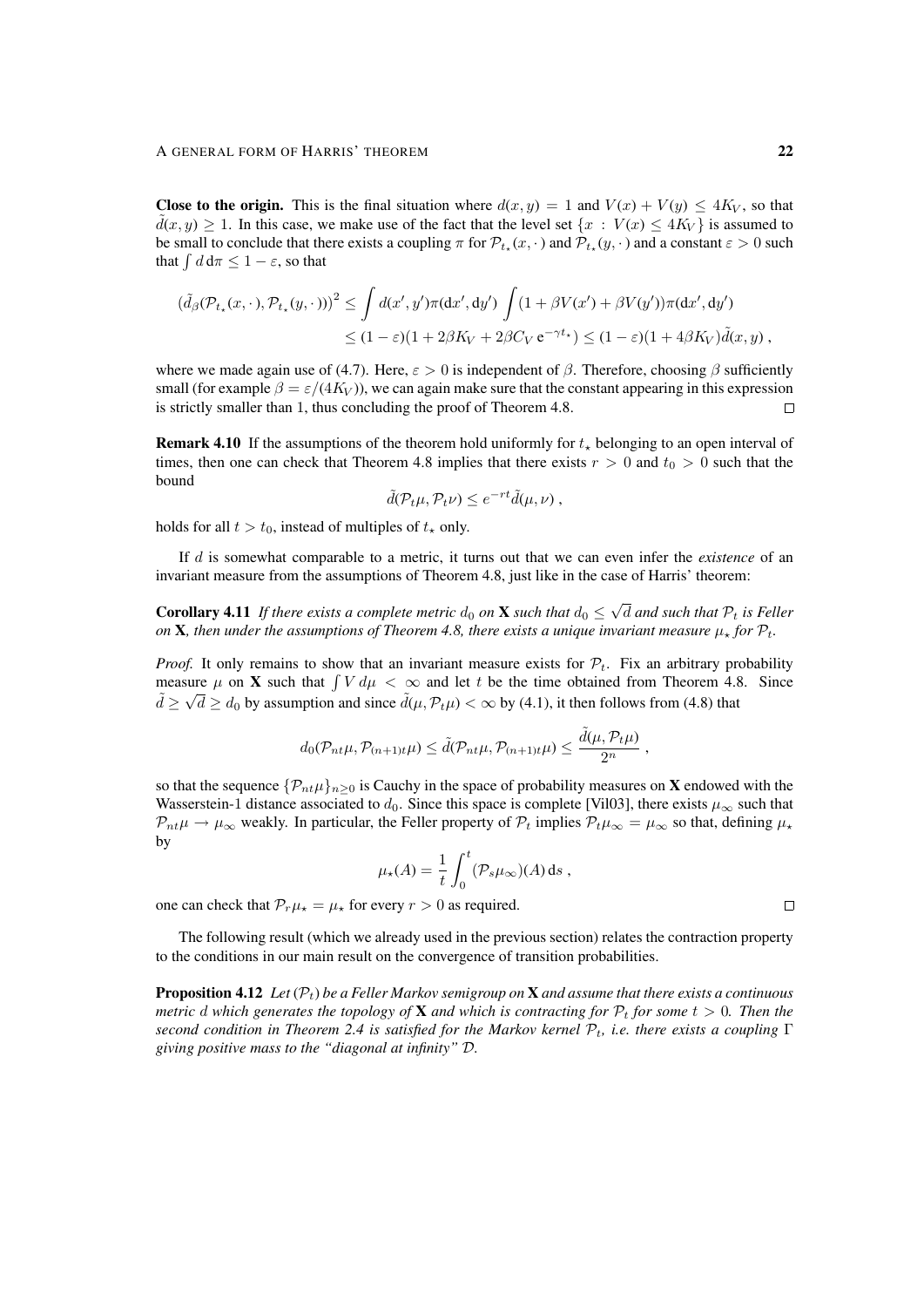Before we turn to the proof of Proposition 4.12, we give the following result which is essential to settle the measurability questions arising in the proof:

Lemma 4.13 *Let* Q *be a Feller Markov operator on a Polish space* X *and let* d *be a* [0, 1]*-valued distance-like function on*  $\mathbf{X} \times \mathbf{X}$  *which is contracting for* Q. Then there exists  $\tilde{\alpha} < 1$  *and a Markov operator* T *on* X×X *such that transition probabilities of* T *are couplings of the transition probabilities for* Q *and such that the inequality*

$$
(\mathcal{T}d)(x,y) \leq \tilde{\alpha}d(x,y),
$$

*holds for every*  $(x, y)$  *such that*  $d(x, y) < 1$ *.* 

*Proof.* Denote as before by  $\mathcal{M}(\mathbf{X} \times \mathbf{X})$  the set of probability measures on  $\mathbf{X} \times \mathbf{X}$  endowed with the topology of weak convergence, so that it is again a Polish space. Let  $\tilde{\alpha} \in (\alpha, 1)$ , where  $\alpha$  is as in Definition 4.6. For every  $(x, y) \in \mathbf{X} \times \mathbf{X}$ , denote

$$
F(x, y) = \{ \Gamma \in C(\mathcal{Q}(x, \cdot), \mathcal{Q}(y, \cdot)) : \Gamma(d) \leq \tilde{\alpha}d(x, y) \},
$$

and denote by  $\Delta$  the closure in  $\mathbf{X} \times \mathbf{X}$  of the set  $\{d(x, y) < 1\}$ . We know that  $F(x, y)$  is non-empty by assumption whenever  $d(x, y) < 1$ . The Feller property of Q then ensures that this is also true for  $(x, y) \in \Delta$ .

The proof of the statement is complete as soon as we can show that there exists a *measurable* map  $\mathcal{T}: \mathbf{X} \times \mathbf{X} \to \mathcal{M}(\mathbf{X} \times \mathbf{X})$  such that  $\mathcal{T}(x, y) \in F(x, y)$  for every  $x, y \in \Delta$ , since it then suffices to set for example

$$
\mathcal{T}(x, y; \cdot) = \begin{cases} \hat{\mathcal{T}}(x, y) & \text{if } (x, y) \in \Delta, \\ \mathcal{Q}(x, \cdot) \otimes \mathcal{Q}(y, \cdot) & \text{otherwise.} \end{cases}
$$

Since the set  $F(x, y)$  is closed for every pair  $(x, y)$  by the continuity of d, this follows from the Kuratowski, Ryll-Nardzewski selection theorem [KR65, Wag77] provided we can show that, for every open set  $U \subset \mathcal{M}(\mathbf{X} \times \mathbf{X})$ , the set  $F^{-1}(U) = \{(x, y) : F(x, y) \cap U \neq \emptyset\}$  is measurable.

Since on a Polish space every open set is a countable union of closed sets and since  $F^{-1}(U \cup V)$  =  $F^{-1}(U) \cup F^{-1}(V)$  (the same is not true in general for intersections!), the claim follows if we can show that  $F^{-1}(U)$  is measurable for every closed set U. Under our assumptions,  $F^{-1}(U)$  actually turns out to be closed if U is closed. To see this, take a convergent sequence  $(x_n, y_n) \in F^{-1}(U)$ . The definition of F implies that there exist couplings  $\Gamma_n \in C(Q(x_n, \cdot), Q(y_n, \cdot))$  with  $\Gamma_n(d) \leq \tilde{\alpha}d(x_n, y_n)$ . Since Q is Feller, the sequence  $\{\Gamma_n\}$  is tight, so that there exists a subsequence converging to a limit Γ. Since Γ belongs to  $C(Q(x, \cdot), Q(y, \cdot))$  and since, by the continuity of d, we have  $\Gamma(d) \leq \tilde{\alpha}d(x, y)$ ,  $(x, y) \in F^{-1}(U)$  as claimed.  $\Box$ 

*Proof of Proposition 4.12.* By assumption, there exists some  $\alpha \in (0,1)$  such that  $d(\mathcal{P}_t(x,.), \mathcal{P}_t(y,.)) \leq$  $\alpha d(x, y)$  for all  $x, y \in \mathbf{X}$  which satisfy  $d(x, y) < 1$ . Consider the Markov operator  $\mathcal{Q} := \mathcal{P}_t$ . Let T be the Markov operator from Lemma 4.13 so that if, for fixed  $x, y \in \mathbf{X}$ , we denote the corresponding chain starting at  $(x, y)$  by  $(X_n, Y_n)$ , then we have  $\mathbf{E}d(X_1, Y_1) \leq \tilde{\alpha}d(x, y)$  whenever  $d(x, y) < 1$ . Let  $\Gamma_{x,y}$  be the law of  $(X_n, Y_n)$ ,  $n \in N_0$ . Now we define

$$
V_n := \tilde{\alpha}^{-n} d(X_n, Y_n)
$$

and  $\tau := \inf\{n \in \mathbb{N} : d(X_n, Y_n) \geq 1\}$ . Then  $V_{n \wedge \tau}$ ,  $n \in \mathbb{N}_0$  is a non-negative supermartingale and therefore

$$
\mathbf{P}\{\tau < \infty\} \le \mathbf{P}\{\sup_{n\ge 0} V_{n\wedge \tau} \ge 1\} \le d(x, y) ,
$$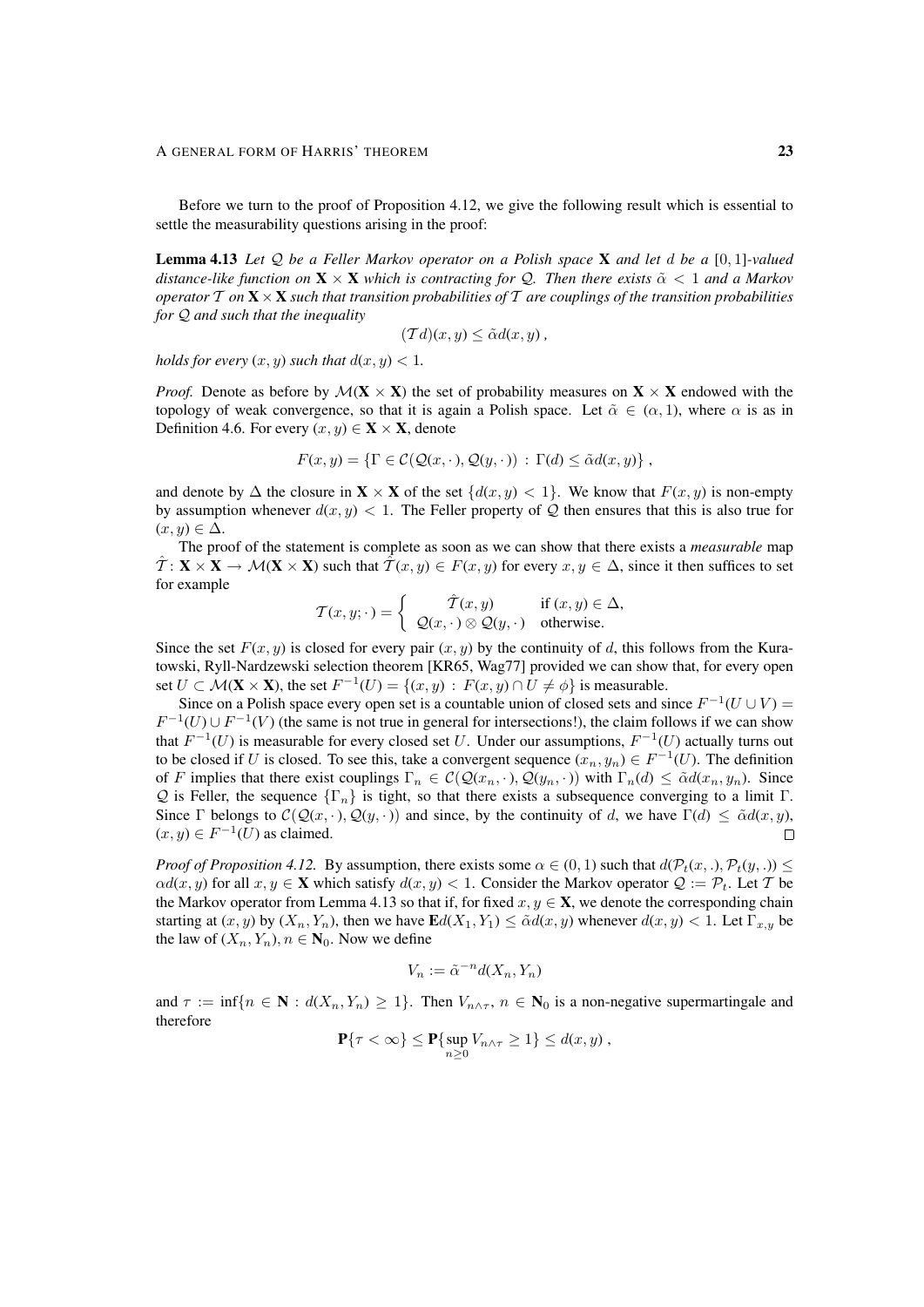#### A GENERAL FORM OF HARRIS' THEOREM 24

i.e.

$$
\Gamma_{x,y}\{d(X_n, Y_n) \leq \tilde{\alpha}^n \text{ for all } n \in \mathbb{N}_0\} \geq 1 - d(x,y) .
$$

This shows that the second assumption in Theorem 2.4 is satisfied for the chain associated to Q.  $\Box$ 

### 4.1 A consequence of spectral gap results: stability of invariant measures

One may wonder why we made all this effort to ensure that a "spectral gap" result like Theorem 4.8 holds, rather than being content with having simply exponential convergence of transition probabilities to the invariant measure. One payoff is that it allows to very easily obtain stability results of the invariant measure with respect to small perturbations in the Markov semigroup, as we will show in this section.

Assume for the sake of the argument that  $\tilde{d}$  satisfies the triangle inequality (in general it doesn't; see below) and that we have a sequence of "approximating semigroups"  $\mathcal{P}_t^{\varepsilon}$  such that the bound

$$
\tilde{d}(\mathcal{P}_t^{\varepsilon}(x,\cdot),\mathcal{P}_t(x,\cdot))\leq \varepsilon C(t)\tilde{V}(x),
$$

holds, where C is a function that is bounded on bounded subsets of **R** and  $\tilde{V}$  is some positive function  $V: \mathbf{X} \to \mathbf{R}_{+}.$ 

Let now  $\mu_*$  denote the invariant measure for  $\mathcal{P}_t$  and  $\mu_*^{\varepsilon}$  an invariant measure for  $\mathcal{P}_t^{\varepsilon}$  (which need not be unique). Choosing  $t$  as in (4.6), one then has the bound

$$
\tilde{d}(\mu_{\star}, \mu_{\star}^{\varepsilon}) = \tilde{d}(\mathcal{P}_{t}\mu_{\star}, \mathcal{P}_{t}^{\varepsilon}\mu_{\star}^{\varepsilon}) \leq \tilde{d}(\mathcal{P}_{t}\mu_{\star}, \mathcal{P}_{t}\mu_{\star}^{\varepsilon}) + \tilde{d}(\mathcal{P}_{t}\mu_{\star}^{\varepsilon}, \mathcal{P}_{t}^{\varepsilon}\mu_{\star}^{\varepsilon})
$$
\n
$$
\leq \frac{1}{2}\tilde{d}(\mu_{\star}, \mu_{\star}^{\varepsilon}) + \varepsilon C(t) \int_{\mathbf{X}} \tilde{V}(x) \mu_{\star}^{\varepsilon}(\mathrm{d}x) ,
$$

from which we deduce that  $\tilde{d}(\mu_\star, \mu_\star^\varepsilon) \leq 2\varepsilon C(t) \int_{\mathbf{X}} \tilde{V}(x) \mu_\star^\varepsilon(\mathrm{d}x)$ . If one can obtain an *a priori* bound on  $\mu_{\star}^{\varepsilon}$  that ensures that  $\int_{\mathbf{X}} \tilde{V}(x) \mu_{\star}^{\varepsilon}(\mathrm{d}x)$  is bounded independently of  $\varepsilon$ , this shows that the distance between the invariant measures for  $\mathcal{P}_t$  and  $\mathcal{P}_t^{\varepsilon}$  is comparable to the distance between the transition probabilities for some fixed time t.

This argument is still valid if the "distance function"  $\tilde{d}$  satisfies a weak form of the triangle inequality, *i.e.* if there exists a positive constant  $K > 0$  such that

$$
\tilde{d}(x, y) \le K(\tilde{d}(x, z) + \tilde{d}(z, y)),\tag{4.9}
$$

for every  $x, y, z \in \mathbf{X}$ . This turns out to be often satisfied in practice, due to the following result:

**Lemma 4.14** *Let*  $d: \mathbf{X} \times \mathbf{X} \to [0, 1]$  *be a distance-like function and assume that there exists a constant* K<sup>d</sup> *such that*

$$
d(x, y) \le K_d(d(x, z) + d(z, y)),
$$
\n(4.10)

*holds for every*  $x, y, z \in \mathbf{X}$ *. Assume furthermore that*  $V : \mathbf{X} \to \mathbf{R}_+$  *is such that there exist constants* c, C *such that the implication*

$$
d(x, z) \le c \qquad \Rightarrow \qquad V(x) \le CV(z) \tag{4.11}
$$

*holds. Then, there exists a constant* K *such that (4.9) holds for* ˜d *defined as in Theorem 4.8.*

*Proof.* Note first that it is sufficient to show that there exists a constant K such that

$$
d(x, y)(1 + V(x) + V(y)) \le K(d(x, z)(1 + V(x) + V(z)) + d(z, y)(1 + V(z) + V(y))). \quad (4.12)
$$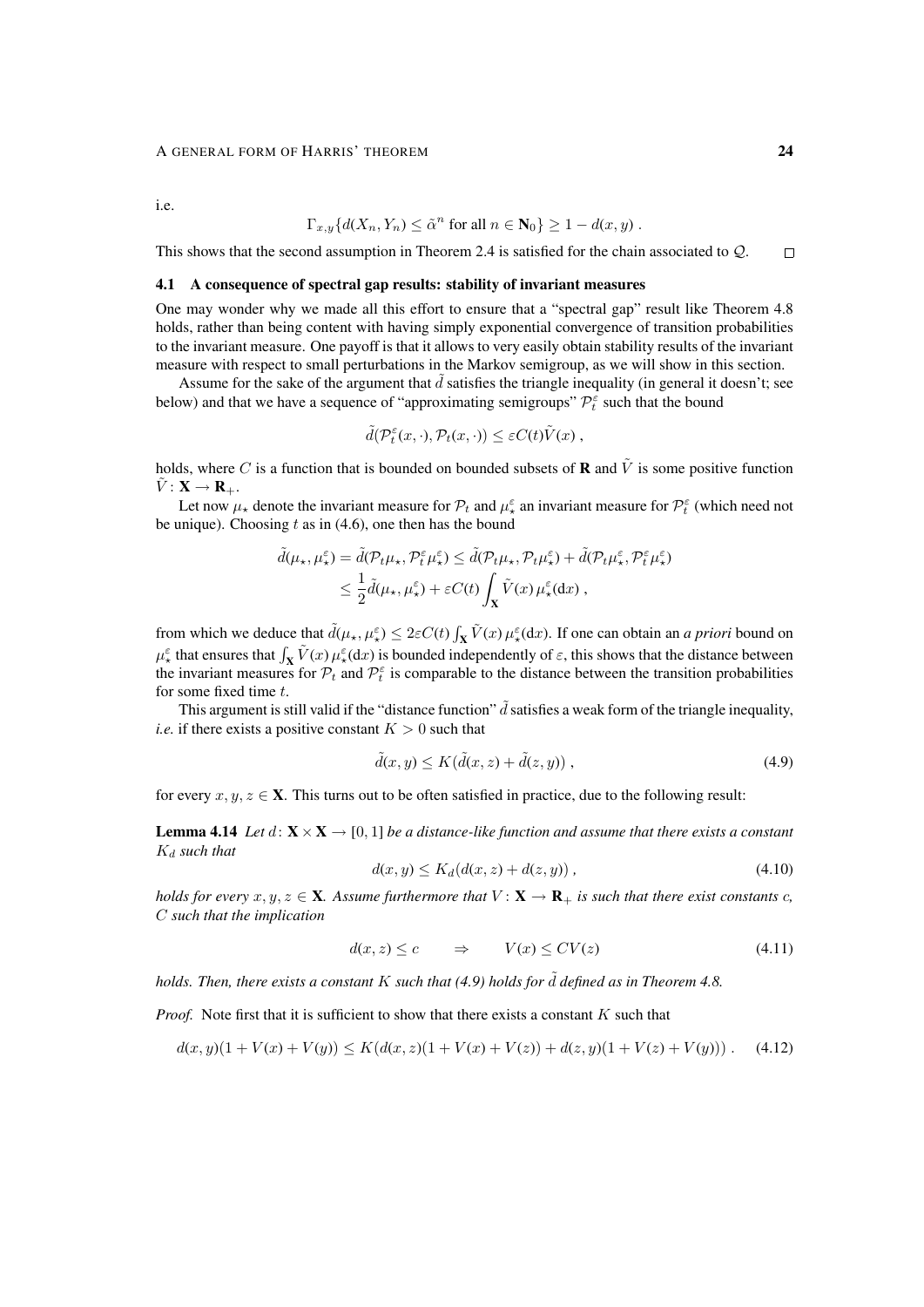Since d is symmetric, we can assume without loss of generality that  $V(x) \ge V(y)$ . We consider the following two cases

If  $d(x, z) \geq c$ , then the boundedness of d implies the existence of a constant C such that

$$
d(x,y)(1+V(x)+V(y)) \leq \tilde{C}(1+V(x)+V(y)) \leq \frac{\tilde{C}}{c}d(x,z)(1+V(x)+V(y)) \leq \frac{2\tilde{C}}{c}d(x,z)(1+V(x)),
$$

from which (4.12) follows with  $K = 2\tilde{C}/c$ .

If  $d(x, z) \leq c$ , we make use of our assumptions (4.10) and (4.11) to deduce that

$$
d(x,y)(1+V(x)+V(y)) \leq K_d(d(x,z)+d(z,y))(1+V(x)+V(y))
$$
  

$$
\leq 2K_d d(x,z)(1+V(x))+2CK_d d(z,y)(1+V(z)),
$$

from which (4.12) follows with  $K = 2K_d(1 \vee C)$ .

**Remark 4.15** If X is a Banach space and  $d(x, y) = 1 \land ||x - y||$ , then Lemma 4.14 essentially states that  $\tilde{d}$  satisfies (4.9) provided that  $V(x)$  grows at most exponentially with  $||x||$ .

## 5 Application of the spectral gap result to SDDEs

In this section, we apply the abstract results from the previous section to the problem of exponential convergence to an invariant measure for the type of stochastic delay equations considered earlier. The main problem will turn out to be to find a distance-like function  $d$  which is contracting. In order to obtain an exponential convergence result, we will have to assume, just like in the case of Harris chains [MT93, HM08b] some Lyapunov structure. We therefore introduce the following assumption:

**Assumption 5.1** *There exists a continuous function*  $V: \mathcal{C} \to \mathbf{R}_+$  *such that*  $\lim_{\|X\| \to \infty} V(X) = +\infty$ *and such that there exist strictly positive constants*  $C_V$ ,  $\gamma$  *and*  $K_V$  *such that the bound* 

$$
\mathbf{E}V(X_t) \leq C_V e^{-\gamma t} V(X_0) + K_V,
$$

*holds for solutions to (3.1) with arbitrary initial conditions*  $X_0 \in \mathcal{C}$ *.* 

**Remark 5.2** If g is bounded, then Assumption 5.1 is satisfied if  $\langle f(x), x(0) \rangle \le C - c|x(0)|^2$  for some  $c > 0$ , by setting  $V(X) = |X(0)|^2$ . There are however many examples (see for example [RBT02, Hai09] in the case without delay), where finding an appropriate Lyapunov function is an art by itself that requires a thorough understanding of the dynamic and has no "one fits all" recipe.

The distance-like function  $d$  that we are going to use in this section is given by

$$
d(X,Y) = 1 \wedge \delta^{-1} \|X - Y\| \,, \tag{5.1}
$$

for a suitable (small) constant  $\delta$  to be determined later. We start by verifying that bounded sets are d-small for every value of  $\delta$  and we will then proceed to showing that under suitable assumptions, it is possible to find  $\delta > 0$  such that d is also contracting.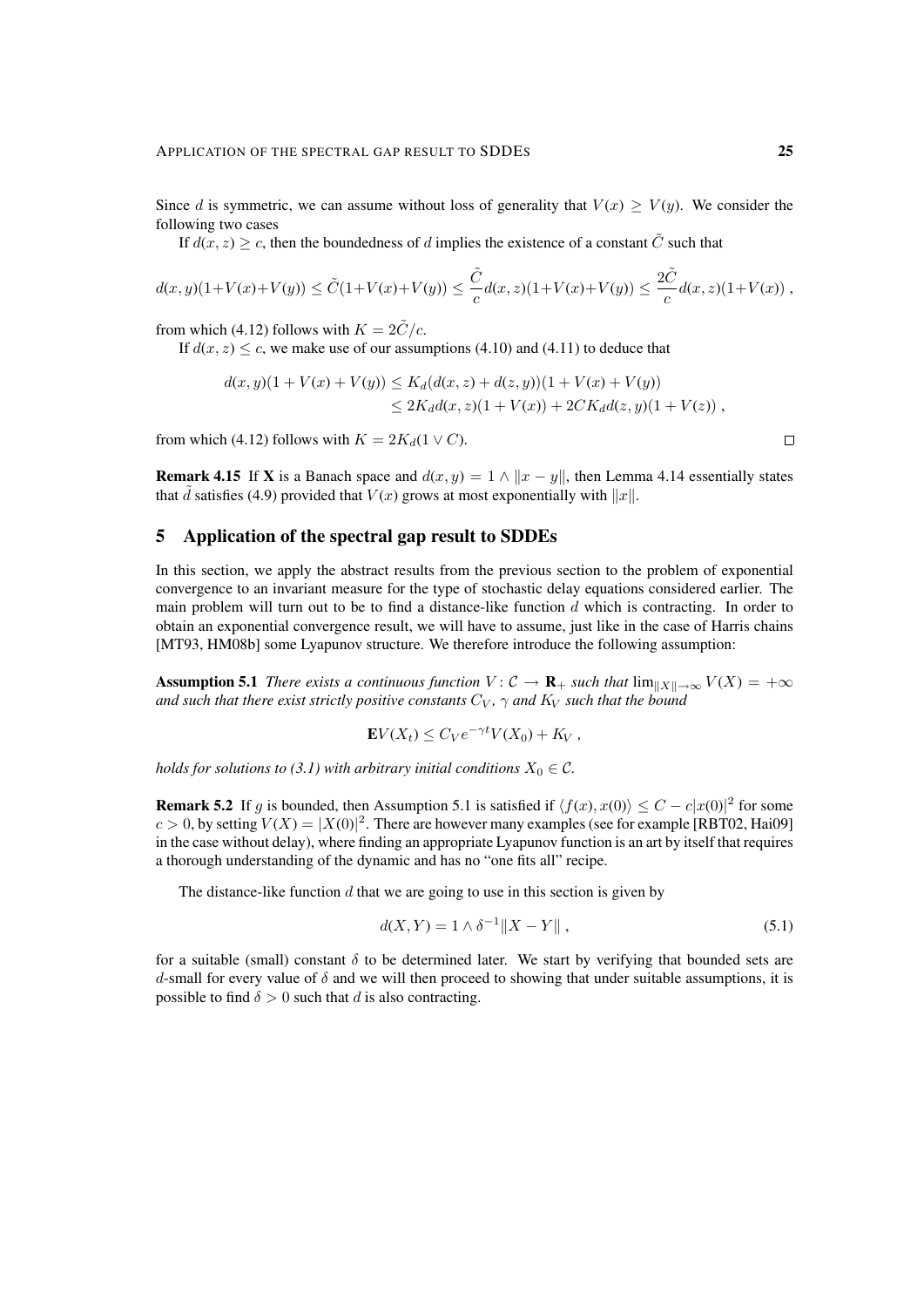#### 5.1 Bounded sets are *d*-small

**Proposition 5.3** Let the assumptions of Theorem 3.1 be satisfied, let d be as in (5.1) and let  $t \geq 2r$  be *arbitrary. Then every bounded set is d-small for*  $P_t$ .

*Proof.* Fix  $t \geq 2r$ . We show that every closed ball  $B_R \subset C$  with center 0 and radius R is d-small for  $\mathcal{P}_t$ . By Lemma 3.8, we know that  $p := \inf_{x \in B_R} \mathcal{P}_t(x, B_{\delta/4}) > 0$ . Let  $x, y \in B_R$  and let X and Y be solutions of (3.1) with initial conditions x and y respectively. We couple X and Y independently. Then

$$
d(\mathcal{P}_t(x,.), \mathcal{P}_t(y,.)) \le \mathbf{E}(1 \wedge (\delta^{-1} \|X_t - Y_t\|))
$$
  
 
$$
\le \mathbf{P}(\{X_t \notin B_{\delta/4}\} \cup \{Y_t \notin B_{\delta/4}\}) + \frac{1}{2}\mathbf{P}\{X_t \in B_{\delta/4}, Y_t \in B_{\delta/4}\} \le 1 - \frac{1}{2}p^2,
$$

for all  $x, y \in B_R$ , so the claim follows.

#### 5.2 The distance *d* is contracting

Before we start, we give the following a priori estimate that shows that trajectories of (3.1) driven by *the same* realisation of the noise cannot separate too rapidly. More precisely, we have:

**Proposition 5.4** Let the assumptions of Theorem 3.1 be satisfied. There exists  $\kappa > 0$  such that the *bound*

$$
\mathbf{E} \|X_t - \tilde{X}_t\|^4 \leq e^{\kappa (1+t)^2} \|X_0 - \tilde{X}_0\|^4,
$$

holds for all  $t\geq 0$  and any pair of initial conditions  $X_0, \tilde X_0\in \mathcal C.$ 

*Proof.* The proof is similar to the argument used in the proof of Theorem 3.1. Setting  $Z(t) = X(t) \tilde{X}(t)$ , we have the bound

$$
d|Z(t)|^2 = 2\langle f(X_t) - f(\tilde{X}_t), Z(t)\rangle dt + ||g(X_t) - g(\tilde{X}_t)||^2 dt + dM(t) \le K||Z_t||^2 dt + dM(t),
$$

where M is a martingale with quadratic variation process bounded by  $C \int_0^t \|Z_s\|^4 ds$ . Defining  $M^*(t) =$  $\sup_{s \leq t} M(s)$ , we thus obtain the bound

$$
||Z_t||^2 \leq ||Z_0||^2 + K \int_0^t ||Z_s||^2 ds + M^*(t),
$$

so that

$$
\mathbf{E}||Z_t||^4 \leq 3\mathbf{E} (||Z_0||^4 + K^2 \left(\int_0^t ||Z_s||^2 ds\right)^2 + \left(M^*(t)\right)^2)
$$
  

$$
\leq 3\left(||Z_0||^4 + K^2 t \int_0^t \mathbf{E}||Z_s||^4 ds + C \int_0^t \mathbf{E}||Z_s||^4 ds\right),
$$

where we used the Burkholder-Davis-Gundy inequality [RY91] in order to bound the expectation of  $(M^*)^2$ . The claim follows from Gronwall's lemma.  $\Box$ 

In this subsection, we show one possible way of verifying that  $d$  is contracting that is suited to our problem. This is by far not the only one. One can check for example that the procedure followed in [HM08a] allows to construct a contracting distance for the degenerate 2D stochastic Navier-Stokes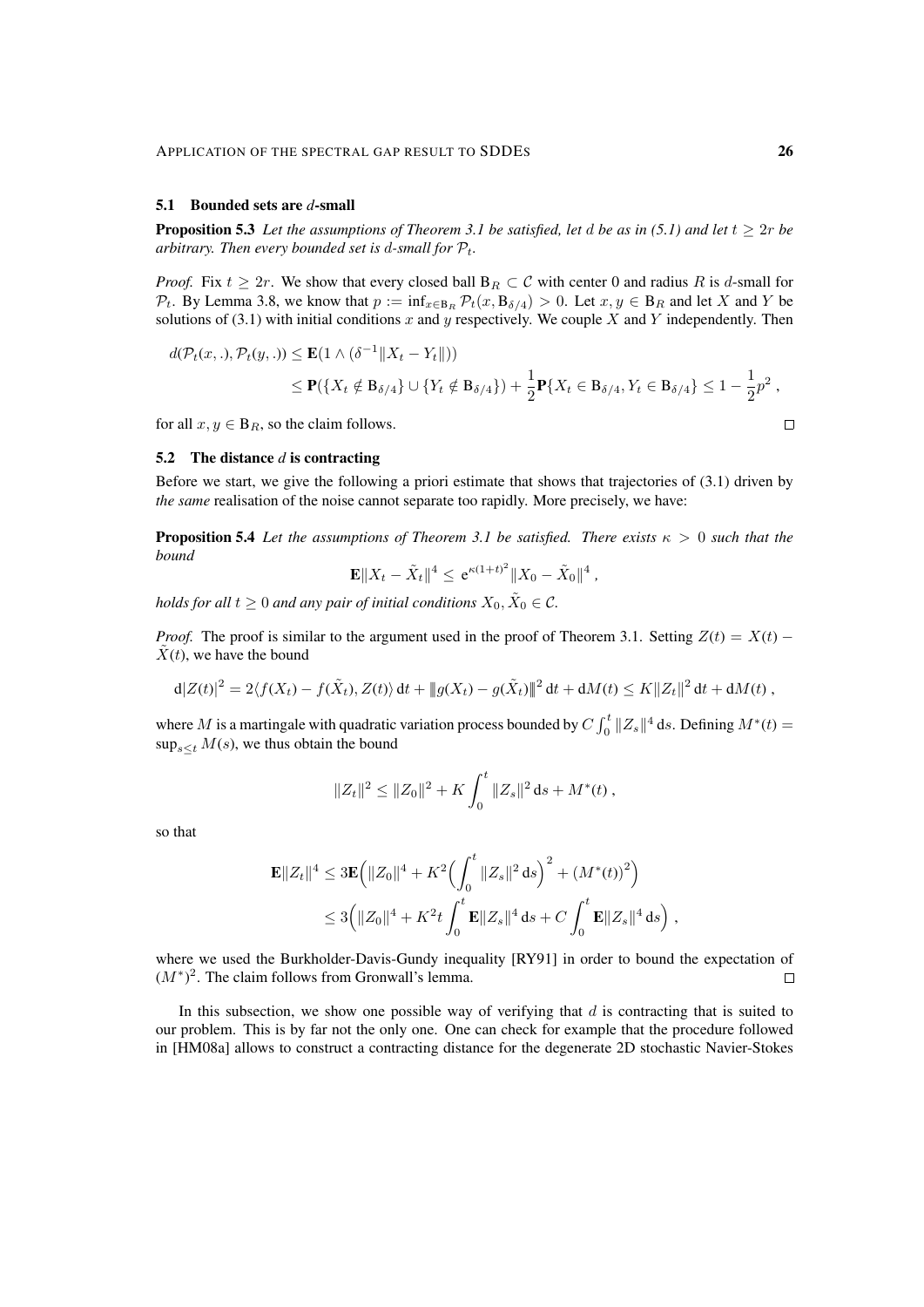equations by using a gradient bound on the semigroup. A general version of this argument is presented in Section 5.3 below. For the problem at hand, it seems however more appropriate and technically straightforward to consider a "binding construction" in the terminology of [MY02, Hai02, Mat02b].

We fix two initial conditions  $X_0$ ,  $\tilde{X}_0 \in \mathcal{C}$  and consider the construction from Section 3. We fix some  $\gamma_0 > 0$  and choose  $\lambda$  sufficiently large so that the conclusion of Lemma 3.6 holds. As in the proof of Theorem 3.1, we also introduce the stopping time  $\tau = \inf\{t > 0 : \int_0^t |v(s)|^2 ds \ge \varepsilon^{-1} ||X_0 - \tilde{X}_0||^2 \}$ , where v is as in the proof of Theorem 3.1. (Note that the value of  $\varepsilon$  is not necessarily that from Section 3, but will be determined later.) We also define  $\tilde{v}$  by  $\tilde{v}(s) = v(s) \mathbf{1}_{\tau > s}$ .

This defines a map  $\Psi$  from  $\Omega := C([0,\infty), \mathbf{R}^m)$  to itself by  $\Psi(w) = w + \int_0^{\infty} \tilde{v}(s) ds$  (the map  $\Psi$ furthermore depends on the initial conditions  $X_0$  and  $\tilde{X}_0$ , but we suppress this dependence from the notation). The image **P** of Wiener measure **P** under  $\Psi$  has a density  $\mathcal{D}(w) = d\mathbf{P}/d\mathbf{P}$ .

The aim of introducing the cutoff is that if we define  $\tilde{\mathcal{D}}(w) = 1/\mathcal{D}(w)$ , we obtain "for free" bounds of the type

$$
\int (1-\mathcal{D}(w))^2 \mathbf{P}(\mathrm{d}w) \leq C \varepsilon^{-1} \|X_0 - \tilde{X}_0\|^2 , \qquad \int (1-\tilde{\mathcal{D}}(w))^2 \tilde{\mathbf{P}}(\mathrm{d}w) \leq C \varepsilon^{-1} \|X_0 - \tilde{X}_0\|^2 ,
$$

for some constant  $C > 0$ , provided that we restrict ourselves to pairs of initial conditions such that

$$
||X_0 - \tilde{X}_0||^2 \le \varepsilon \,. \tag{5.2}
$$

Had we not introduced the cut-off, we would need to get exponential integrability of  $v$  first.

The map  $\Psi$  allows to construct, for any two initial conditions  $X_0$  and  $\tilde{X}_0$ , a coupling for **P** with itself in the following way. Define the map  $\tilde{\Psi} \colon \Omega \to \Omega \times \Omega$  by  $\tilde{\Psi}(w) = (w, \Psi(w))$ , denote by  $\pi^i$  the projection onto the *i*th component of  $\Omega \times \Omega$ , and set

$$
\Pi_0(\mathrm{d}w_1, \mathrm{d}w_2) = (1 \wedge \tilde{\mathcal{D}}(w_2))(\tilde{\Psi}_\# \mathbf{P})(\mathrm{d}w_1, \mathrm{d}w_2), \Pi(\mathrm{d}w_1, \mathrm{d}w_2) = \Pi_0(\mathrm{d}w_1, \mathrm{d}w_2) + Z^{-1}(\mathbf{P} - \pi_\#^1 \Pi_0)(\mathrm{d}w_1)(\mathbf{P} - \pi_\#^2 \Pi_0)(\mathrm{d}w_2),
$$

where  $Z = 1 - \Pi_0(\Omega \times \Omega) = \frac{1}{2} ||\mathbf{P} - \tilde{\mathbf{P}}||_{TV}$  is a suitable constant. One can check that  $\Pi$  as defined above is a coupling for **P** and **P**. Furthermore, it is designed in such a way that it maximises the mass of the set  $\Omega_0 =$  $\{(w, w') : w' = \Psi(w)\}.$  We claim that this coupling is designed in such a way that its image under the product solution map of (3.1) allows to verify that  $d$  as in (5.1) is contracting for some sufficiently small value of  $\delta > 0$  to be determined later. Note that, since the bound (4.6) only needs to be checked for pairs of initial conditions with  $d(X_0, \tilde{X}_0) < 1$ , the constraint (5.2) is satisfied provided that we make sure that  $\delta^2 \leq \varepsilon$ .



In order to see that this is indeed the case, we fix a terminal time  $t$ and we break the space  $\Omega \times \Omega = \Omega_1 \cup \Omega_2 \cup \Omega_3$  into three parts:

$$
\Omega_1 = \{(w, w') : w' = \Psi(w) \& \tau(w) \ge t\},\
$$
  
\n
$$
\Omega_2 = \{(w, w') : w' = \Psi(w) \& \tau(w) < t\},\
$$
  
\n
$$
\Omega_3 = \{(w, w') : w' \neq \Psi(w)\}.
$$

Here, we made use of the stopping time  $\tau$  defined at the beginning of this section. We consider the set  $\Omega_1$ as being the set of "good" realisations and we will show that  $\Omega_1$  has high probability. The contributions from the other two sets will be considered as error terms.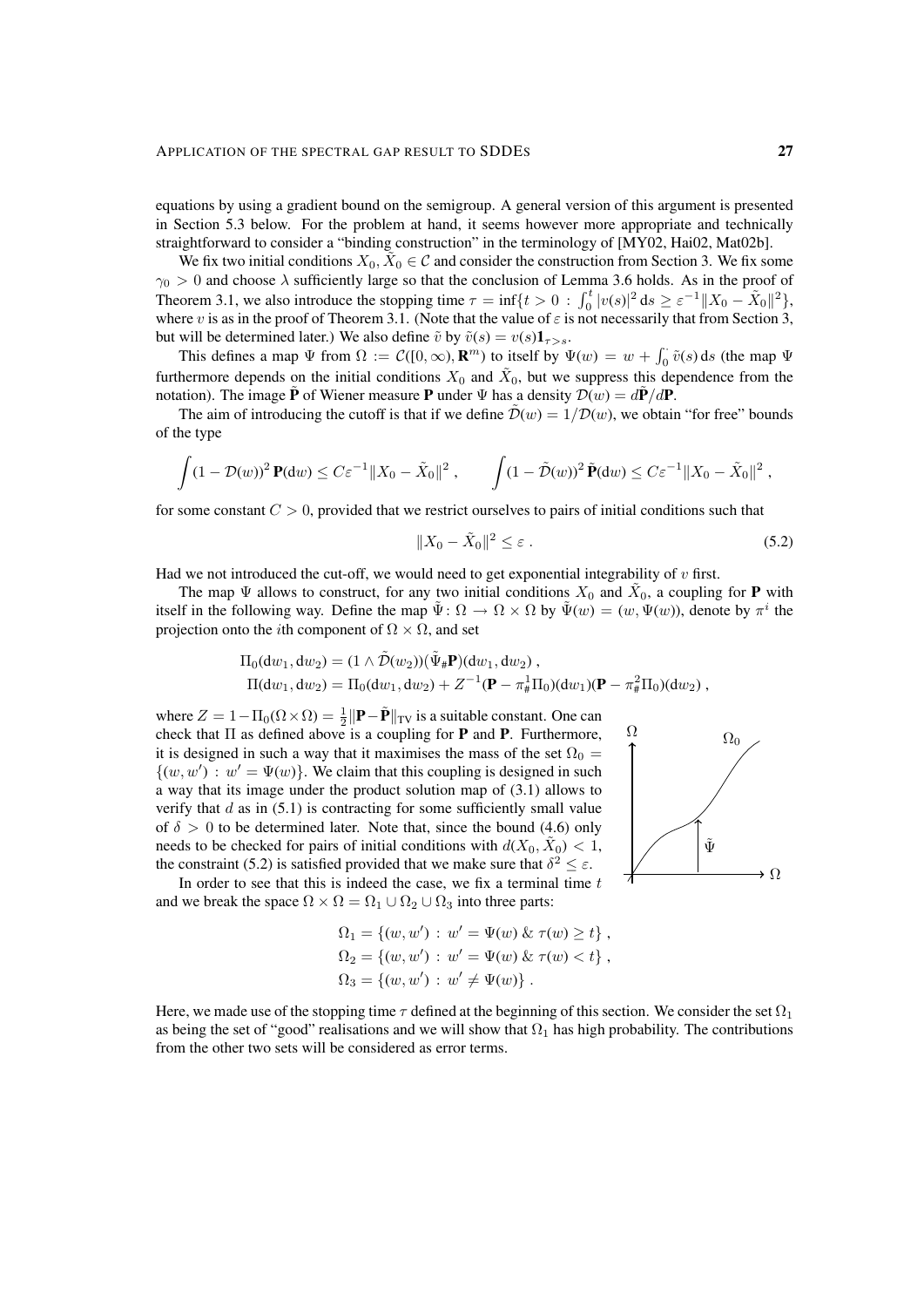Consider now a pair  $(X_0, \tilde{X}_0)$  of initial conditions such that  $d(X_0, \tilde{X}_0) < 1$ , which is to say that  $||X_0 - \tilde{X}_0|| < \delta$ . Denote by  $X_t$  and  $\tilde{X}_t$  the solutions to (3.1) driven by the noise realisations w and w' respectively. We then have

$$
\int_{\Omega_1} d(X_t(w), \tilde{X}_t(w')) \Pi(dw, dw') \leq \delta^{-1} \int_{\Omega_1} ||X_t(w) - \tilde{X}_t(w')|| \Pi(dw, dw')
$$
  

$$
\leq \delta^{-1} \int_{\Omega} ||X_t(w) - \tilde{X}_t(\Psi(w))|| \mathbf{P}(dw) \leq C\delta^{-1} e^{-\gamma_0 t} ||X_0 - \tilde{X}_0||
$$
  

$$
= C e^{-\gamma_0 t} d(X_0, \tilde{X}_0),
$$

where we made use of the bounds obtained in Lemma 3.6. Regarding the integral over  $\Omega_2$ , we combine Lemma 3.6, Proposition 5.4 and the strong Markov property to conclude that

$$
\int_{\Omega_2} d(X_t(w), \tilde{X}_t(w')) \Pi(dw, dw') \leq \delta^{-1} \int_{\tau < t} ||X_t(w) - \tilde{X}_t(\Psi(w))|| \mathbf{P}(dw)
$$
\n
$$
\leq \delta^{-1} \Big( \int_{\tau < t} ||X_t(w) - \tilde{X}_t(\Psi(w))||^2 \mathbf{P}(dw) \Big)^{1/2} \sqrt{\mathbf{P}(\tau < t)}
$$
\n
$$
\leq \delta^{-1} \mathbf{E} \Big( C e^{-\gamma_0 \tau} e^{\kappa (1+t-\tau)^2} \Big) ||X_0 - \tilde{X}_0|| \sqrt{\mathbf{P}(\tau < t)}
$$
\n
$$
\leq C e^{\kappa (1+t)^2} d(X_0, \tilde{X}_0) \sqrt{\mathbf{P}(\tau < t)}.
$$

At this stage, we combine Lemma 3.6 with Chebychev to conclude that

$$
\mathbf{P}(\tau < t) \le \mathbf{P}\Big(\int_0^\infty |v(s)|^2 \,\mathrm{d}s \ge \varepsilon^{-1} \|X_0 - \tilde{X}_0\|^2\Big) \le C\varepsilon \,,
$$

for some constant C independent of t and the pair  $(X_0, \tilde{X}_0)$ . Finally, we obtain the bound

$$
\int_{\Omega_3} d(X_t(w), \tilde{X}_t(w')) \Pi(dw, dw') \leq \Pi(\Omega_3) = \int_{\Omega} (1 - 1 \wedge \tilde{D}(w)) \tilde{\mathbf{P}}(dw)
$$
\n
$$
= \int_{\Omega} (0 \vee (1 - \tilde{D}(w))) \tilde{\mathbf{P}}(dw) \leq \left( \int_{\Omega} (1 - \tilde{D}(w))^2 \tilde{\mathbf{P}}(dw) \right)^{1/2}
$$
\n
$$
\leq C \varepsilon^{-1/2} \|X_0 - \tilde{X}_0\| \leq C \delta \varepsilon^{-1/2} d(X_0, \tilde{X}_0) .
$$

The required bound follows by first taking  $\varepsilon$  small enough and then taking  $\delta$  small enough.

#### 5.3 Construction of contracting distances for SPDEs

Finally, we want to show how the existence of a contracting distance for a Markov semigroup  $\mathcal{P}_t$  can be verified in the case of stochastic PDEs. This is very similar to the calculation performed in [HM08a], but it has the advantage of not being specific to the Navier-Stokes equations. Recall that [HM08c] yields conditions under which the Markov semigroup (over some separable Hilbert space  $H$ ) generated by a class of stochastic PDEs satisfies the following gradient bound for every function  $\varphi \in C^1(\mathcal{H}, \mathbf{R})$ :

$$
||D\mathcal{P}_t\varphi(X)|| \le W(X) \Big( e^{-\tilde{\gamma}t} \sqrt{(\mathcal{P}_t || D\varphi||^2)(X)} + C ||\varphi||_{\infty} \Big) . \tag{5.3}
$$

Here,  $W: \mathcal{H} \to \mathbf{R}_{+}$  is some continuous function that controls the regularising properties of  $\mathcal{P}_t$  and  $\tilde{\gamma}$ , C are some strictly positive constants. It turns out that if the semigroup  $\mathcal{P}_t$  has sufficiently good dissipativity properties with respect to W, then one can find a contracting distance function for it.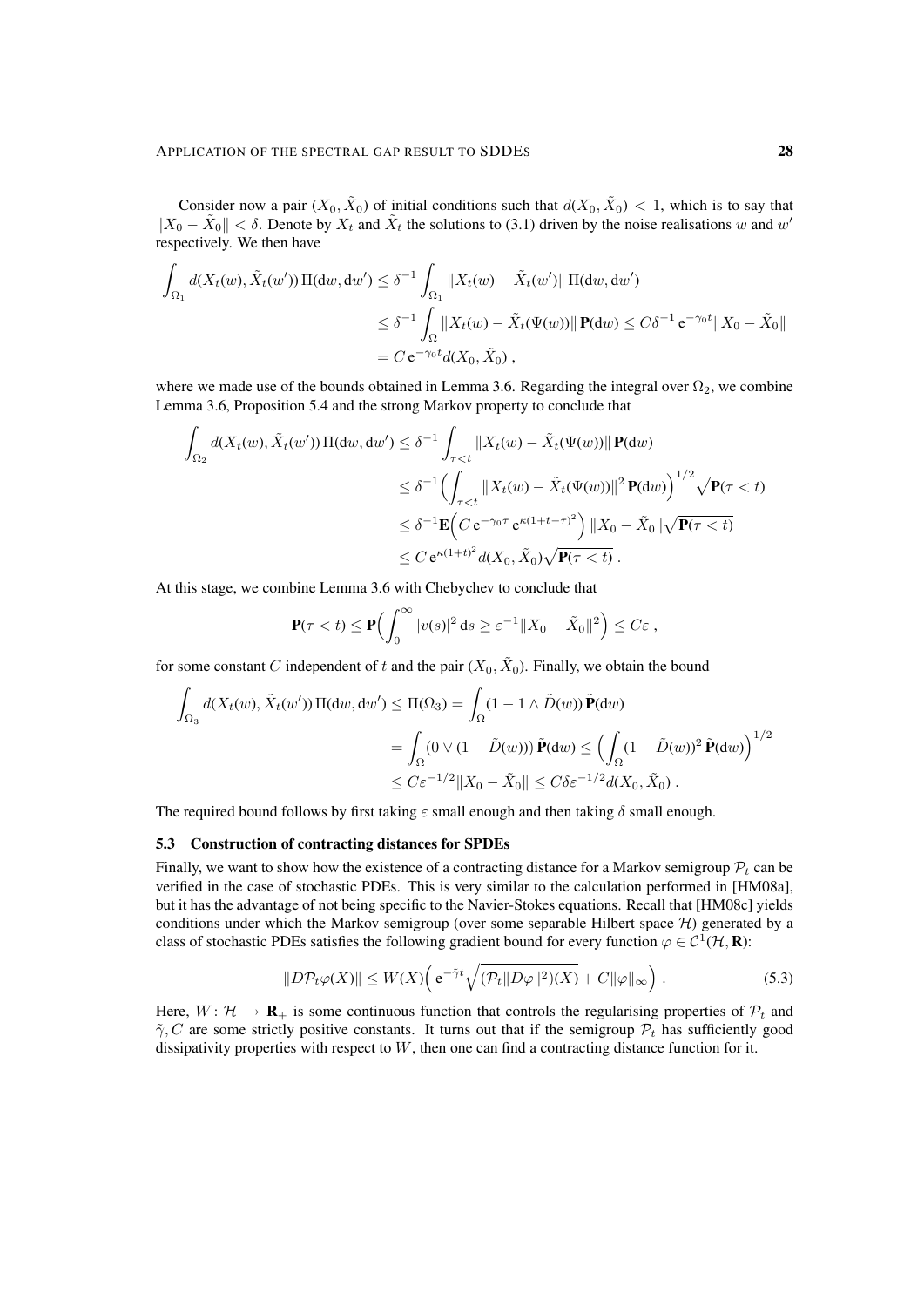Before we state the result, let us define a family of "weighted metrics"  $\rho_p$  on H by

$$
\varrho_p(X,Y) = \inf_{\gamma \colon X \to Y} \int_0^1 W^p(\gamma(t)) \|\dot{\gamma}(t)\| \, \mathrm{d}t \, ,
$$

where the infimum runs over all Lipschitz continuous paths  $\gamma$ : [0, 1]  $\rightarrow$  H connecting X to Y. With this notation at hand, we have:

**Proposition 5.5** *Let*  $\{P_t\}_{t\geq0}$  *be a Markov semigroup over a separable Hilbert space* H *satisfying the bound (5.3) for some continuous function*  $W: \mathcal{H} \to [1,\infty)$ *. Assume furthermore that there exists*  $p > 1$ *, a time*  $t_{\star} > 0$  *and a constant*  $\tilde{C} > 0$  *such that the bound* 

$$
\mathcal{P}_t W^{2p} \le \tilde{C} W^{2p-2} \,,\tag{5.4}
$$

*holds for every*  $t \geq t_{\star}$ . (In other words, W is a kind of super-Lyapunov function for  $\mathcal{P}_t$ .) Then, there *exists*  $\delta > 0$  and  $T > 0$  *such that the metric*  $d(X, Y) = 1 \wedge \delta^{-1} \varrho_p(X, Y)$  *is contracting for*  $\mathcal{P}_T$ *.* 

*Proof.* By Monge-Kantorowitch duality, it is sufficient to show that there exist  $T > 0$  and  $\delta > 0$  such that the bound

$$
|\mathcal{P}_T\varphi(X) - \mathcal{P}_T\varphi(Y)| \le \frac{\varrho_p(X, Y)}{2\delta} \,,\tag{5.5}
$$

holds for every  $C^1$  function  $\varphi \colon \mathcal{H} \to \mathbf{R}$  which has Lipschitz constant 1 with respect to d. Note now that such a function  $\varphi$  satisfies

$$
|\varphi(X)| \le \frac{1}{2}
$$
,  $||D\varphi(X)|| \le \frac{W^p(X)}{\delta}$ .

In particular, it follows from the gradient bound (5.3) combined with (5.4) that for  $T \ge t_*$ , one has

$$
||D\mathcal{P}_T\varphi(X)|| \leq W(X) \Big( \delta^{-1} e^{-\tilde{\gamma}T} \sqrt{\tilde{C}} W^{p-1}(X) + \frac{C}{2} \Big) .
$$

Choosing T sufficiently large and  $\delta$  sufficiently small, we see that it is possible to ensure that

$$
||D\mathcal{P}_T\varphi(X)|| \leq \frac{W^p(X)}{2\delta}.
$$

Since, on the other hand, for any path  $\gamma$  connecting X to Y we have

$$
|\mathcal{P}_T\varphi(X) - \mathcal{P}_T\varphi(Y)| \leq \int_0^1 ||D\mathcal{P}_T\varphi(\gamma(s))|| \, ||\dot{\gamma}(s)|| \, ds
$$
,

the requested bound (5.5) follows at once.

## References

- [BCG08] Bakry, D., Cattiaux, P. and Guillin, A. (2008) Rate of convergence for ergodic continuous Markov processes: Lyapunov versus Poincaré. J. Funct. Anal. 254, 3, 727–759.
- [BM05] Bakhtin, Y., and Mattingly, J. (2005). Stationary solutions of stochastic differential equations with memory and stochastic partial differential equations, Communications in Contemporary Mathematics, 7, 553– 582, World Scientific.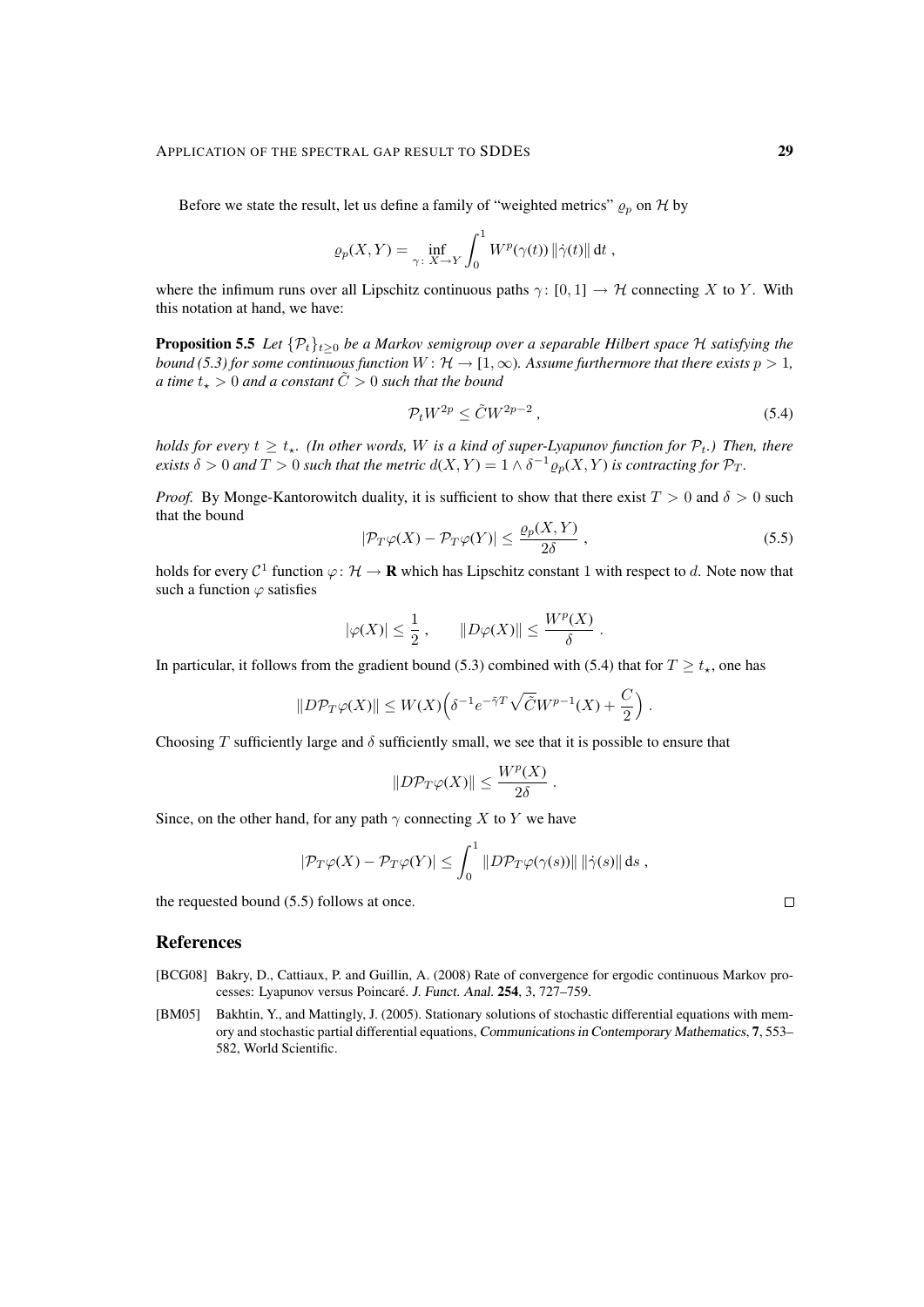- [Bas98] Bass, R. (1998). Diffusions and Elliptic Operators. Springer, New York.
- [BKL01] Bricmont, J., Kupiainen, A., and Lefevere, R. (2001). Ergodicity of the 2D Navier-Stokes equations with random forcing, Comm. Math. Phys. 224, 1, 65–81.
- [CW00] Cranston, M., and Wang, F.-Y. (2002). A condition for the equivalence of coupling and shift coupling, Annals of Probability, 28, 4, 1666–1679.
- [DFG09] Douc, R., Fort, G. and Guillin, A. (2009) Subgeometric rates of convergence of f-ergodic strong Markov processes. Stoch. Proc. Appl., 119, 3, 897–923.
- [DZ92] Da Prato, G., and Zabczyk, J. (1992). Stochastic Equations in Infinite Dimensions. Cambridge University Press, Cambridge.
- [EGS09] Es-Sarhir, A., v. Gaans, O., and Scheutzow, M. (2009). Invariant measures for stochastic functional differential equations with superlinear drift term, Diff. and Int. Equ. To appear.
- [EH01] Eckmann, J.-P. and Hairer, M. (2001). Uniqueness of the invariant measure for a stochastic PDE driven by degenerate noise, Comm. Math. Phys. 219, 3 523–565.
- [EMS01] E, W., Mattingly, J. C., and Sinai, Y. (2001). Gibbsian dynamics and ergodicity for the stochastically forced Navier-Stokes equation, Comm. Math. Phys. 224, 1, 83–106.
- [Hai02] Hairer, M. (2002). Exponential mixing properties of stochastic PDEs through asymptotic coupling, Prob. Theory Rel. Fields 124, 345–380.
- [Hai09] Hairer, M. (2009). How hot can a heat bath get?, Comm. Math. Phys. 292, 1, 131–177.
- [HM06] Hairer, M., and Mattingly, J. (2006). Ergodicity of the 2D Navier-Stokes equations with degenerate stochastic forcing, Annals of Mathematics 164, 993–1032.
- [HM08a] Hairer, M., and Mattingly, J. (2008). Spectral gaps in Wasserstein distances and the 2D stochastic Navier-Stokes equations, Annals of Probability, 36, 6, 2050–2091.
- [HM08b] Hairer, M., and Mattingly, J. (2008). Yet another look at Harris' ergodic theorem for Markov chains, Submitted.
- [HM08c] Hairer, M., and Mattingly, J. (2008). A theory of hypoellipticity and unique ergodicity for semilinear stochastic PDEs, Submitted.
- [IN64] Itô, K., and Nisio, M. (1964). On stationary solutions of a stochastic differential equation, *J. Math. Kyoto* Univ. 4, 1–75.
- [KR65] Kuratowski, K. and Ryll-Nardzewski, C. (1965). A general theorem on selectors, Bull. Acad. Polon. Sci. Sér. Sci. Math. Astronom. Phys. 13, 397-403.
- [KS02] Kuksin, S. and Shirikyan, A. (2002). Coupling approach to white-forced nonlinear PDEs, J. Math. Pures Appl. (9) **81**, 6, 567–602.
- [Lin92] Lindvall, T. (1992). Lectures on the coupling method. John Wiley & Sons Inc., New York.
- [MY02] Masmoudi, N. and Young, L.-S. (2002). Ergodic theory of infinite dimensional systems with applications to dissipative parabolic PDEs. Comm. Math. Phys. 227, 3, 461–481.
- [Mat02b] Mattingly, J. C. Exponential convergence for the stochastically forced Navier-Stokes equations and other partially dissipative dynamics. Comm. Math. Phys. 230, 3, (2002), 421–462.
- [Mat07] Mattingly, J. C. *Saint Flour Lectures*. In preparation, Summer 2007 version from summer school.
- [Moh86] Mohammed, S.E.A. (1986). Non-linear flows of stochastic linear delay equations. Stochastics 17, 207– 213.
- [MS97] Mohammed, S.E.A., and Scheutzow, M. (1997). Lyapunov exponents of linear stochastic functional differential equations driven by semimartingales. Part II: examples and case studies, Annals of Probability 25, 1210–1240.